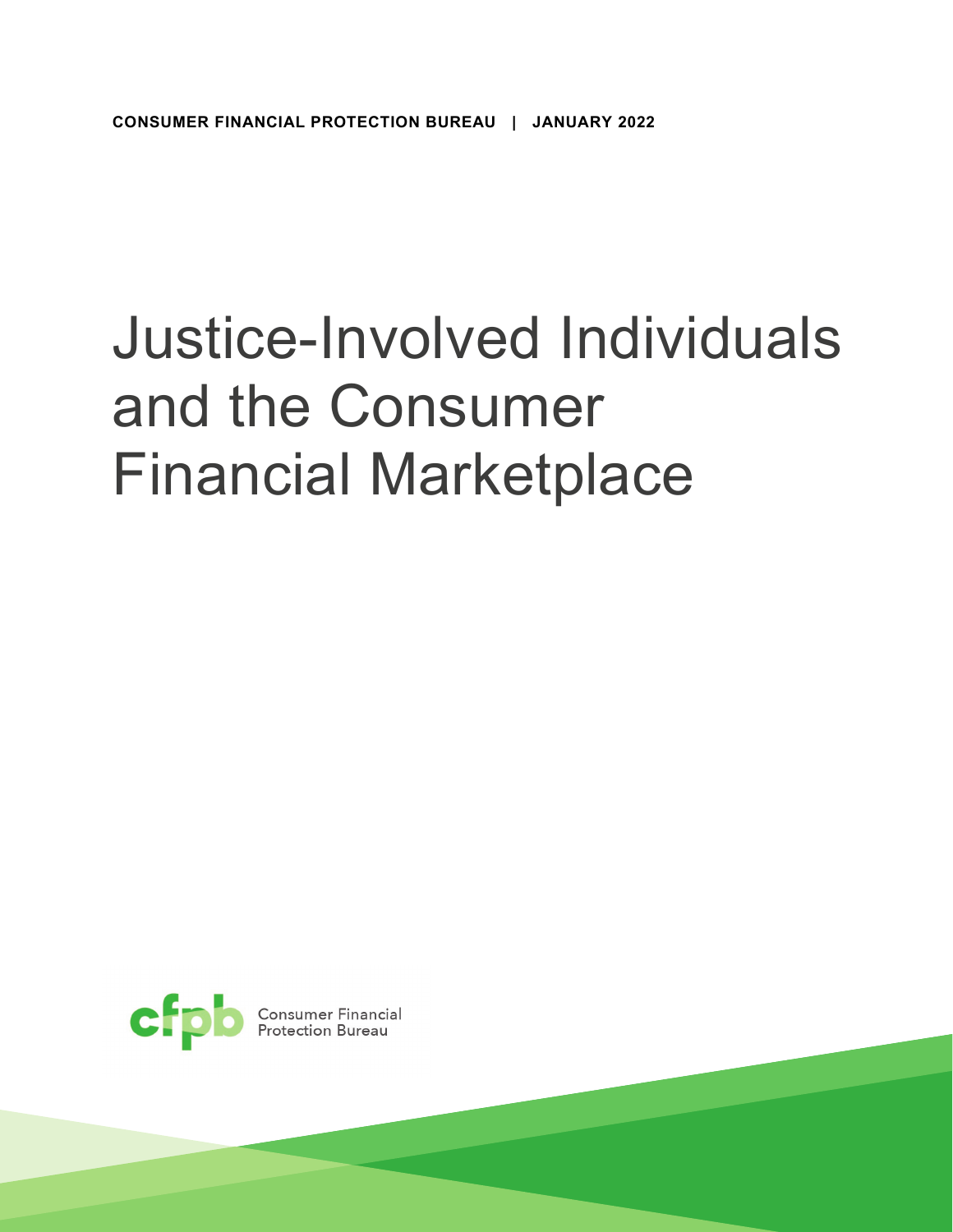## <span id="page-1-0"></span>Table of contents

| 1. |     |  |  |
|----|-----|--|--|
| 2. |     |  |  |
|    | 2.1 |  |  |
|    | 2.2 |  |  |
| 3. |     |  |  |
|    | 3.1 |  |  |
|    | 3.2 |  |  |
|    | 3.3 |  |  |
| 4. |     |  |  |
|    | 4.1 |  |  |
|    | 4.2 |  |  |
|    | 4.3 |  |  |
|    | 4.4 |  |  |
|    | 4.5 |  |  |
|    |     |  |  |
|    | 5.1 |  |  |
|    | 5.2 |  |  |
| 6. |     |  |  |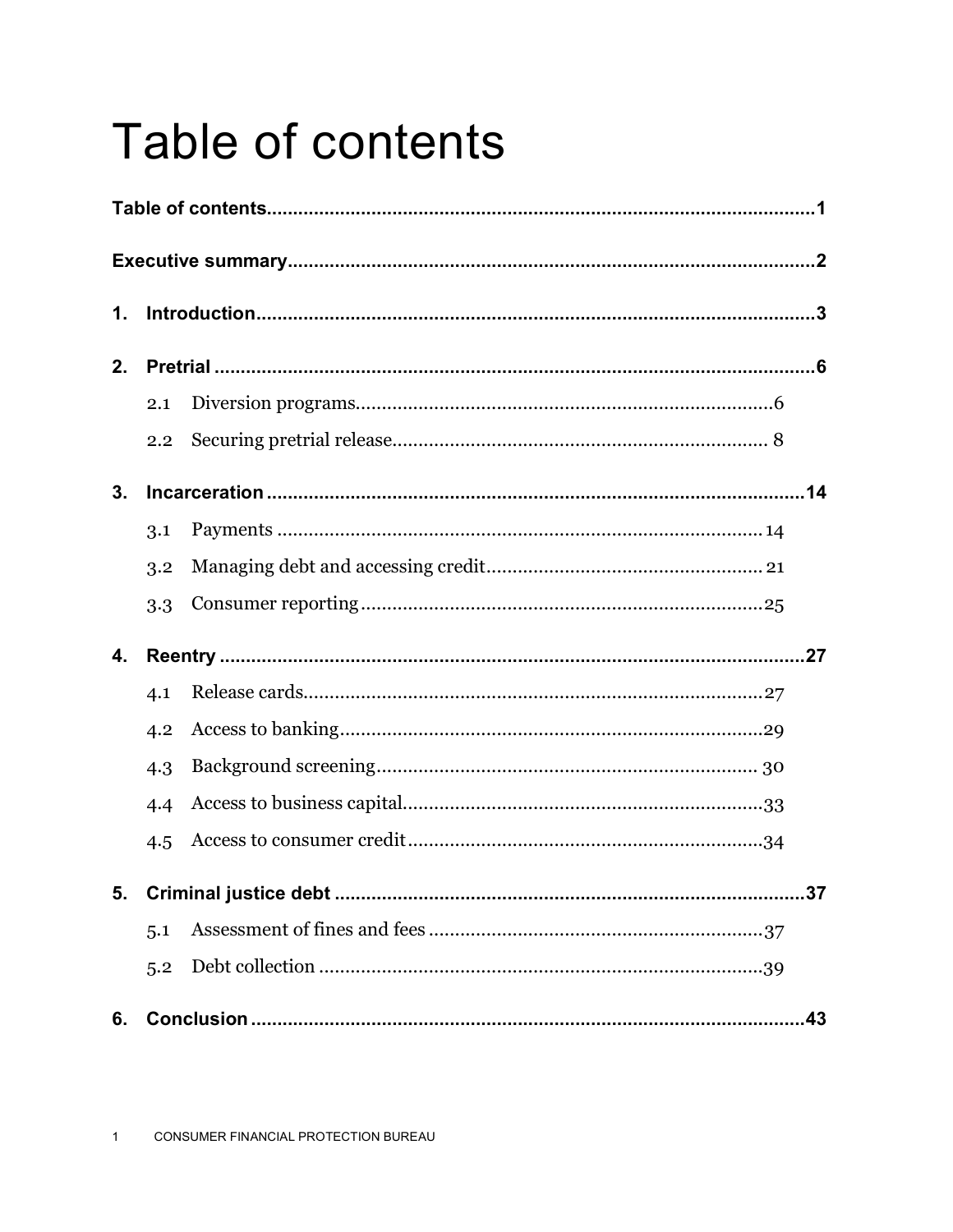## Executive summary

From arrest to incarceration and reentry, people who come into contact with the justice system are confronted with numerous financial challenges, including financial products and services that too often contain exploitative terms and features, offer little or no consumer choice, and can have long-term negative consequences for the individuals and families affected. This report outlines some of the challenges faced by justice-involved people and their families in navigating their finances at each stage of the criminal justice system. The available information raises serious questions about the transparency, fairness, and availability of consumer choice in markets associated with the justice system, as well as demonstrating the pervasive reach of predatory practices targeted at justice-involved individuals.

#### **FIGURE 1:** KEY FINANCIAL CHALLENGES FOR JUSTICE-INVOLVED INDIVIDUALS



#### **At Pretrial**

Detained people and their families are under duress to accept any commercial bond agreement, regardless of terms or overall costs.

Courts and bond agents may impose conditions like electronic monitoring that are run by for-profit companies and result in substantial fees.

Private bond companies may not provide information in a language a person understands, making it difficult for the person to assess terms.



#### **During Incarceration**

Incarcerated people and their families are often required to use high cost services to transfer money into a person's jail or prison account.

The challenges of managing finances while incarcerated may result in increased debt, credit delinquencies, and lower credit scores.

Negative credit records limit housing, employment, and access to financial options upon reentry.



#### **Upon Reentry**

Prepaid debit cards used to refund prison or jail account balances and pay release benefits often impose fees for use and inactivity.

Difficulties resolving errors on criminal background checks can lead to challenges in securing safe, stable housing and employment.

If a lender considers a criminal record in evaluating income stability, access to small business loans or other loans may be affected.



. . . . . . . . . .

#### **Criminal Justice Debt**

- Many local, state, and federal government agencies impose criminal justice debt on people via fines, fees, and restitution.
- To collect criminal justice debt, states increasingly involve private parties that may tack on additional fees and penalties.
- Criminal justice debt can lead to incarceration, driver's license suspension, and other penalties that perpetuate the cycle of justice involvement.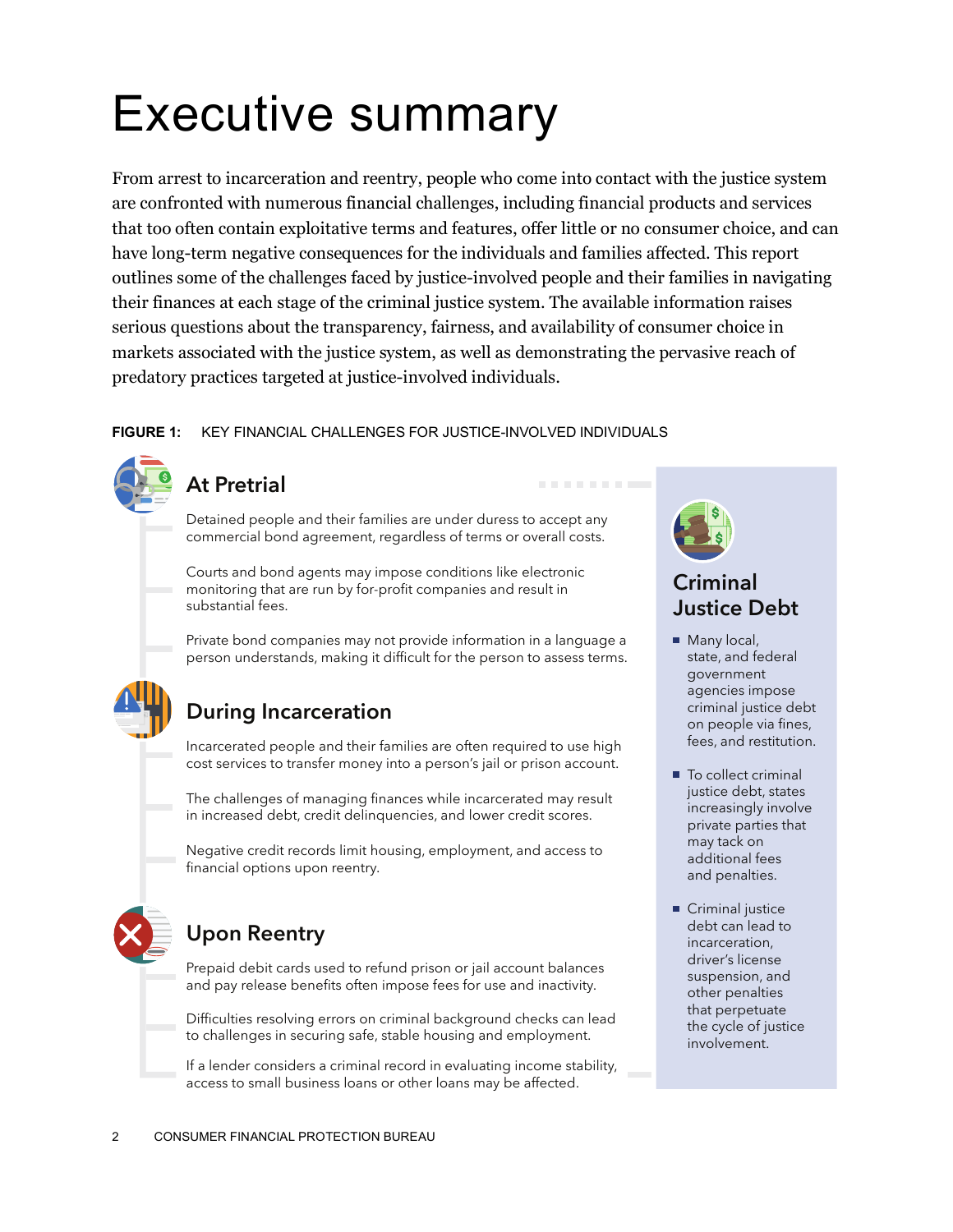## <span id="page-3-0"></span>1. Introduction

This report examines the financial challenges people face at each stage of the justice system, with an emphasis on the products and services they must use to make their way from arrest and arraignment, to sentencing and incarceration, through reentry to society.<sup>[1](#page-3-1)</sup> In sum, these products and services impose severe costs on, and undermine the economic security of, justiceinvolved individuals, their families, and communities. The financial burdens fall disproportionately on people of color, women, and people with lower incomes. Furthermore, the cascade of challenges created by these products and services may increase the risk of further contacts with the justice system.

The Consumer Financial Protection Bureau (CFPB) works to promote the economic health and security of all families and households, including those who are underserved by the financial system. Moreover, it is the CFPB's role to promote fair, transparent, and competitive consumer financial markets. These characteristics seldom appear in the markets for products and services that capitalize off the criminal justice system, where firms may enter into exclusive relationships with government actors, rather than competing on the basis of consumer choices. As an initial step in evaluating what further CFPB action may be appropriate with respect to consumer financial products and services in this area, this report assesses the financial ecosystem surrounding justice involvement.

The issues explored in this report affect millions of people. In 2019, 2.1 million adults in the United States were in jail or prison,<sup>[2](#page-3-2)</sup> and another 4.4 million people were under community supervision (*e.g.*, probation).<sup>[3](#page-3-3)</sup> In comparison to white adults, Black adults are over five times more likely to be incarcerated in prison, Hispanic adults are 2.5 times as likely, and American

<span id="page-3-1"></span><sup>1</sup> Although this report focuses primarily on consumer finance challenges that individuals experience within the criminal justice system, it also identifies analogous challenges that individuals experience within the immigration detention system, without providing a comprehensive analysis on that topic. Similarly, many civil infractions or violations can result in consequences for the individual that are the same or similar to those in the criminal justice system and are thus considered in the scope of this report.

<span id="page-3-2"></span><sup>2</sup> In general, jails are run locally and are used to confine people who have been arrested and are awaiting trial or who have received a sentence typically less than a year. Prisons are state and federal facilities used to confine people who are serving longer sentences, typically for more serious offenses.

<span id="page-3-3"></span><sup>3</sup> Todd D. Minton, Lauren G. Beatty, and Zhen Zeng, *Correctional Populations in the United States, 2019 – Statistical Tables*, Bureau of Justice Statistics (July 2021), [bjs.ojp.gov/library/publications/correctional-populations-united](https://bjs.ojp.gov/library/publications/correctional-populations-united-states-2019-statistical-tables)[states-2019-statistical-tables.](https://bjs.ojp.gov/library/publications/correctional-populations-united-states-2019-statistical-tables)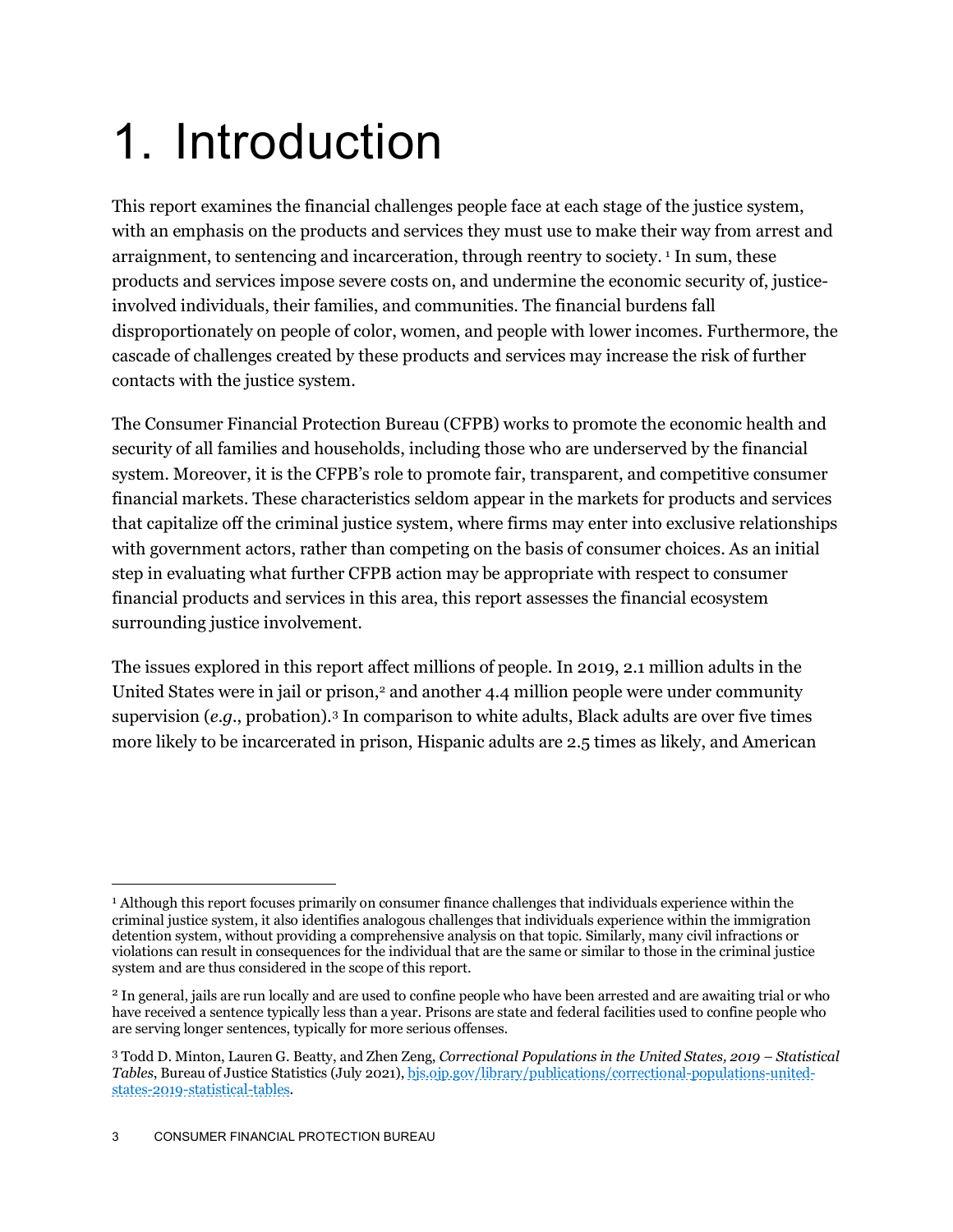Indian and Alaska Natives are about twice as likely.[4](#page-4-0) Annually, people are booked into jail 10.3 million times.[5](#page-4-1) Ultimately, one in three adults—about 77 million people—has a criminal record.[6](#page-4-2) Even these figures do not account for the family members and friends affected when people become involved in the justice system. Family members and friends often provide financial support to people involved in the justice system. They may also face collateral consequences, such as losing a provider of income, childcare, or other forms of caretaking in addition to social and emotional costs. [7](#page-4-3) There is a strong public interest in ensuring successful reentry into society, for the well-being of a justice-involved person, their family, and the broader community.

Several themes recur throughout the report. *First*, private entities, including for-profit companies, are embedded throughout the system. A small number of entities tend to dominate each product or service area. In some cases, these entities have monetized and shifted costs for essential goods and services to incarcerated individuals that institutions historically provided for free to them. *Second*, people often have little to no choice over which service providers they use. Justice-involved individuals and their loved ones may be left with a choice between paying a private company that has a single-source contract with a jail or prison, or foregoing access to critical goods or services. *Third*, the consequences of failing to pay fines and fees can be severe, forcing consumers to choose between making payments they may struggle to afford and risking arrest, prosecution, detention, or reincarceration. These potential consequences strengthen the position of private entities as they set prices and collect payments. *Finally*, justice involvement creates barriers to access within the broader financial marketplace upon reentry.

The implications go beyond finances to affect people's personal lives and may impact legal issues they are facing. Failing to pay a court fee while out on bail, for example, may result not just in additional interest or financial penalties, but in being jailed. In turn, incarceration could lead to job loss, housing instability, or other personal consequences. Incarceration prior to trial is also associated with a higher likelihood of pleading guilty and receiving a longer sentence. What starts mainly as a financial issue can grow into a host of additional consequences. These

<span id="page-4-0"></span><sup>4</sup> E. Ann Carson, *Prisoners in 2019*, Bureau of Justice Statistics (October 2020),

[bjs.ojp.gov/library/publications/prisoners-2019](https://bjs.ojp.gov/library/publications/prisoners-2019) (reporting White, Black and Hispanic prison incarceration rates per 100,000 of 214, 1,096, and 525, respectively); Prison Policy Initiative, *Since you asked: What data exists about Native American people in the criminal justice system?* (Apr. 22, 2020), [prisonpolicy.org/blog/2020/04/22/native.](http://www.prisonpolicy.org/blog/2020/04/22/native.)

<span id="page-4-1"></span><sup>5</sup> Zhen Zeng, and Todd Minton, *Jail Inmates in 2019,* Bureau of Justice Statistics (Mar. 2021), [bjs.ojp.gov/content/pub/pdf/ji19.pdf.](https://bjs.ojp.gov/content/pub/pdf/ji19.pdf) 

<span id="page-4-2"></span><sup>6</sup> National Conference of State Legislatures, *Criminal Records and Reentry*, (May 5, 2020)[, ncsl.org/research/civil](http://www.ncsl.org/research/civil-and-criminal-justice/criminal-records-and-reentry.aspx)[and-criminal-justice/criminal-records-and-reentry.aspx.](http://www.ncsl.org/research/civil-and-criminal-justice/criminal-records-and-reentry.aspx)

<span id="page-4-3"></span><sup>7</sup> *See*, *e.g.,* Megan Comfort, Tasseli McKay, Justin Landwehr, Erin Kennedy, Christine Lindquist, and Anupa Bir. *The costs of incarceration for families of prisoners*. International Review of the Red Cross 98, no. 903 (2016): 783-798, [international-review.icrc.org/articles/costs-incarceration-families-prisoners.](https://international-review.icrc.org/articles/costs-incarceration-families-prisoners)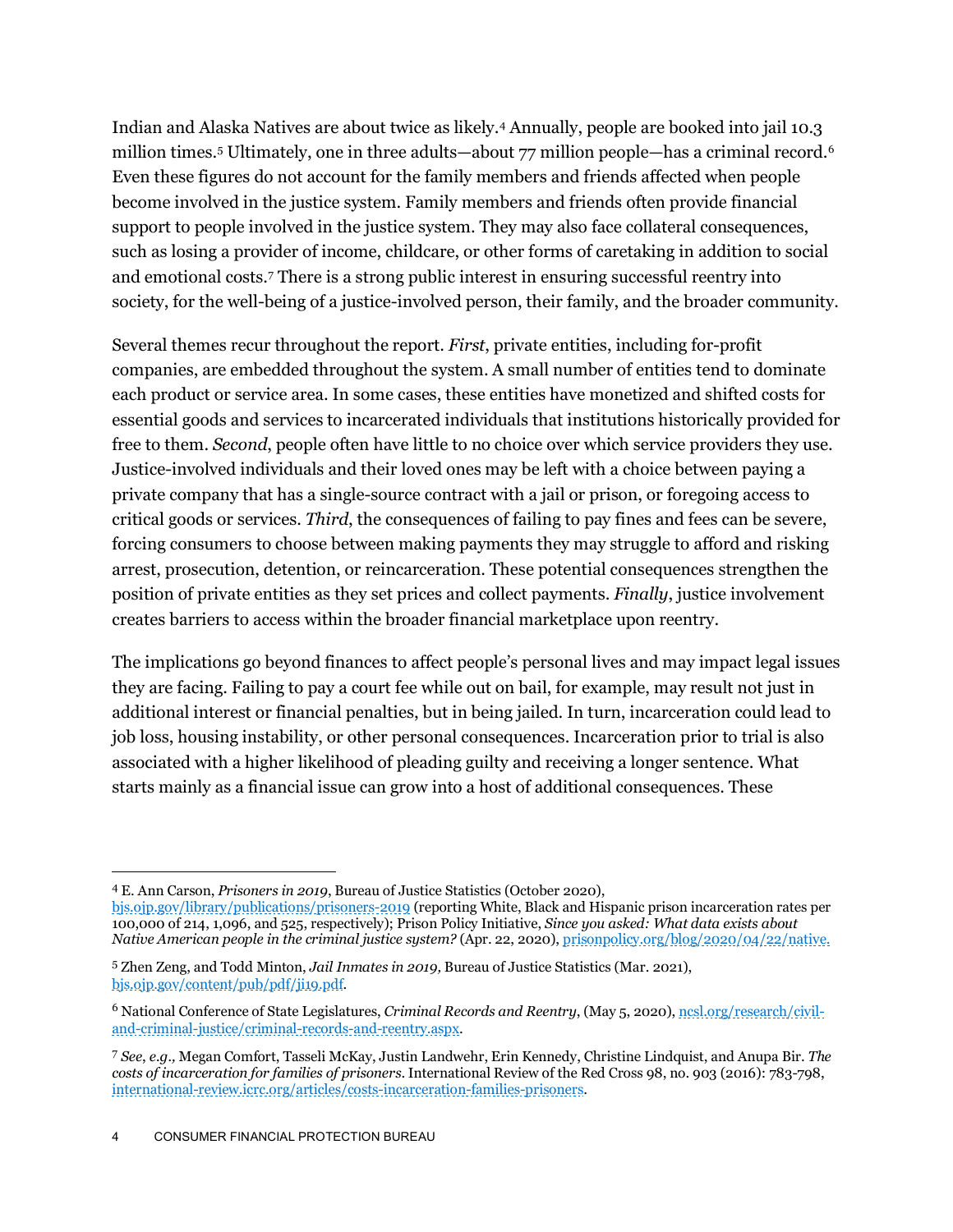consequences fall most heavily on people of color, Black Americans in particular, and can continue long after a person is directly involved in the justice system.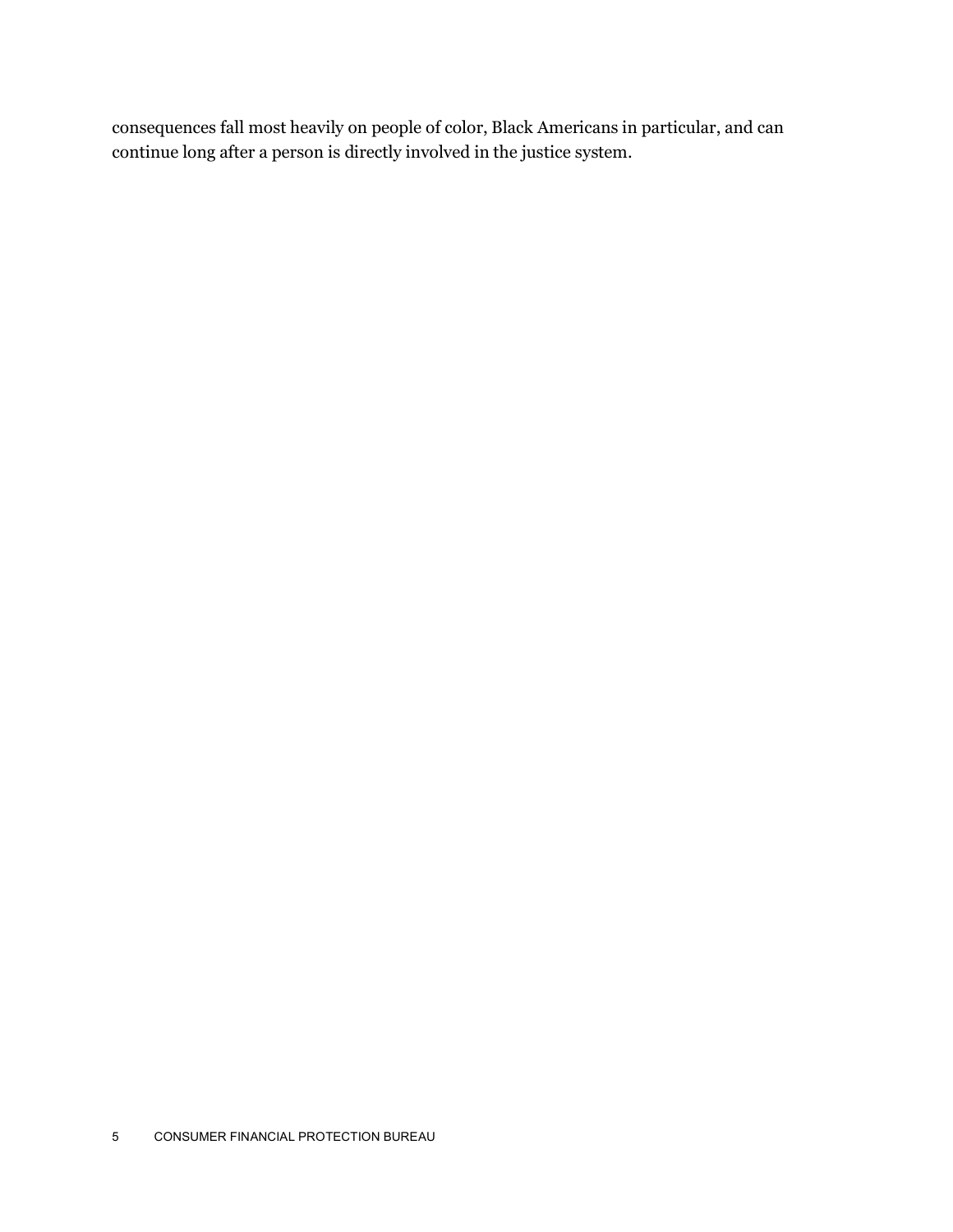## <span id="page-6-0"></span>2. Pretrial

This section highlights potential financial challenges experienced by people after arrest and prior to adjudication of their case.

- Private companies contracted to run diversion programs may make misleading claims about the legal consequences of failing to participate and use their relationship with prosecutors to threaten people with criminal prosecution for unpaid fees.
- Many people are eligible for pretrial release but cannot afford cash bail. Staying in jail even for a short period of time can have long-term personal and legal consequences.
- Commercial bail and immigration bond agreements—including financing arrangements—can be costly and opaque. Detained people and their families are under great duress to accept any bail bond agreement to obtain release and may have little option but to enter an agreement with disadvantageous terms.
- Courts and commercial bond agents sometimes impose conditions like electronic monitoring that extract substantial fees. Private companies may leverage threats of incarceration to collect aggressively from people struggling to pay.
- Private bond companies may not provide contracts or other important information in a language that people understand, making it difficult or impossible for people to assess terms. These risks are particularly high for immigration bonds.

## <span id="page-6-1"></span>2.1 Diversion programs

Pretrial diversion programs allow eligible people to avoid criminal charges or full adjudication by paying restitution, participating in rehabilitation programming, or fulfilling other requirements.[8](#page-6-2) Prosecutors largely control eligibility and fees associated with diversion, so programs vary widely across jurisdictions[.9](#page-6-3) One analysis of 2009 felony cases in the nation's 75

<span id="page-6-2"></span><sup>8</sup> Diversion programs are either pre-charge or post-charge. Under pre-charge diversion, police officers give people a warning or refer them to formal diversion programs rather than arresting and formally charging them. Post-charge diversion programs give people who have been accused of a crime an opportunity to defer prosecution (and if successful avoid it altogether) in exchange for participating. Carolyn Green and Natasha S. Madon, "Pretrial Diversion," in *The Encyclopedia of Criminology and Criminal Justice*, edited by Jay S. Albanese, (2014).

<span id="page-6-3"></span><sup>9</sup> Shaila Dewan and Andrew W. Lehren, "After a Crime, the Price of a Second Chance," *The New York Times* (Dec. 12, 2016)[, www.nytimes.com/2016/12/12/us/crime-criminal-justice-reform-diversion.html.](http://www.nytimes.com/2016/12/12/us/crime-criminal-justice-reform-diversion.html)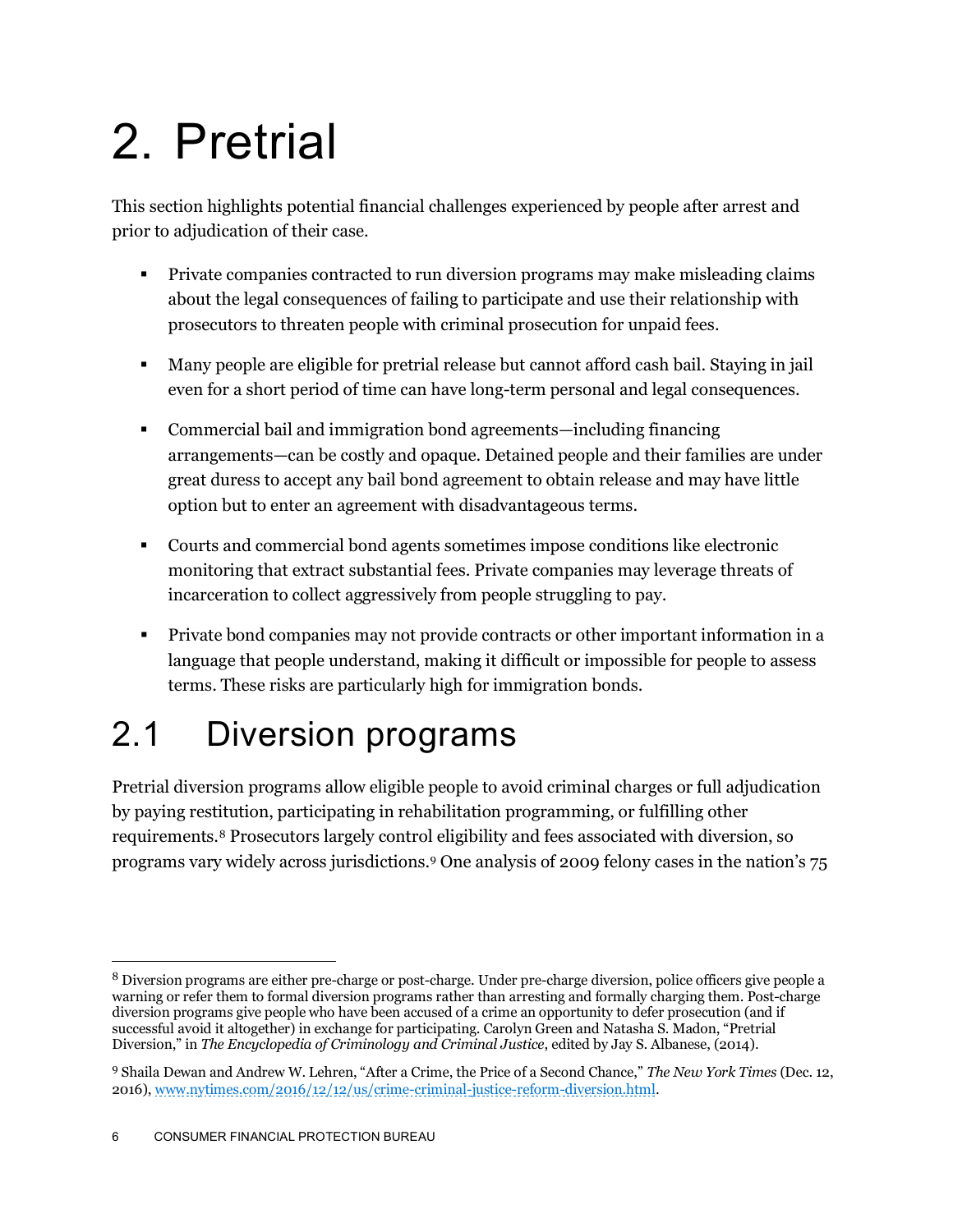largest counties estimated that 9 percent ended in diversion or deferred adjudication.<sup>[10](#page-7-0)</sup> This 9 percent equates to hundreds of thousands of people per year. Even this figure understates the reach of diversion programming; misdemeanor cases likely result in more diversion opportunities than felonies.<sup>[11](#page-7-1)</sup>

In order to participate, diversion programs often require people to pay fees, including to any private companies that administer the programs.[12](#page-7-2) In a review of public contracts from Illinois, one article found that the typical cost of completing a bad check diversion program included \$125 to \$175 for required classes, \$25 to \$35 in administrative fees, and various other fees for setting up payment plans and rescheduling class dates.[13](#page-7-3) Participants also had to pay the value of the bad checks and any fees owed to the bank or merchants in restitution.[14](#page-7-4) The county governments only received a small fraction of the fees charged, with the rest going to the private for-profit companies. A review of 225 diversion programs across 37 states found fees ranging from \$0 to \$5,000 for a single offense, putting some programs out of reach to many people and generating debt for many people who do participate.[15](#page-7-5)

Diversion programs may seek to impose costs on many more people than would realistically face criminal prosecution. Past reports have documented instances of prosecutors allowing private companies to use the prosecutor's letterhead to threaten people accused of writing bad checks with criminal charges unless they enter the private company's diversion program—and pay the associated fees.[16](#page-7-6) In 2015, the CFPB brought a debt-collection enforcement action against a company for using deceptive threats of criminal prosecution and jail time in order to intimidate

<span id="page-7-4"></span><span id="page-7-3"></span><sup>13</sup> *Id*.

<span id="page-7-0"></span><sup>10</sup> Brian A. Reaves, *Felony Defendants in Large Urban Counties, 2009 - Statistical Table*s, Bureau of Justice Statistics (Dec. 2013)[, bjs.ojp.gov/library/publications/felony-defendants-large-urban-counties-2009-statistical](https://bjs.ojp.gov/library/publications/felony-defendants-large-urban-counties-2009-statistical-tables)[tables.](https://bjs.ojp.gov/library/publications/felony-defendants-large-urban-counties-2009-statistical-tables)

<span id="page-7-1"></span><sup>11</sup> Eligibility for diversion programs is often limited to lower-level offenses. For example, *see* Research Center for Health and Justice at TASC, *No Entry: A National Survey of Criminal Justice Diversion Programs and Initiatives*, (Dec. 2013),

[www.centerforhealthandjustice.org/tascblog/Images/documents/Publications/CHJ%20Diversion%20Report\\_web.p](http://www.centerforhealthandjustice.org/tascblog/Images/documents/Publications/CHJ%20Diversion%20Report_web.pdf) [df.](http://www.centerforhealthandjustice.org/tascblog/Images/documents/Publications/CHJ%20Diversion%20Report_web.pdf)

<span id="page-7-2"></span><sup>12</sup> *See* Dewan and Lehren (2016), *supra* note 9.

<span id="page-7-5"></span><sup>15</sup> *Id*. The review analyzed information, statutes and fee schedules about diversion programs and included interviews of more than 150 people involved in the criminal justice system.

<span id="page-7-6"></span><sup>16</sup> For example, *see* Colman M. Herman, "Facing questions, DAs suspend outsourcing of bad check cases," *The Boston Globe* (April 14, 2013), [www.bostonglobe.com/metro/2013/04/13/das-discontinue-third-party-check](http://www.bostonglobe.com/metro/2013/04/13/das-discontinue-third-party-check-program/BS1msBY6hHTSfBcN2NfyWO/story.html)[program/BS1msBY6hHTSfBcN2NfyWO/story.html](http://www.bostonglobe.com/metro/2013/04/13/das-discontinue-third-party-check-program/BS1msBY6hHTSfBcN2NfyWO/story.html) and David Lazarus, "Orange County D.A.'s office is doing debt collectors' dirty work," *The Los Angeles Times* (Dec. 1, 2014)[, www.latimes.com/business/la-fi-lazarus-20141202](http://www.latimes.com/business/la-fi-lazarus-20141202-column.html) [column.html.](http://www.latimes.com/business/la-fi-lazarus-20141202-column.html) Media reports document some prosecutors ceasing this practice, but it is unclear how the use of these practices and similar ones have changed over time.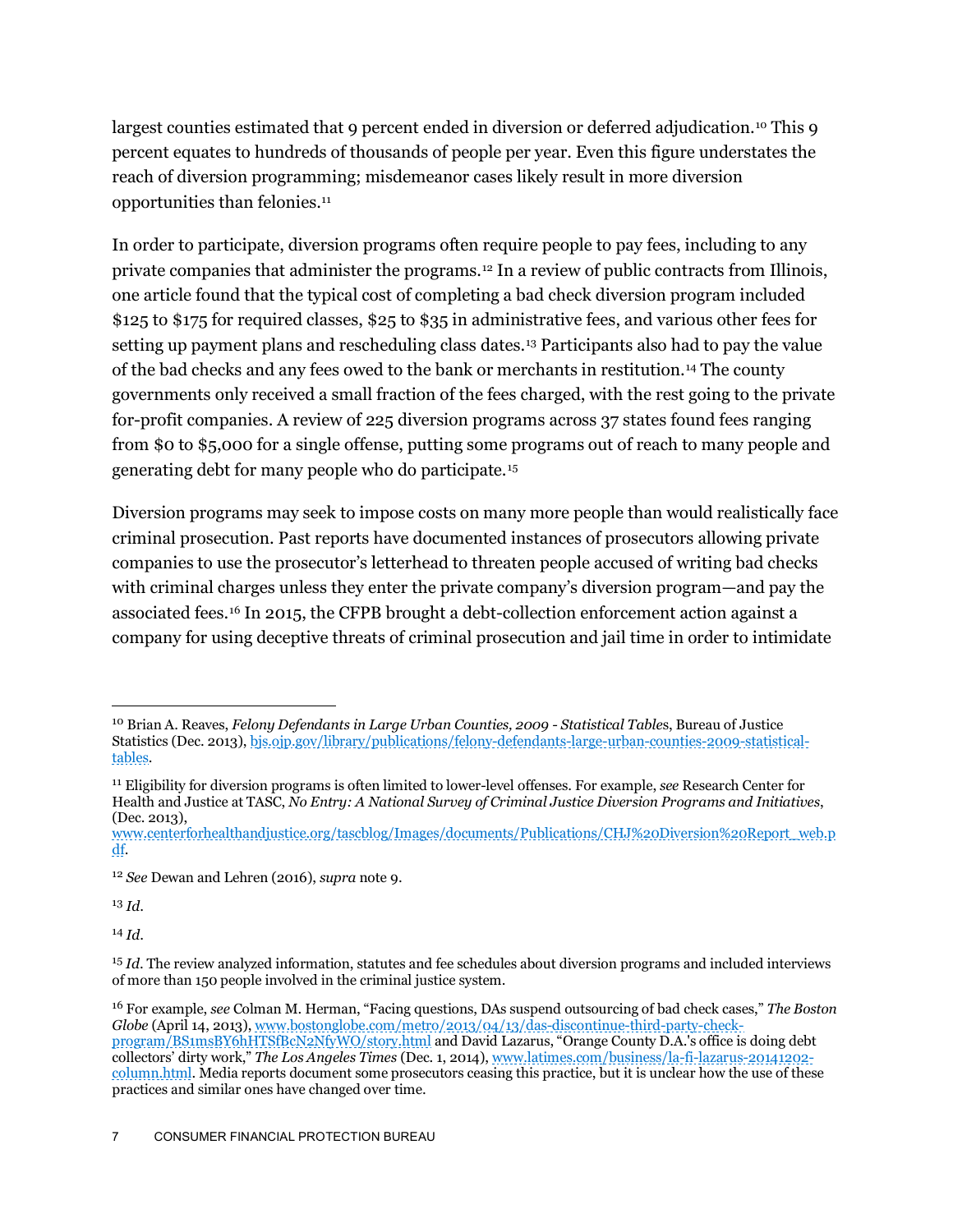people into enrolling in a costly financial education program, purportedly to avoid criminal charges.[17](#page-8-1) But less than one percent of the people who received the company's threatening letter met the criteria for criminal prosecution or were ultimately referred to the district attorney's office to be reviewed for possible criminal prosecution[.18](#page-8-2) The CFPB brought another debtcollection enforcement action against a private company operating a bad-check diversion program in 2020[.19](#page-8-3)

### <span id="page-8-0"></span>2.2 Securing pretrial release

Following an arrest, some people are released on conditions to await trial at home instead of in jail. In many jurisdictions, cash bail–a payment to the court–can be a condition for pretrial release. While bail can range significantly, the median cash bail is \$10,000 for a felony charge.<sup>[20](#page-8-4)</sup> Cash bail is returned to people who make all of their required court appearances or forfeited by those who do not. With cash bail, a person's ability to afford bail determines whether the person is released pending trial.

All else equal, people with fewer financial resources are less able to afford cash bail, contributing to the disproportionate pretrial detention of people with lower incomes and people of color, along with the resulting legal and personal consequences.<sup>[21](#page-8-5)</sup> People who are charged with felonies and are unable to afford bail can expect to spend 50 to 200 days in jail, depending on the severity of the charge.[22](#page-8-6) People who remain in jail before trial are more likely to be convicted, tend to receive longer sentences, and incur more non-bail court debt.[23](#page-8-7) Personal

<span id="page-8-1"></span><sup>17</sup> Consumer Financial Protection Bureau, *CFPB Takes Action Against "Bad Check" Debt Collector*, (Mar. 30, 2015), [www.consumerfinance.gov/about-us/newsroom/cfpb-takes-action-against-bad-check-debt-collector.](http://www.consumerfinance.gov/about-us/newsroom/cfpb-takes-action-against-bad-check-debt-collector)

<span id="page-8-2"></span><sup>18</sup> Complaint, , Bureau of Consumer Financial Protection v. National Corrective Group, Inc. at para. 19-20, 30 (Mar. 2015)[, files.consumerfinance.gov/f/201503\\_cfpb\\_complaint-national-corrective-group.pdf](http://files.consumerfinance.gov/f/201503_cfpb_complaint-national-corrective-group.pdf) [Merchants filed bounced check reports directly with the private company, who sent notices threatening prosecution unless a person enrolled in a diversion program without consulting the district attorney.].

<span id="page-8-3"></span><sup>19</sup> Complaint, *Bureau of Consumer Financial Protection v. BounceBack, Inc*. (Dec. 12, 2020), [files.consumerfinance.gov/f/documents/cfpb\\_bounceback-inc\\_complaint\\_2020-12.pdf.](https://files.consumerfinance.gov/f/documents/cfpb_bounceback-inc_complaint_2020-12.pdf)

<span id="page-8-4"></span><sup>20</sup> Brian A. Reaves, *Felony Defendants in Large Urban Counties, 2009 - Statistical Table*s, Bureau of Justice Statistics (Dec. 2013)[, bjs.ojp.gov/library/publications/felony-defendants-large-urban-counties-2009-statistical](https://bjs.ojp.gov/library/publications/felony-defendants-large-urban-counties-2009-statistical-tables)[tables.](https://bjs.ojp.gov/library/publications/felony-defendants-large-urban-counties-2009-statistical-tables) Comparable data for misdemeanors is unavailable, but the median bail for these less serious offenses is assumed to be lower than the median for felonies.

<span id="page-8-5"></span><sup>21</sup> Patrick Liu, Ryan Nunn, and Jay Shambaugh, *The Economics of Bail and Pretrial Detention*, The Hamilton Project (Dec. 2018)[, www.hamiltonproject.org/papers/the\\_economics\\_of\\_bail\\_and\\_pretrial\\_detention.](http://www.hamiltonproject.org/papers/the_economics_of_bail_and_pretrial_detention)

<span id="page-8-7"></span><span id="page-8-6"></span><sup>23</sup> Megan T. Stevenson, *Distortion of Justice: How the Inability to Pay Bail Affects Case Outcomes*, The Journal of Law, Economics, and Organization, (Nov. 2018), 34, no. 4: 511-542,

[academic.oup.com/jleo/article/34/4/511/5100740.](https://academic.oup.com/jleo/article/34/4/511/5100740) The study uses a natural experiment to estimate the causal effects of pretrial detention. A variety of factors may contribute to the results. For example, people held in jail may plead guilty in order to be released sooner.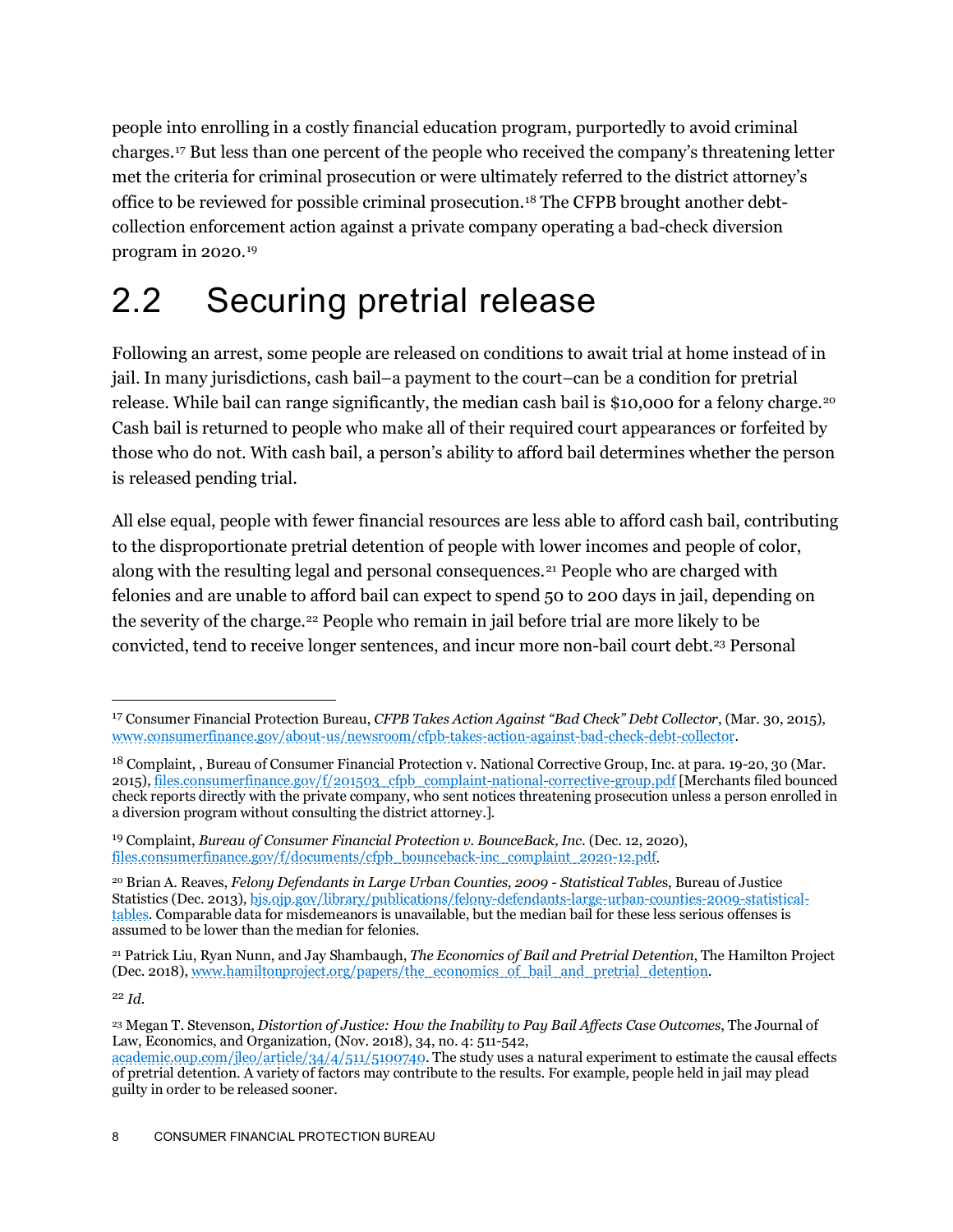consequences may include losing custody of one's children, losing one's job, housing instability, or vehicle repossession.[24](#page-9-0) Over two-thirds of people held in local jails— nearly 400,000 people— have not been convicted of a crime.<sup>[25](#page-9-1)</sup>

Available evidence indicates that a majority of unconvicted people are in jail because they cannot afford bail. In one dataset on felony cases, only 4 percent of people were denied bail altogether; 62 percent were granted pretrial release, and the remaining 34 percent were held on bail.[26](#page-9-2) Racial bias exists in bail decisions. Judges are more likely to assign cash bail to Black defendants than white defendants, and bail amounts are set at higher amounts for Black individuals.[27](#page-9-3) In 2012, 16 percent of people held on bail in New Jersey jails could have secured their release for \$500 or less, and another 15 percent needed \$501 to \$2,500 to do so. In total, 12 percent of the state's entire jail population was made up of people who were held pretrial and needed \$2,500 or less to be released.[28](#page-9-4)

Court-imposed fees, aside from bail, may also keep people in jail. An individual jailed in St. Louis, Mo., successfully had his bail reduced by a judge from \$1,500 to \$500, only to find himself unable to pay an additional \$350 in fees to a private for-profit company for a courtordered GPS monitoring device.[29](#page-9-5) People in similar circumstances may find themselves accruing debt or forgoing other expenses in order to pay fees. These outcomes result from a policy choice

<span id="page-9-1"></span><sup>25</sup> Todd D. Minton, Zhen Zeng, and Laura M. Maruschak, *Impact of COVID-19 on the Local Jail Population, January-June 2020*, Bureau of Justice Statistics (Mar. 2021)[, bjs.ojp.gov/library/publications/impact-covid-19-local](https://bjs.ojp.gov/library/publications/impact-covid-19-local-jail-population-january-june-2020)[jail-population-january-june-2020.](https://bjs.ojp.gov/library/publications/impact-covid-19-local-jail-population-january-june-2020) The exact number of people who are in jail because they cannot afford bail is unknown, but available evidence suggests the proportion is significant. Data on New Jersey comes from Luminosity, *Identifying Opportunities to Safely and Responsibly Reduce the Jail Population* (Mar. 2013), [drugpolicy.org/sites/default/files/New\\_Jersey\\_Jail\\_Population\\_Analysis\\_March\\_2013.pdf.](https://drugpolicy.org/sites/default/files/New_Jersey_Jail_Population_Analysis_March_2013.pdf) Even in felony cases, few people are denied the possibility of pretrial release altogether [*see* Thomas H. Cohen and Brian A. Reaves, *Pretrial Release of Pretrial Release of Felony Defendants in State Courts*, Bureau of Justice Statistics (Nov. 2007), [bjs.ojp.gov/library/publications/pretrial-release-felony-defendants-state-courts\]](https://bjs.ojp.gov/library/publications/pretrial-release-felony-defendants-state-courts), so the amount of money bail is set at and a person's ability to pay determine pretrial release in most cases.

<span id="page-9-3"></span><sup>27</sup> David Arnold, Will Dobbie, and Crystal S Yang, *Racial Bias in Bail Decisions*, The Quarterly Journal of Economics*,*  (Nov. 2018), 133, no. 4: 1885-1932. The study uses the quasi-random assignment of judges to control for other factors that affect bail decisions.

<span id="page-9-4"></span><sup>28</sup> Luminosity, *Identifying Opportunities to Safely and Responsibly Reduce the Jail Population*, (Mar. 2013), [drugpolicy.org/sites/default/files/New\\_Jersey\\_Jail\\_Population\\_Analysis\\_March\\_2013.pdf.](https://drugpolicy.org/sites/default/files/New_Jersey_Jail_Population_Analysis_March_2013.pdf)

<span id="page-9-5"></span><sup>29</sup> Ava Kofman, *Digital Jail: How Electronic Monitoring Drives Defendants Into Debt*, ProPublica (July 3, 2019), [www.propublica.org/article/digital-jail-how-electronic-monitoring-drives-defendants-into-debt.](https://www.propublica.org/article/digital-jail-how-electronic-monitoring-drives-defendants-into-debt)

<span id="page-9-0"></span><sup>24</sup> Will Dobbie, Jacob Goldin & Crystal S. Yang, *The Effects of Pretrial Detention on Conviction, Future Crime, and Employment: Evidence from Randomly Assigned Judges*, American Economic Review, 108, no. 2, 201–40 (2018); *see also* Paul Heaton, Sandra Mayson & Megan Stevenson, *The Downstream Consequences of Misdemeanor Pretrial Detention*, 69 Stanford Law Review. 711 (2017).

<span id="page-9-2"></span><sup>26</sup> Brian A. Reaves, *Felony Defendants in Large Urban Counties, 2009 - Statistical Table*s, Bureau of Justice Statistics (Dec. 2013)[, bjs.ojp.gov/library/publications/felony-defendants-large-urban-counties-2009-statistical](https://bjs.ojp.gov/library/publications/felony-defendants-large-urban-counties-2009-statistical-tables)[tables.](https://bjs.ojp.gov/library/publications/felony-defendants-large-urban-counties-2009-statistical-tables) The report does not break out the type of bail people are held on, but an inability to afford cash bail seems likely to be a bigger barrier to pretrial release than nonfinancial conditions.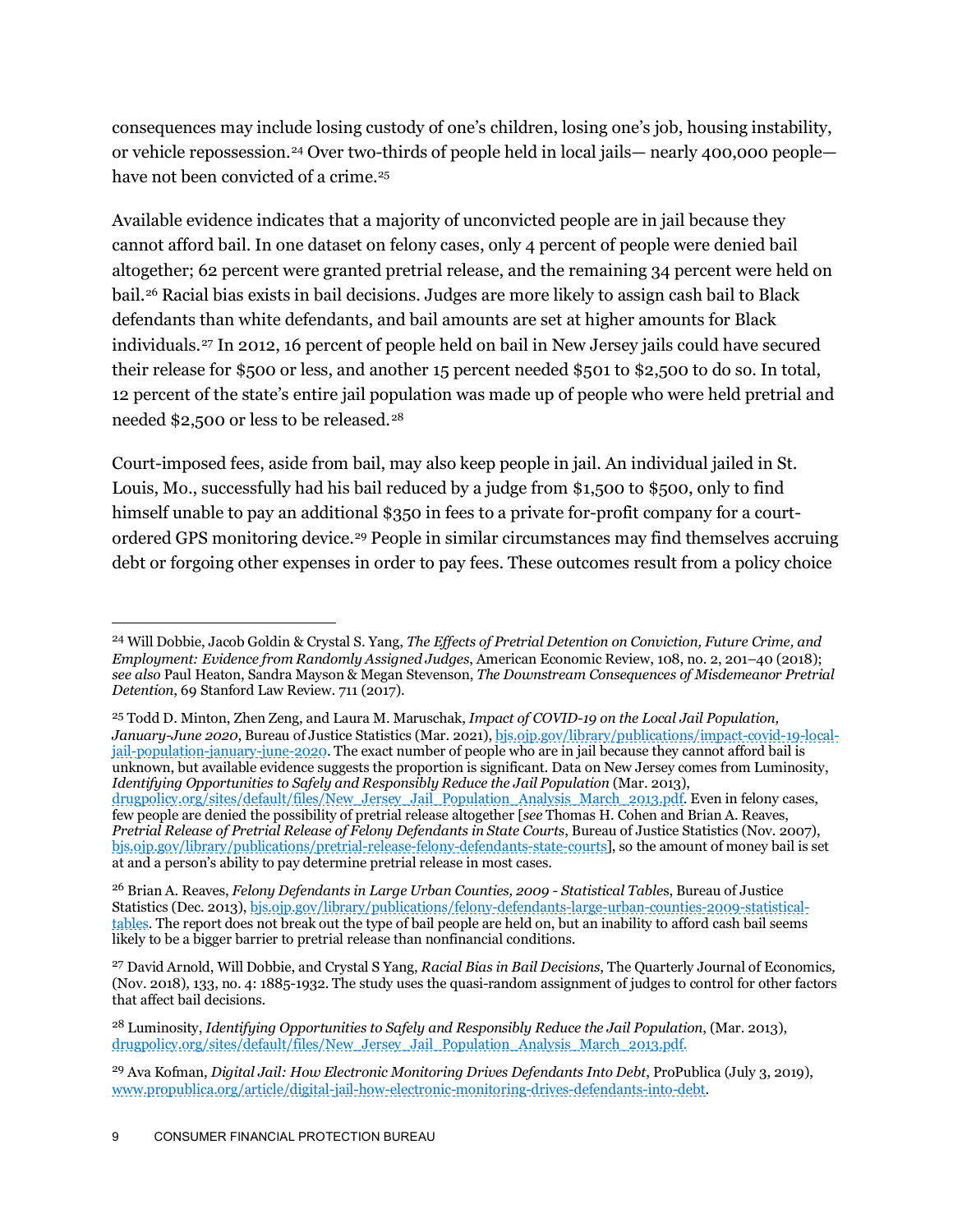to impose monitoring costs on unconvicted people. Alternatively, courts or law enforcement agencies could bear the costs of electronic monitoring and other conditions of pretrial release.[30](#page-10-0)

#### 2.2.1 Commercial bail bonds

People who cannot pay cash bail in full can either remain in jail or seek a commercial bail bond. Commercial bail bonds are available in most states and in the federal court system.[31](#page-10-1) The commercial bail bond industry is made up of about 13,000 firms and has an annual revenue of \$2.3 billion[.32](#page-10-2) Most bail bond companies operate locally, focusing on a specific county, but some report operations in multiple states.[33](#page-10-3) At times, this market has attracted interest from financial firms, but these investments appear to have declined.[34](#page-10-4)

In a typical bail bond transaction, the person who was arrested—or a family member or friend pays a non-refundable premium to a private bail bond company. Compared to posting cash bail directly with the court, a commercial bail bond requires a lower upfront cost. The bond premium is typically set at 10 percent of the bail amount, though the bail bond company may also require collateral for the full amount of the bond.[35](#page-10-5) The commercial bail bond agent then posts a bond with the court, guaranteeing the full amount of bail if the person does not appear in court or violates any other requirements. Some jurisdictions allow people to finance bail bond premiums and other associated fees, adding to the costs and complexity of their bond agreements*.* In many cases, a cosigner—such as a family member or friend—will sign the bond agreement and become liable for payments. Unlike bail posted directly with the court, no money is refunded when somebody who has taken out a commercial bail bond attends all court appearances.

<span id="page-10-0"></span><sup>30</sup> *See*, *e.g.,* David Brand, "Judges can now order electronic monitoring instead of bail in New York City," *Queens Daily Eagle* (Apr. 24, 2020)[, queenseagle.com/all/electronic-monitoring-nyc-judges-criminal-court](https://queenseagle.com/all/electronic-monitoring-nyc-judges-criminal-court) [New York City's reported decision to pay for its electronic monitoring program.].

<span id="page-10-1"></span><sup>31</sup> National Conference of State Legislatures, *Bail Bond Licensure* (Apr. 23, 2013)[, www.ncsl.org/research/civil-and](http://www.ncsl.org/research/civil-and-criminal-justice/bail-bond-agent-licensure.aspx)[criminal-justice/bail-bond-agent-licensure.aspx.](http://www.ncsl.org/research/civil-and-criminal-justice/bail-bond-agent-licensure.aspx)

<span id="page-10-2"></span><sup>32</sup> Kush Patel, Bail Bond Services Industry in the US - Market Research Report, IBISWorld (Dec. 2020).

<span id="page-10-3"></span><sup>33</sup> *See*, *e.g.,* American National Bail Bonding Agency, *Bail Bond Services Offered*, [www.americannationalbail.com/bailbondservicesoffered.html](http://www.americannationalbail.com/bailbondservicesoffered.html) (last accessed Dec. 9, 2021).

<span id="page-10-4"></span><sup>34</sup> Laura Kusisto, "Criminal-Justice Changes Are Squeezing the Bail-Bond Industry," *The Wall Street Journal* (Feb. 21, 2020)[, www.wsj.com/articles/criminal-justice-reforms-are-squeezing-the-bail-bond-industry-11582299332.](http://www.wsj.com/articles/criminal-justice-reforms-are-squeezing-the-bail-bond-industry-11582299332)

<span id="page-10-5"></span><sup>35</sup> *See* Liu, Nunn, and Shambaugh (2018), *supra* note 21. Unlike a bond posted directly with the court, which is refundable if the person meets all the conditions of pretrial release, a commercial bail bond is nonrefundable.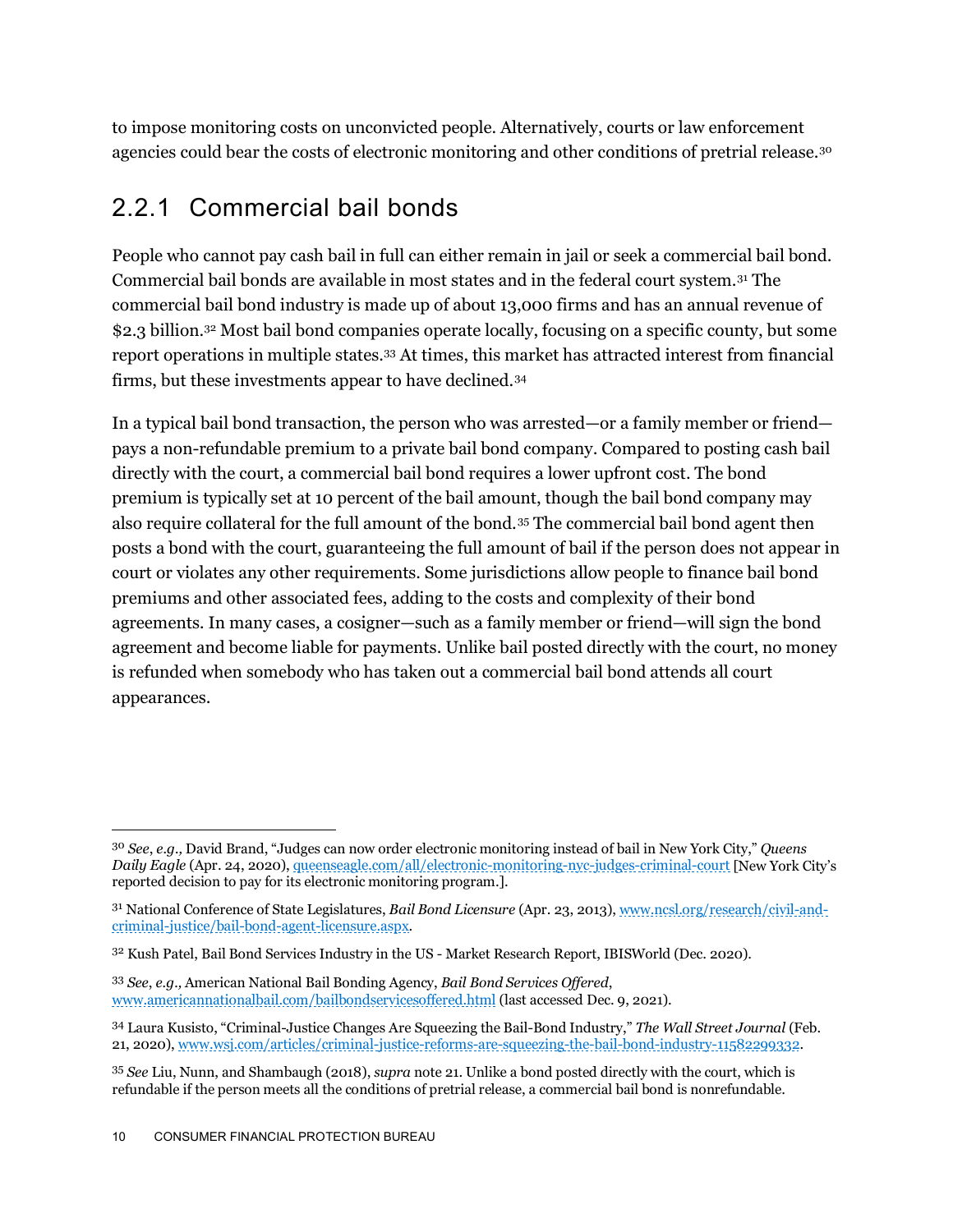The financial burden of helping family members with bail and other costs of criminal justice involvement falls disproportionately on women, particularly women of color[.36](#page-11-0) In a complaint submitted to the CFPB, one person who served as a cosigner described being charged interest on a \$790 bail bond that had entered collections:

"I co-signed someone's bail to prevent their loss of employment. … I became concerned when I noticed a different amount and creditor on my credit report and disputed the amount. Since the dispute in 2018, the amount has increased to \$1000 and appears to be increasing at a daily rate."

In addition to the bail bond premium and any finance charges, bail bond agents may also require the detained individual to agree to and pay for conditions separate from any set by the court. For example, a bail bond agent could require an individual to pay for an ankle monitor that the bail bond company uses to monitor their location. [37](#page-11-1) Given the stress and grave personal, legal, and financial consequences of remaining in jail, a detained individual or their family member may be willing to accept any bail bond agreement to secure their release. Under such duress, people are not well positioned to thoroughly review or negotiate often-complex bail bond agreements. Language barriers only compound these challenges.

Bail bond agents may engage in aggressive collection practices. Bail bond agents are often delegated quasi-governmental powers, beyond those of other debt collectors. In some states, they are authorized to arrest their clients "for any reason – or none at all."[38](#page-11-2) In addition, bond agreements may purport to give bail bond agents powers like contacting third parties such as employers or friends or entering private residences at any time[.39](#page-11-3)

In one media report, a mother agreed to pay \$3,275 to a bail bond company to post bail for her son. As the mother fell behind on payments, a bounty hunter repeatedly arrested her son and demanded payment, once even while the son was entering the courthouse for a required

<span id="page-11-0"></span><sup>36</sup> Joshua Page, Victoria Piehowski and Joe Soss: *A Debt of Care: Commercial Bail and the Gendered Logic of Criminal Justice Predation*, The Russell Sage Foundation Journal of the Social Sciences, 5, no. 1, (Feb 2019): 150-172, [www.rsfjournal.org/content/5/1/150.abstract.](http://www.rsfjournal.org/content/5/1/150.abstract) Saneta deVuono-powell, Chris Schweidler, Alicia Walters, and Azadeh Zohrabi, *Who Pays? The True Cost of Incarceration on Families*, Ella Baker Center, Forward Together, Research Action Design (Sept. 2015)[, whopaysreport.org.](http://whopaysreport.org/)

<span id="page-11-1"></span><sup>37</sup> Jessica Silver-Greenberg and Shaila Dewan, "When Bail Feels Less Like Freedom, More Like Extortion," *The New York Times* (Mar. 31, 2018), [www.nytimes.com/2018/03/31/us/bail-bonds-extortion.html.](http://www.nytimes.com/2018/03/31/us/bail-bonds-extortion.html)

<span id="page-11-3"></span><span id="page-11-2"></span><sup>39</sup> Ariel Nelson, Brian Highsmith, Alex Kornya, and Stephen Raher, *Commercialized (In)justice Litigation Guide*, National Consumer Law Center (June 2020), [www.nclc.org/images/pdf/criminal-justice/WP\\_Litigation\\_Guide.pdf.](https://www.nclc.org/images/pdf/criminal-justice/WP_Litigation_Guide.pdf)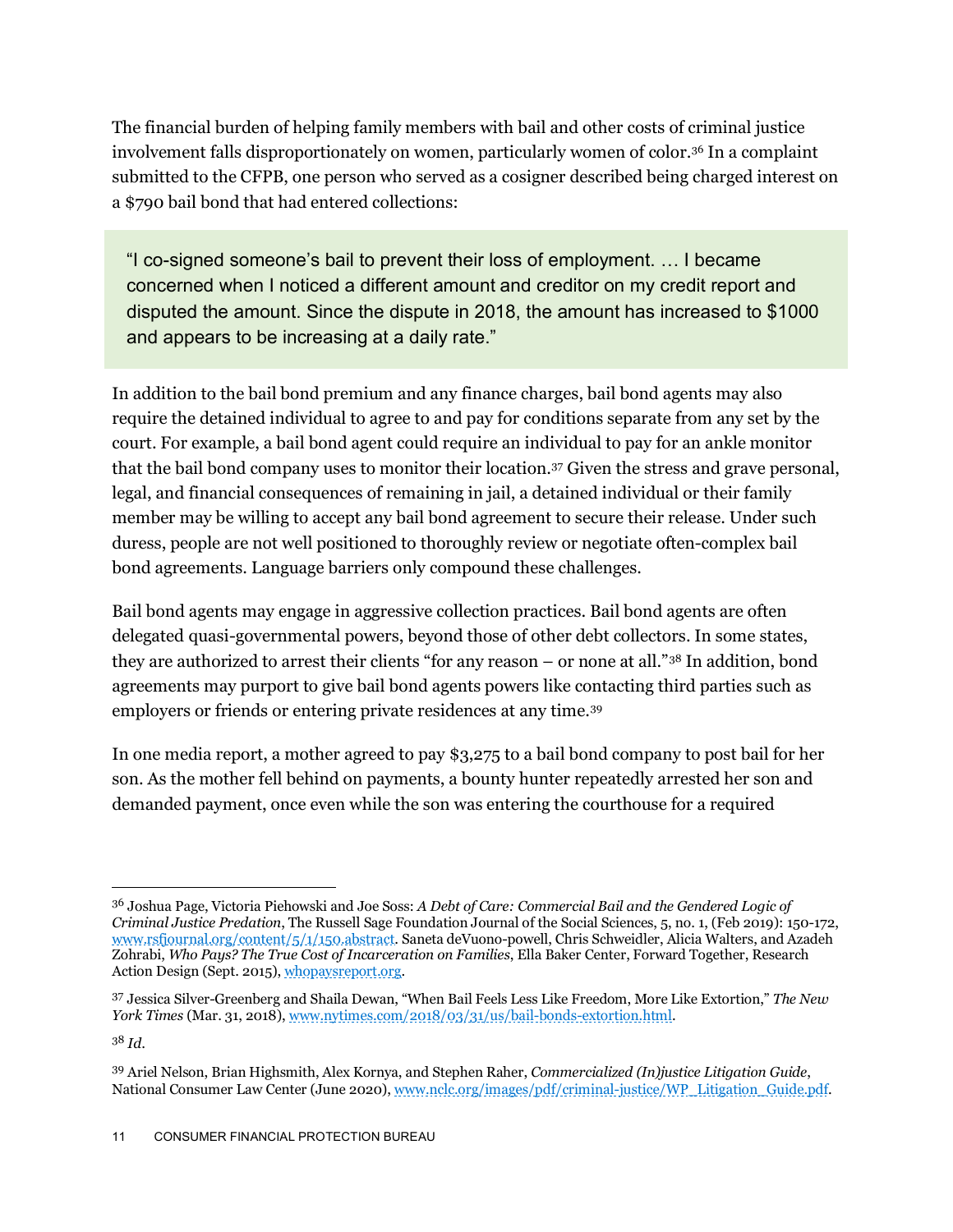appearance.[40](#page-12-0) The mother ultimately paid the bail bond company \$6,000 before running out of money. Her son ended up back in jail only to be released by a judge for \$30 and a signed promise to return to court.[41](#page-12-1) Thus, the original bail set by the judge, \$50,000, and the commercial bail bond agreement created a cascade of consequences for the person and his mother, only to be later revised to \$30 and the signed promise.

### 2.2.2 Immigration bonds

Immigration enforcement also imposes costs on people accused of violating the law, and their families.[42](#page-12-2) In 2019, Customs and Border Protection (CBP) and Immigration and Customs Enforcement (ICE) apprehended over 1 million individuals for alleged immigration-related violations, almost double the number from 2018.[43](#page-12-3) In fiscal year 2020, an average of 33,724 people were held in ICE custody each day,[44](#page-12-4) and 61,886 individuals were released from ICE detention, with 29,736 having "bonded out" and others released on different types of conditions.[45](#page-12-5) In fiscal year 2021, the median bond set by an immigration judge was \$7,000.[46](#page-12-6) The minimum immigration bond is \$1,500.[47](#page-12-7)

Similar to bail bonds in the criminal context, people detained on suspected immigration violations and ordered to post a bond amount may turn to private companies to help them cover the cost. When a person enters an agreement with an immigration bond company, the

<span id="page-12-0"></span><sup>40</sup> Some commercial bail bond agents hire bounty hunters to help them find clients who have missed their court dates. Michelle A. Cubellis and Bryce E. Peterson, "Bail Bondsmen," in *The Encyclopedia of Criminology and Criminal Justice*, edited by Jay S. Albanese, (2014).

<span id="page-12-1"></span><sup>41</sup> Aviva Shen, *This is what a for-profit justice system looks like,* ThinkProgress (June 21, 2017), [thinkprogress.org/for-profit-justice-system-louisiana-c76f435fb1cf.](https://thinkprogress.org/for-profit-justice-system-louisiana-c76f435fb1cf/) 

<span id="page-12-2"></span><sup>42</sup> Immigration court hearings are civil administrative proceedings, not criminal cases. *See* U.S. Department of Justice*, Observing Immigration Court Hearings*, (Jan. 2018), [www.justice.gov/eoir/page/file/941991/download.](http://www.justice.gov/eoir/page/file/941991/download)

<span id="page-12-3"></span><sup>43</sup> U.S. Department of Homeland Security, *Aliens Apprehended: Fiscal Years 1925 to 2019*, at Table 33 (Oct. 28, 2020), [www.dhs.gov/immigration-statistics/yearbook/2019/table33.](http://www.dhs.gov/immigration-statistics/yearbook/2019/table33)

<span id="page-12-4"></span><sup>44</sup> U.S. Immigration and Customs Enforcement, *U.S. Immigration and Customs Enforcement Fiscal Year 2020 Enforcement and Removal Operations Report,* [www.ice.gov/doclib/news/library/reports/annual](http://www.ice.gov/doclib/news/library/reports/annual-report/eroReportFY2020.pdf)[report/eroReportFY2020.pdf.](http://www.ice.gov/doclib/news/library/reports/annual-report/eroReportFY2020.pdf)

<span id="page-12-5"></span><sup>45</sup> U.S. Immigration and Customs Enforcement, *ICE Detention Statistics*, [www.ice.gov/doclib/detention/FY20](http://www.ice.gov/doclib/detention/FY20-detentionstats.xlsx) [detentionstats.xlsx.](http://www.ice.gov/doclib/detention/FY20-detentionstats.xlsx) *See* "ICE Final Releases by Release Reason and Criminality: EOFY2020" in the Detention EOFY2020 worksheet.

<span id="page-12-6"></span><sup>46</sup> TRACImmigration, *Immigration Court Bond Hearings and Related Case Decisions*, Syracuse University, [trac.syr.edu/phptools/immigration/bond](https://trac.syr.edu/phptools/immigration/bond) (last accessed Oct. 8, 2021). To replicate the findings on the TRACImmigration website, the Measure must be set to "Median Bond Granted," the Graph Time Scale to "Fiscal year," and the Bond Hearing Immigration Court State to "all."

<span id="page-12-7"></span><sup>47</sup> U.S. Immigration and Customs Enforcement, *Application for a Stay of Deportation or Removal*, [www.ice.gov/doclib/forms/i246.pdf](http://www.ice.gov/doclib/forms/i246.pdf) (last accessed Oct. 8, 2021).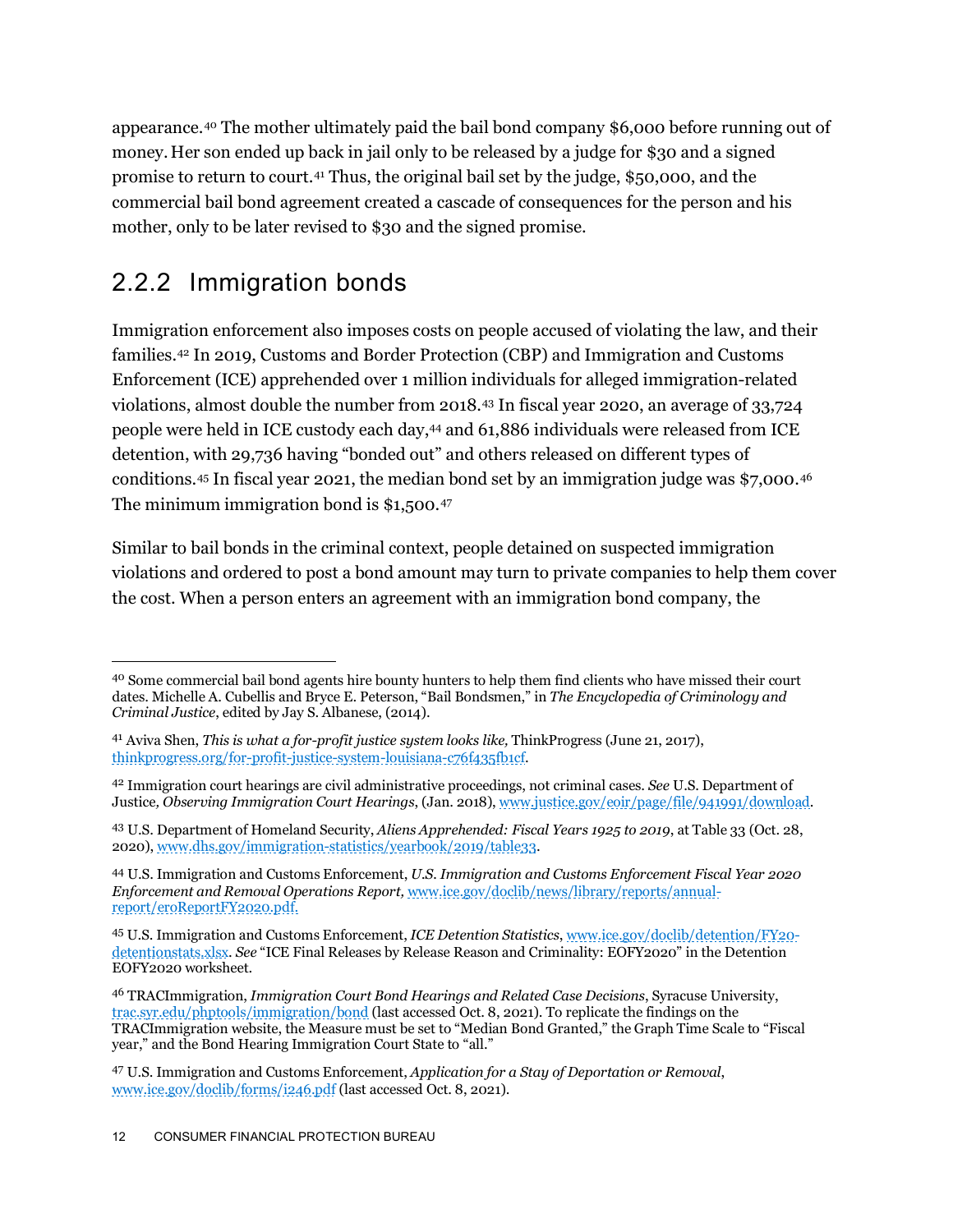agreement typically specifies an initial down payment plus ongoing monthly payments. Along with interest, the payments may include fees for electronic monitoring, even if no government authority has imposed that condition. Like payments on commercial bail bonds, these costs are nonrefundable regardless of whether the individual subsequently appears in court.

People entering into these agreements face significant duress. People in ICE detention may have no means of contacting family or friends and may not be able to read documents provided in English. Friends and family members may be required to co-sign agreements and submit substantial, non-refundable upfront payments while relying on oral representations about contracts provided in a language they cannot read.

The CFPB has brought one lawsuit against a company offering to pay for people's immigration bonds to secure their release from federal detention centers while awaiting adjudication on an immigration matter. The suit alleges that the company operated a scheme through which it engaged in deceptive and abusive practices and collected large upfront fees and hefty monthly payments while misrepresenting its services and their true costs[.48](#page-13-0)

<span id="page-13-0"></span><sup>48</sup> Complaint, *Consumer Financial Protection Bureau v. Nexus Services, Inc..*, No. 5:12-cv-16 (W.D.Va. Feb. 22, 2021)[, files.consumerfinance.gov/f/documents/cfpb\\_nexus-services-inc-et-al\\_complaint\\_2021-02.pdf.](https://files.consumerfinance.gov/f/documents/cfpb_nexus-services-inc-et-al_complaint_2021-02.pdf)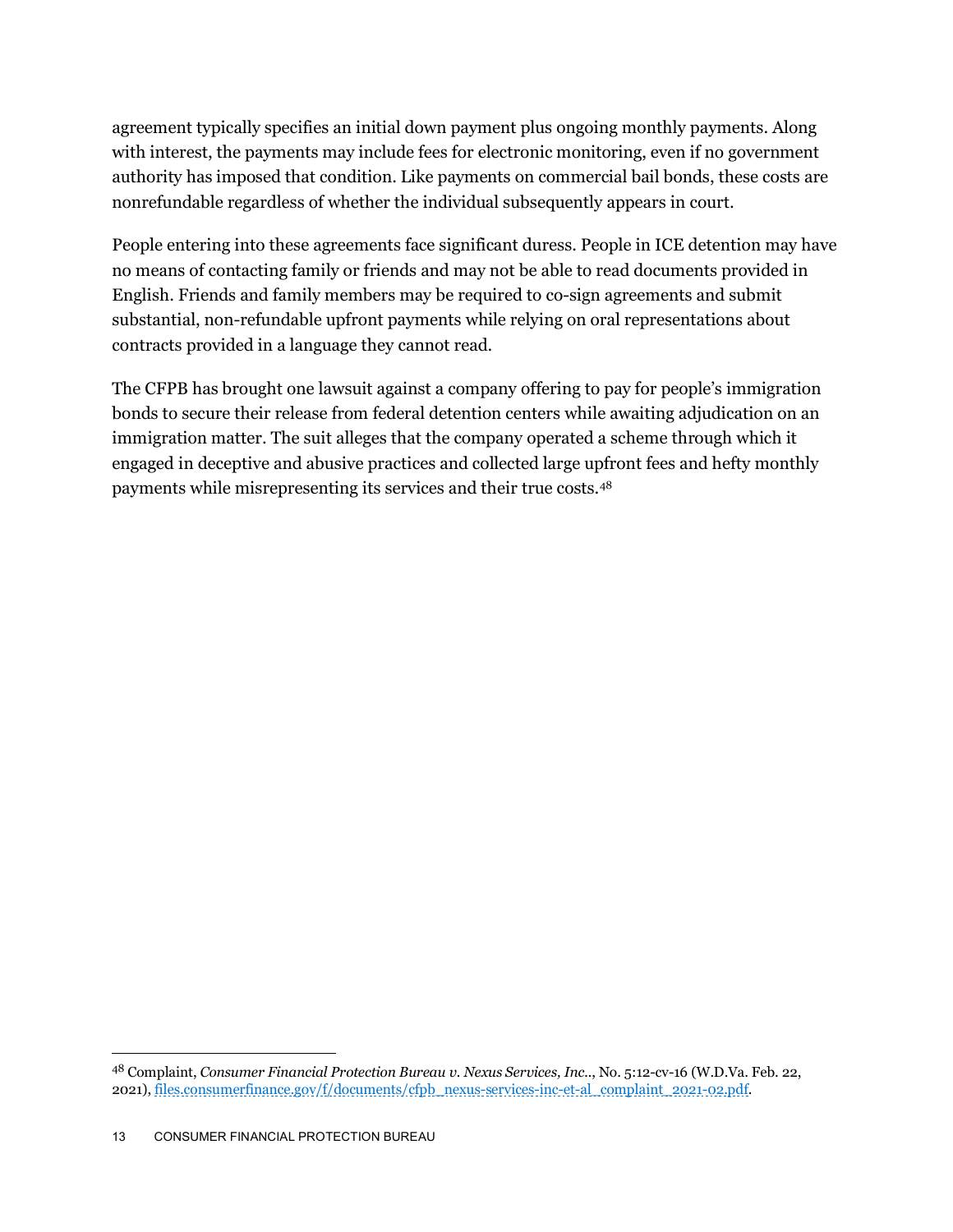## <span id="page-14-0"></span>3. Incarceration

This section highlights a sample of key potential financial challenges and consequences for people who are incarcerated.

- Being in jail or prison is expensive. Incarcerated people and their families often have little to no choice over which money transfer service they use to deposit money in jail or prison accounts. These services can carry high fees.
- Due to communication restrictions, people have limited ability to manage finances while incarcerated, which can result in increased debt, deteriorated credit ratings, and diminished access to credit.
- People in jail or prison cannot keep up the consistent use of credit needed to maintain credit scores. The negative effects of incarceration on a person's consumer reports can reduce one's ability to secure housing, find employment, or access credit upon reentry.

## <span id="page-14-1"></span>3.1 Payments

Increasingly, governments are shifting the cost of incarceration to people who are incarcerated and their families, forcing individuals to pay for even basic needs while in prison or jail. [49](#page-14-2) Incarcerated people often must pay for hygiene items, food, and phone and email access.[50](#page-14-3) People are also charged "pay-to-stay" fees for various expenses related to their custody and care. These vary by state and county but include expenses like room and board, or medical copayments.[51](#page-14-4) Often, people who are incarcerated must rely on their families and friends to provide funds to help meet these costs.

While incarcerated people may work for pay, the earnings are too low to cover expenses related to medical care, food, or communicating with their loved ones. The average nominal daily wage

<span id="page-14-2"></span><sup>49</sup> Daniel Wagner, *Prison Bankers Cash in on Captive Customers*, The Center for Public Integrity (Nov. 11, 2014), [publicintegrity.org/inequality-poverty-opportunity/prison-bankers-cash-in-on-captive-customers.](https://publicintegrity.org/inequality-poverty-opportunity/prison-bankers-cash-in-on-captive-customers)

<span id="page-14-3"></span><sup>50</sup> Stephen Raher, *The Company Store: A Deeper Look at Prison Commissaries*, Prison Policy Initiative (May 2018), [www.prisonpolicy.org/reports/commissary.html;](http://www.prisonpolicy.org/reports/commissary.html) Kevin Bliss, *Pay-to-Stay Fees Impoverish Prisoners, Increase Recidivism*, Prison Legal News (March 2021), [www.prisonlegalnews.org/news/2021/mar/1/pay-stay-fees](http://www.prisonlegalnews.org/news/2021/mar/1/pay-stay-fees-impoverish-prisoners-increase-recidivism)[impoverish-prisoners-increase-recidivism.](http://www.prisonlegalnews.org/news/2021/mar/1/pay-stay-fees-impoverish-prisoners-increase-recidivism)

<span id="page-14-4"></span><sup>51</sup> Every state, except for Hawaii, charges pay-to-stay fees with the justification that the money collected is a reimbursement to the state instead of an additional punishment. *See* Megan Schumann, *States Unfairly Burdening Incarcerated People With "Pay-to-Stay" Fees*, Rutgers Today (Nov. 20, 2020), [www.rutgers.edu/news/states](https://www.rutgers.edu/news/states-unfairly-burdening-incarcerated-people-pay-stay-fees)[unfairly-burdening-incarcerated-people-pay-stay-fees.](https://www.rutgers.edu/news/states-unfairly-burdening-incarcerated-people-pay-stay-fees)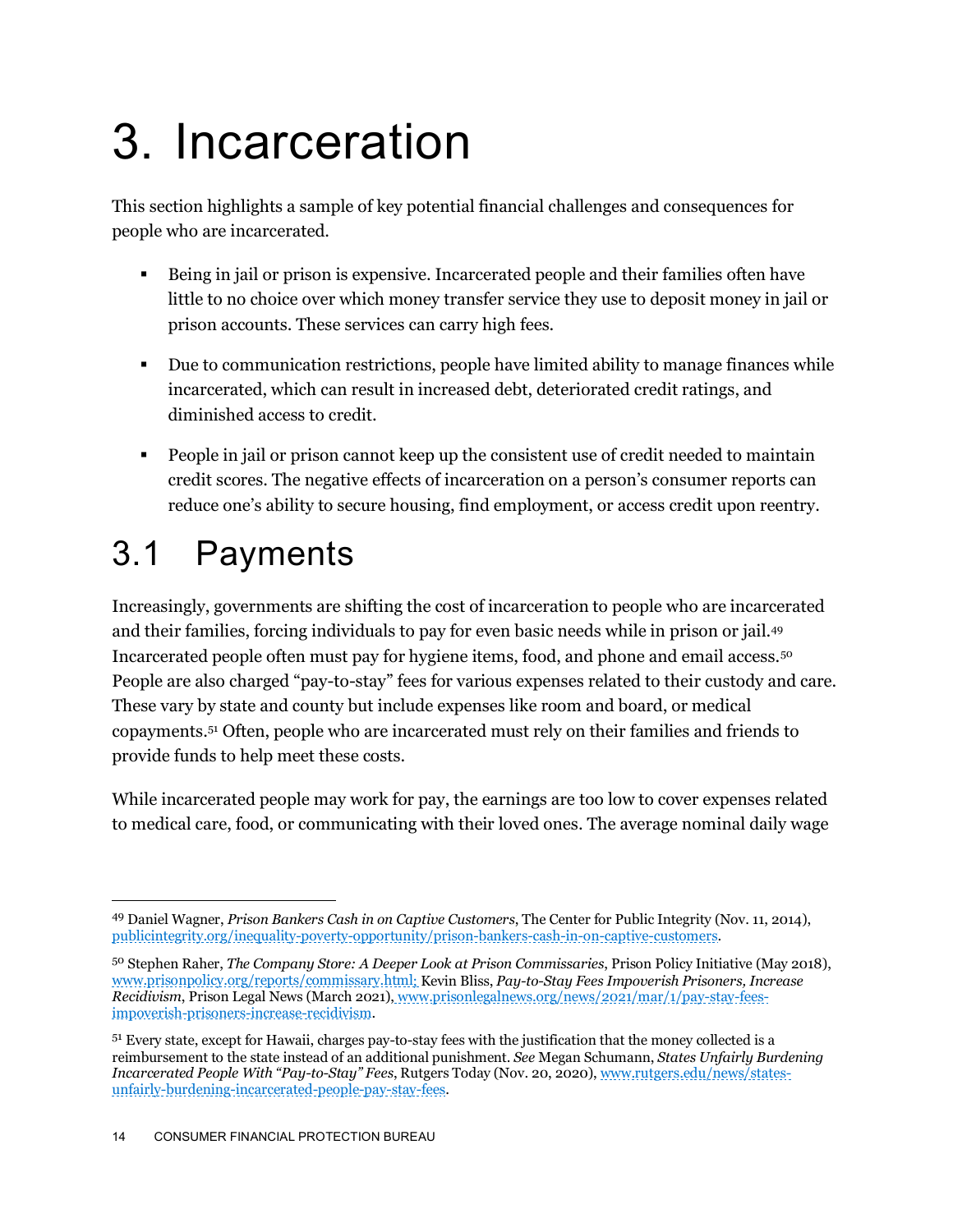paid to incarcerated workers fell from \$0.93 in 2001 to \$0.86 in 2017.[52](#page-15-0) Prison compensation affords minimal purchasing power; for example, in 2018, it would have taken a woman in a Colorado prison over two weeks to earn enough money for a box of tampons sold at the facility.[53](#page-15-1) Moreover, institutions often garnish people's funds to cover fines, fees, or restitution.[54](#page-15-2)

For all of these reasons, incarcerated people often rely on financial support from family members and friends. The costs of supporting incarcerated family members fall disproportionately on women: the Ella Baker Center's research on the cost of incarceration found that women comprise 83 percent of the people shouldering court-related costs for family members.[55](#page-15-3) The impact on women of color is acute: while nearly one in every four women is related to someone who is incarcerated, for Black women the figure is two out of five.[56](#page-15-4) This puts the financial burden on women, often women of color,to pay for necessary services or items that prisons used to provide for free to incarcerated people.[57](#page-15-5)

Firms that provide services to people who are incarcerated and their loved ones often operate under multi-year, single-source contracts with correctional facilities[.58](#page-15-6) This means that, for years-long periods of time, a single firm under contract with a prison will be the only provider of a given product or service to incarcerated people and their families. A single contract may cover a wide range of services. For example, one state's contract with a vendor covered the prison system's money transfer services, email, release debit cards, MP3 players, and digital music

<span id="page-15-0"></span><sup>52</sup> Wendy Sawyer, *How much do incarcerated people earn in each state?,* Prison Policy Initiative (Apr. 10, 2017), [www.prisonpolicy.org/blog/2017/04/10/wages.](https://www.prisonpolicy.org/blog/2017/04/10/wages/) Some prisoners in eight states – Alabama, Arkansas, Florida, Georgia, Mississippi, Oklahoma, South Carolina, and Texas – are not paid at all for their labor in government-run facilities. *See, e.g.,* Daniel Moritz-Rabson, *'Prison Slavery': Inmates Are Paid Cents While Manufacturing Products Sold to Government,* Newsweek (Aug. 28, 2018)[, www.newsweek.com/prison-slavery-who-benefits-cheap-inmate](http://www.newsweek.com/prison-slavery-who-benefits-cheap-inmate-labor-1093729)[labor-1093729.](http://www.newsweek.com/prison-slavery-who-benefits-cheap-inmate-labor-1093729)

<span id="page-15-2"></span><span id="page-15-1"></span><sup>54</sup> *See, e.g.*, Collin Owens, *How far does \$120 go when sent to a Virginia prison inmate?,* The Center for Public Integrity (Jan. 2019)[, publicintegrity.org/wp-content/uploads/2019/01/virginaFinal\\_5-1024x597.png.](https://publicintegrity.org/wp-content/uploads/2019/01/virginaFinal_5-1024x597.png)

<span id="page-15-3"></span><sup>55</sup> Saneta deVuono-powell, Chris Schweidler, Alicia Walters, and Azadeh Zohrabi, *Who Pays? The True Cost of Incarceration on Families*, Ella Baker Center (Sep. 2015), [whopaysreport.org/wp-content/uploads/2015/09/Who-](http://whopaysreport.org/wp-content/uploads/2015/09/Who-Pays-FINAL.pdf)[Pays-FINAL.pdf](http://whopaysreport.org/wp-content/uploads/2015/09/Who-Pays-FINAL.pdf) at 9.

<span id="page-15-4"></span><sup>56</sup> Hedwig Lee, et al., *Racial Inequalities in Connectedness to Imprisoned Individuals in the United States*, Du Bois Review: Social Science Research on Race 12.2, at 7 (2015).

<span id="page-15-5"></span><sup>57</sup> Saneta deVuono-powell, Chris Schweidler, Alicia Walters, and Azadeh Zohrabi, *Who Pays? The True Cost of Incarceration on Families*, Ella Baker Center (Sep. 2015), [whopaysreport.org/wp-content/uploads/2015/09/Who-](http://whopaysreport.org/wp-content/uploads/2015/09/Who-Pays-FINAL.pdf)[Pays-FINAL.pdf](http://whopaysreport.org/wp-content/uploads/2015/09/Who-Pays-FINAL.pdf) at 9.

<span id="page-15-6"></span><sup>58</sup> Stephen Raher, *You've got mail: the promise of cyber communication in prisons and the need for regulation*, Prison Policy Initiative (Jan. 21, 2016)[, www.prisonpolicy.org/messaging/report.html.](https://www.prisonpolicy.org/messaging/report.html)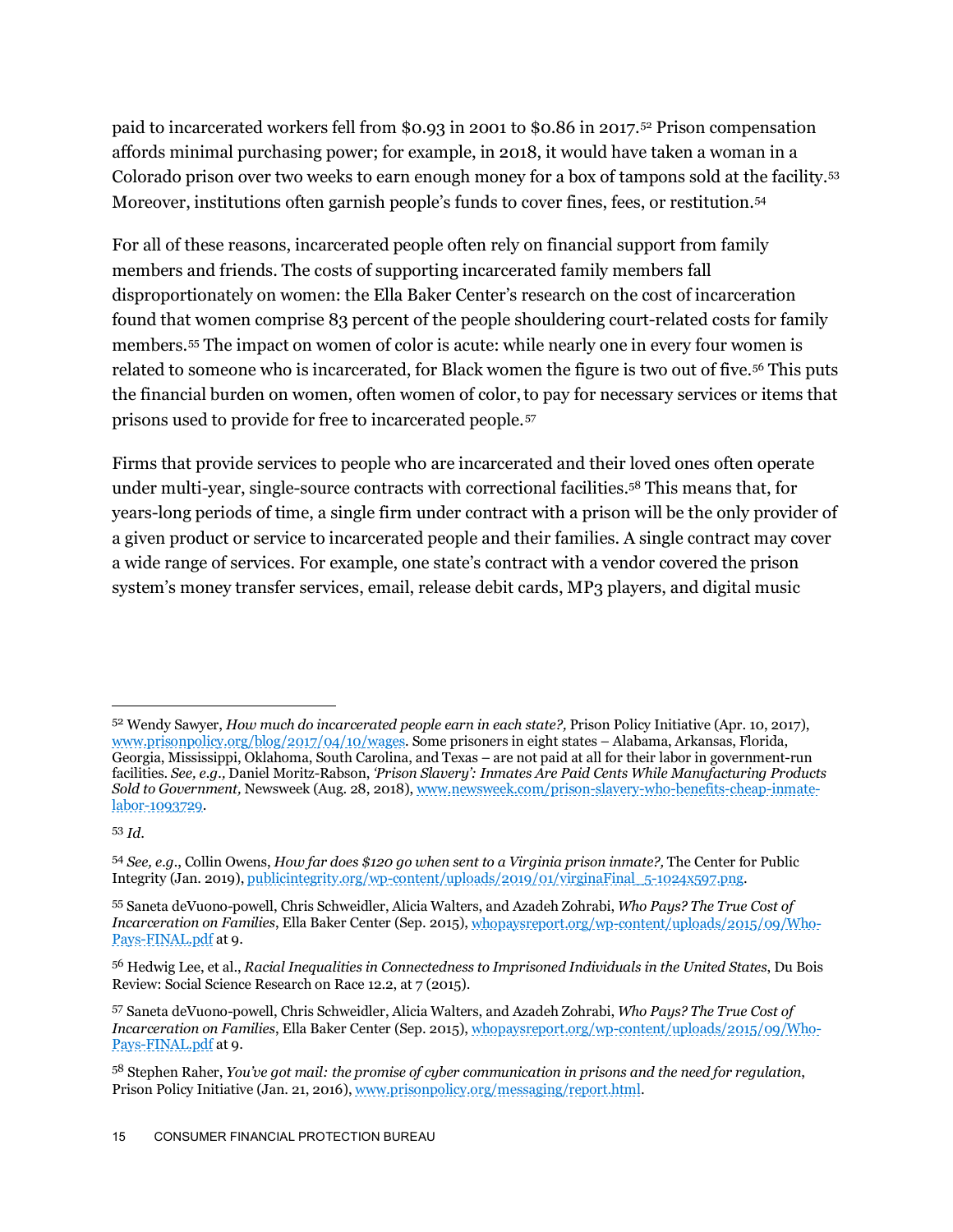files.[59](#page-16-0) Their business model often does not involve charging prisons or jails for the services they provide.<sup>[60](#page-16-1)</sup> Instead, these firms collect fees from the people who are forced to use their services.<sup>[61](#page-16-2)</sup> In return for receiving the exclusive authority to impose fees on people, some vendors agree to pay "commissions" to the correctional institution. One contract specified that a company would charge \$9.95 for 30-minute video visits and send 4 percent of this revenue to the state. [62](#page-16-3)

The prices for prison phone calls far outstrip the cost of calls on the regular market. Two companies dominate the prison communication services market as of May 2021, holding 5,400 contracts with correctional facilities in North America[.63](#page-16-4) These companies have fueled their market dominance by acquiring other service providers to prisons and jails.[64](#page-16-5) Nationwide, an average 15-minute phone call from a jail cost \$5.74 in 2018, and in one state the average price was as high as \$24.82.<sup>65</sup> Various add-on fees, such as a fee to create an account with the telecom provider, make phone calls even more expensive. Though the Federal Communications Commission (FCC) now caps the price of *inter*state and international calls at \$0.12 per minute for prisons and \$0.14 per minute for jails,<sup>[66](#page-16-7)</sup> a federal Court of Appeals has held that the FCC does not have the authority to regulate *intra*state calls, which comprise 80 percent of all calls made from jails and prisons. [67](#page-16-8)

<span id="page-16-1"></span><sup>60</sup> *Id*.

<span id="page-16-2"></span><sup>61</sup> *Id*.

<span id="page-16-3"></span><sup>62</sup> *Id*. *See* Appendix F.

<span id="page-16-4"></span><sup>63</sup> Marie Feyche, *FCC approves plan to lower interstate and international jail and prison phone call rates*, Jurist (May 23, 2021), [www.jurist.org/news/2021/05/fcc-approves-plan-to-lower-interstate-and-international-jail-and](http://www.jurist.org/news/2021/05/fcc-approves-plan-to-lower-interstate-and-international-jail-and-prison-phone-call-rates)[prison-phone-call-rates.](http://www.jurist.org/news/2021/05/fcc-approves-plan-to-lower-interstate-and-international-jail-and-prison-phone-call-rates)

<span id="page-16-5"></span><sup>64</sup> GTL, GTL Acquires Telmate, a Leading Provider of Secure Corrections Solutions and Community Corrections and Probation, Parole Applications (Aug. 1, 2017)[, www.gtl.net/about-us/press-and-news/gtl-acquires-telmate/;](http://www.gtl.net/about-us/press-and-news/gtl-acquires-telmate/) GTL, Banner year highlights included new Chief Executive Officer and expanded education user base (Jan. 15, 2019), [www.gtl.net/news/year-of-growth-gtl-celebrates-successful-2018;](http://www.gtl.net/news/year-of-growth-gtl-celebrates-successful-2018/) Securus Technologies, History, [securustechnologies.tech/about/history](https://securustechnologies.tech/about/history/) (last accessed Oct. 18, 2021); Securus Technologies, Securus Technologies Inc. Completes Transaction to Acquire JPay Inc., (July 31, 2015), [www.prnewswire.com/news-releases/securus](http://www.prnewswire.com/news-releases/securus-technologies-inc-completes-transaction-to-acquire-jpay-inc-300122095.html)[technologies-inc-completes-transaction-to-acquire-jpay-inc-300122095.html.](http://www.prnewswire.com/news-releases/securus-technologies-inc-completes-transaction-to-acquire-jpay-inc-300122095.html)

<span id="page-16-6"></span><sup>65</sup> Peter Wagner and Alexi Jones, *State of Phone Justice: Local jails, state prisons and private phone providers,*  Prison Policy Initiative (Feb 2019)[, www.prisonpolicy.org/phones/state\\_of\\_phone\\_justice.html.](https://www.prisonpolicy.org/phones/state_of_phone_justice.html)

<span id="page-16-7"></span><sup>66</sup> Federal Communications Commission (FCC), *FCC Lowers Interstate and International Prison Phone Rates to Help Families Stay Connected*, (May 20, 2021), [docs.fcc.gov/public/attachments/DOC-372625A1.pdf.](https://docs.fcc.gov/public/attachments/DOC-372625A1.pdf)

<span id="page-16-8"></span><sup>67</sup> *Global Tel\*Link v. FCC*, No. 15-1461 (D.C. Cir. 2017).

<span id="page-16-0"></span><sup>59</sup> Human Rights Defense Center, "RE: Response to JPay's May 27, 2015 Filing, re: Notice of Proposed Rulemaking to Amend Regulation E – Docket No. CFPB-2014-0031, RIN 3170-AA22," (Sept. 10, 2015), [www.humanrightsdefensecenter.org/media/publications/CFPB%20response%20to%20JPay%20Ex%20Parte%20co](http://www.humanrightsdefensecenter.org/media/publications/CFPB%20response%20to%20JPay%20Ex%20Parte%20comment%20with%20attachments%209-10-15%20FINAL.pdf) [mment%20with%20attachments%209-10-15%20FINAL.pdf.](http://www.humanrightsdefensecenter.org/media/publications/CFPB%20response%20to%20JPay%20Ex%20Parte%20comment%20with%20attachments%209-10-15%20FINAL.pdf) *See* Appendix D.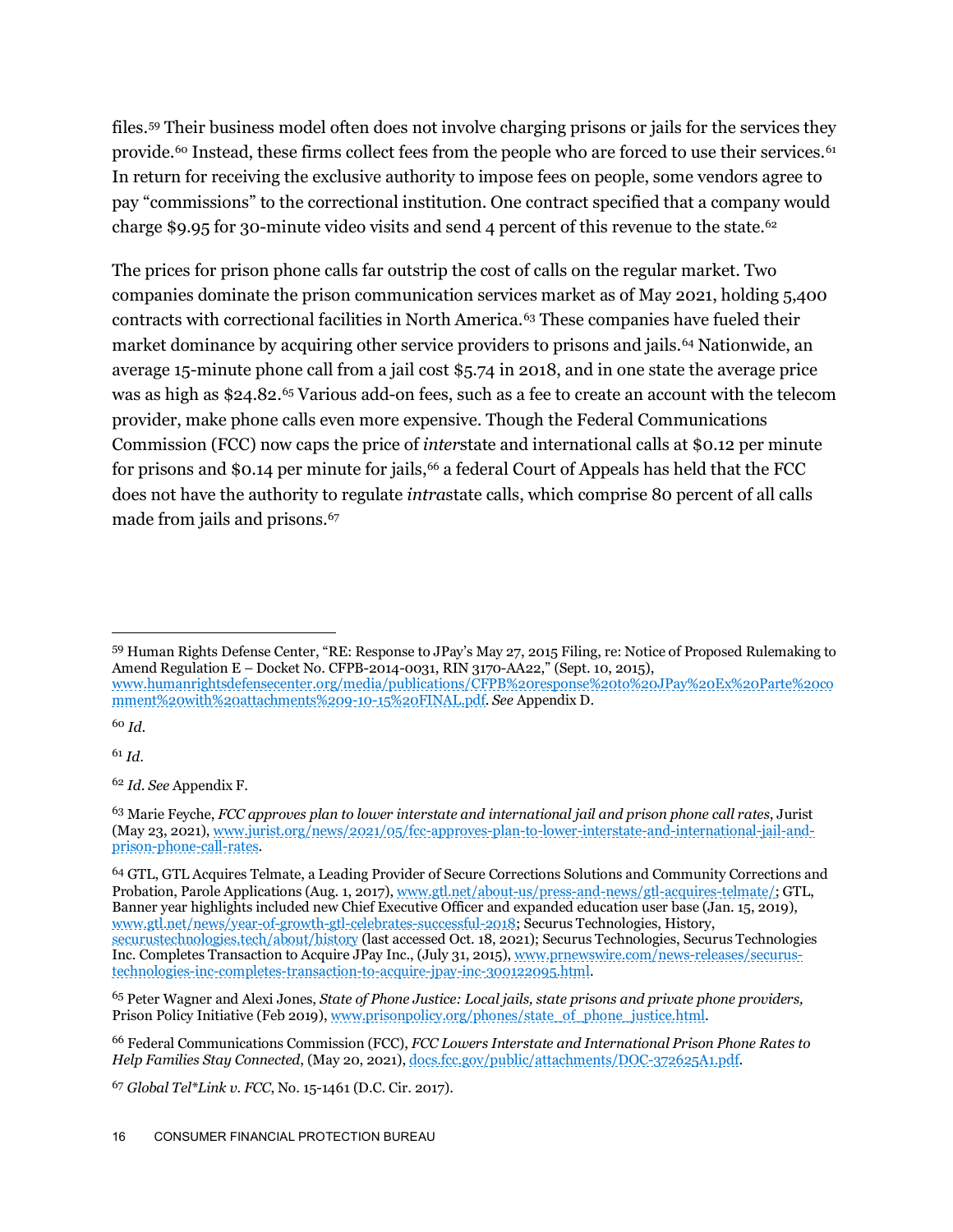Families are left with little choice but to pay these costs, as the telephone may be their only way to communicate with their loved ones.<sup>[68](#page-17-0)</sup> With prisons and jails typically located in more remote areas, the phone is a critical means for maintaining communication. The disproportionate impact again falls on families who are low-income and from communities of color; these families are especially vulnerable to the high costs and fees associated with communicating over the phone. One 2001 survey of family members of incarcerated individuals found that 87 percent of the family members responsible for calls and visitation costs were women, and that, among other costs, the fees associated with maintaining contact could cost up to a third of their yearly income.[69](#page-17-1) In that same survey, 1 in 3 family members reported going into debt in order to cover the cost of staying in touch with an incarcerated loved one.[70](#page-17-2)

### 3.1.1 Money transfers

People may provide financial support to incarcerated family members and friends to help them purchase food, make phone calls, or pay for other basic needs. To do so, they transfer funds to the incarcerated person's "trust fund" or "commissary" account, which is ultimately held by the jail or prison.[71](#page-17-3) Commissary accounts function as a person's bank account while incarcerated. The wages people earn from working while in jail or prison are also deposited into these accounts.[72](#page-17-4)

With few exceptions, prison systems or jails contract with private companies to handle money transfers.[73](#page-17-5) These companies charge senders a fee for each transfer into a commissary account. Fees can vary depending on the transfer method and amount of money transferred. Free personto-person money transfer services are rarely, if ever, among the options offered to family members and friends of those incarcerated.[74](#page-17-6) Historically, a common way to transfer money to

<span id="page-17-0"></span><sup>68</sup> Bonita Tenneriello and Elizabeth Matos, "The Telephone Is A Lifeline For Prison Families. And Calls Are Outrageously Expensive," *WBUR* (Jan. 2020)[, www.wbur.org/cognoscenti/2020/01/27/cost-of-phone-calls-prison](http://www.wbur.org/cognoscenti/2020/01/27/cost-of-phone-calls-prison-bonita-tenneriello-elizabeth-matos)[bonita-tenneriello-elizabeth-matos.](http://www.wbur.org/cognoscenti/2020/01/27/cost-of-phone-calls-prison-bonita-tenneriello-elizabeth-matos)

<span id="page-17-1"></span><sup>69</sup> Saneta deVuono-powell, Chris Schweidler, Alicia Walters, and Azadeh Zohrabi, *Who Pays? The True Cost of Incarceration on Families*, Ella Baker Center (Sep. 2015), [whopaysreport.org/wp-content/uploads/2015/09/Who-](http://whopaysreport.org/wp-content/uploads/2015/09/Who-Pays-FINAL.pdf)[Pays-FINAL.pdf](http://whopaysreport.org/wp-content/uploads/2015/09/Who-Pays-FINAL.pdf) at 30.

<span id="page-17-2"></span><sup>70</sup> *Id*.

<span id="page-17-3"></span><sup>71</sup> Stephen Raher and Tiana Herring, *Show me the money: Tracking the companies that have a lock on sending funds to incarcerated people*, Prison Policy Initiative (Nov. 9, 2021), [www.prisonpolicy.org/blog/2021/11/09/moneytransfers.](http://www.prisonpolicy.org/blog/2021/11/09/moneytransfers)

<span id="page-17-4"></span><sup>72</sup> Selena Maranjian, *The Inmate Trust Fund -- Explained*, The Motley Fool (July 5, 2017), [www.fool.com/investing/2016/08/03/the-inmate-trust-fund-explained.aspx.](http://www.fool.com/investing/2016/08/03/the-inmate-trust-fund-explained.aspx)

<span id="page-17-6"></span><span id="page-17-5"></span><sup>73</sup> Raher and Herring (2021), *supra* note 71. A small number of states manage money transfers "in-house." However, they may still contract out certain functions of their money transfer systems.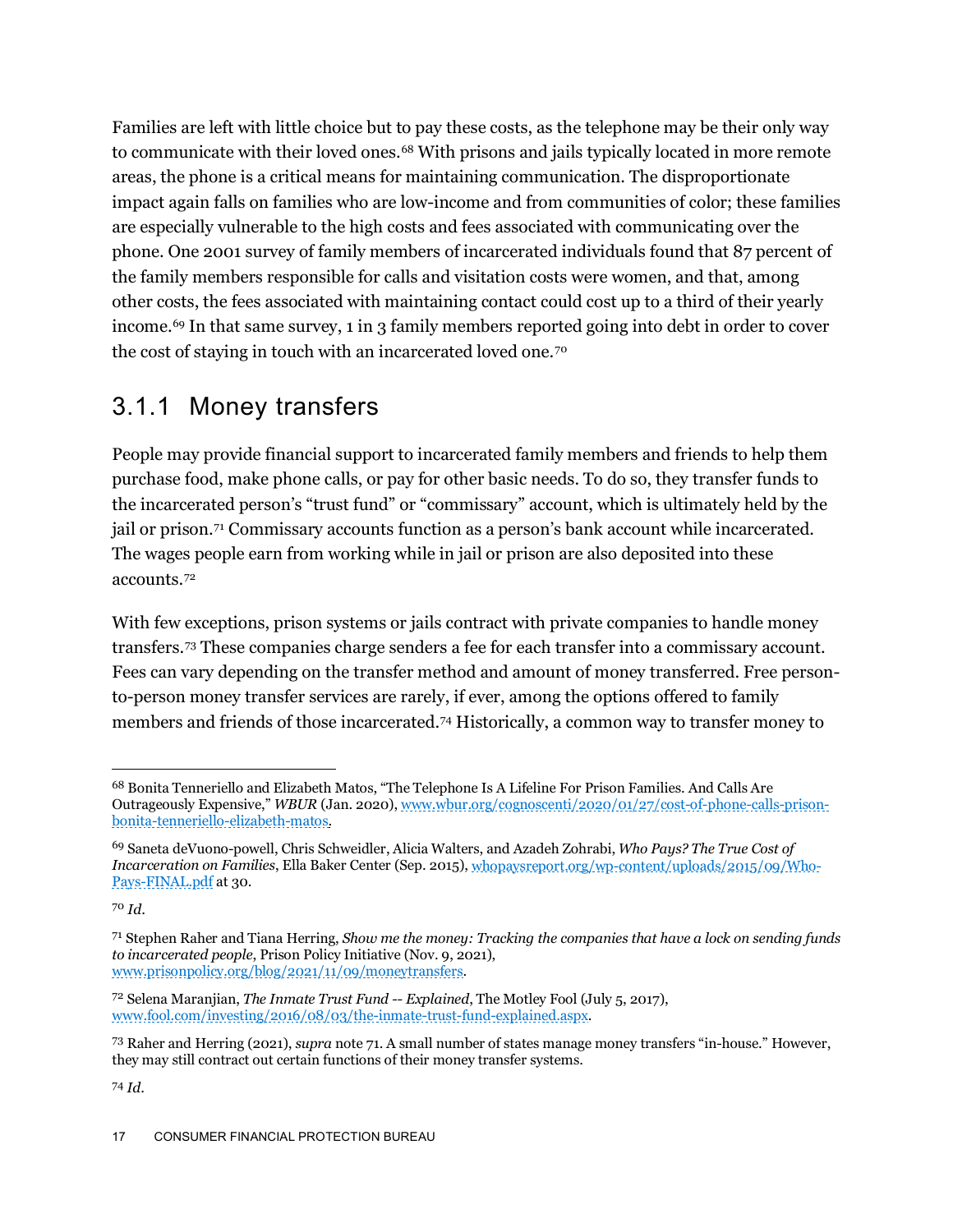people in prison or jail was mailing a money order through the postal system.[75](#page-18-0) Over time, private companies have taken over transfer processing and imposed greater fees.[76](#page-18-1) In most state prison systems, a single company controls all money transfers.[77](#page-18-2)

Incarcerated individuals and their families sometimes may face difficulties resolving issues with a prison or jail's money transfer vendor. One parent complained to the CFPB about a vendor that processed money transfers and provided goods at a prison. The complaint centered on the vendor's lack of response related to a defective device. The person stated,

"My son has been complaining to this company for months and they refuse to even acknowledge his every attempt to correct or resolve the problem. … I pray that you take a good look at the what this company is doing because they feel the inmates are powerless against them because they can't speak out for help."

Three companies dominate the correctional money-transfer market[.78](#page-18-3) In most states, prisons pick one company that receives a monopoly on money-transfer services, leaving incarcerated people and their families without choice and with potentially higher costs.[79](#page-18-4) In the 11 states that allow prisons to offer a choice between multiple companies, it can be difficult for an individual to determine the lowest-cost option.<sup>[80](#page-18-5)</sup> For example, in a recent report on money transfers, one large company was shown to be the least expensive option for transfers of \$20, but the most expensive for transfers of \$50.<sup>[81](#page-18-6)</sup>

Fees paid to a prison or jail's money transfer provider can result in significantly higher costs on a percentage basis, particularly for smaller money transfers.[82](#page-18-7) For example, a \$40 online transfer to an individual at Louisiana State Penitentiary incurs a \$6.50 fee (16 percent), while a

<span id="page-18-3"></span><sup>78</sup> *Id*.

<span id="page-18-4"></span><sup>79</sup> *Id*.

<span id="page-18-6"></span><span id="page-18-5"></span><sup>80</sup> *Id*.

<span id="page-18-0"></span><sup>75</sup> *Id*.

<span id="page-18-1"></span><sup>76</sup> *Id*.

<span id="page-18-2"></span><sup>77</sup> *Id*. The analysis found that at least 26 state prison systems have issued monopoly contracts over money transfer services.

<span id="page-18-7"></span><sup>82</sup> Stephanie Clifford and Jessica Silver-Greenberg, "In Prisons, Sky-High Phone Rates and Money Transfer Fees," *The New York Times* (June 26, 2014)[, www.nytimes.com/2014/06/27/business/in-prisons-sky-high-phone-rates](http://www.nytimes.com/2014/06/27/business/in-prisons-sky-high-phone-rates-and-money-transfer-fees.html)[and-money-transfer-fees.html.](http://www.nytimes.com/2014/06/27/business/in-prisons-sky-high-phone-rates-and-money-transfer-fees.html)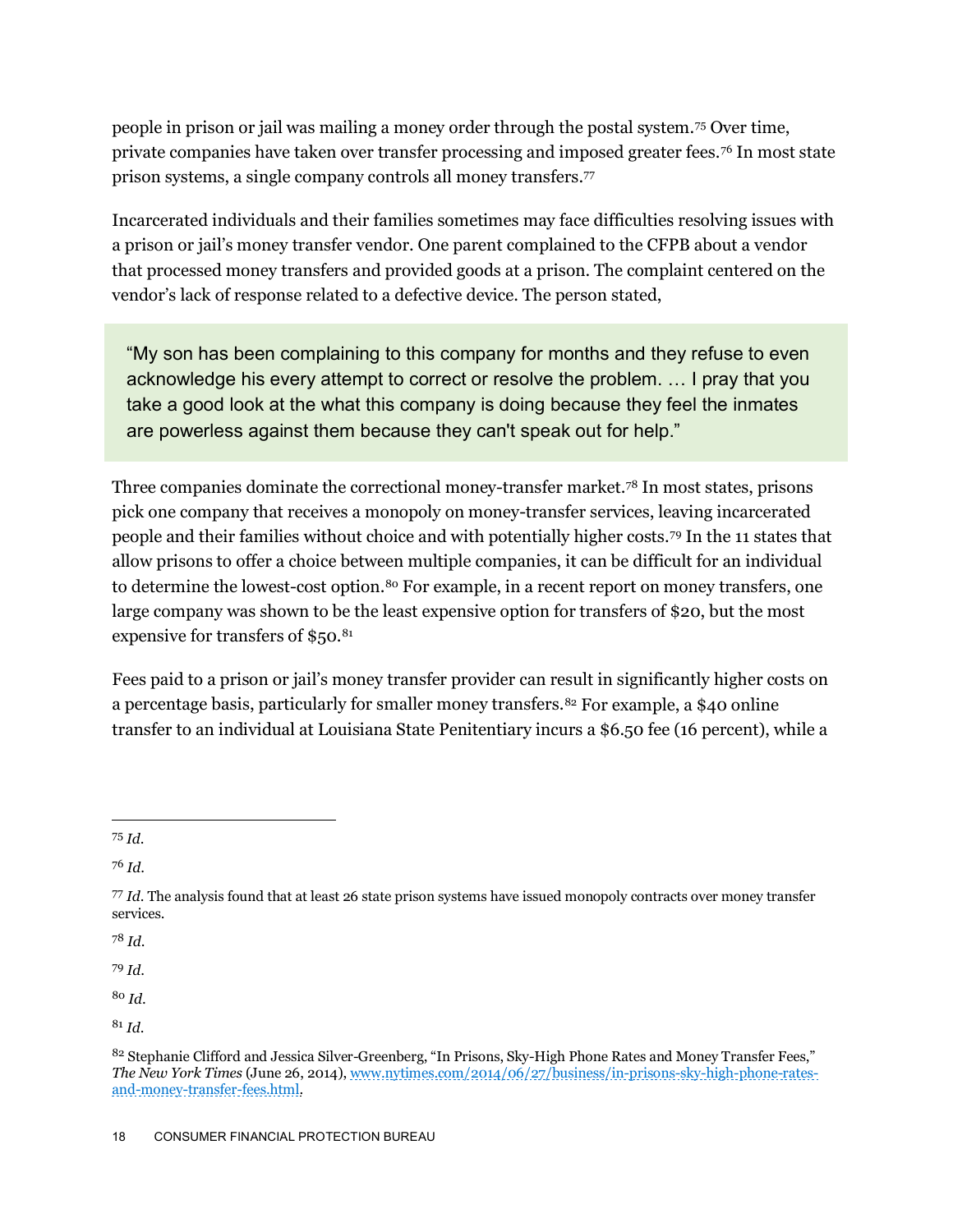\$250 online transfer incurs a \$12.50 fee (5 percent).<sup>[83](#page-19-0)</sup> In contrast, outside of prison or jail, peerto-peer apps often allow people to transfer up to several hundred dollars from a bank account or debit card for free[.84](#page-19-1) Because lower-income people may transfer smaller amounts of money at a time, both flat and sliding fee schedules (i.e. charging a lower percentage in fees for larger transactions) may result in people with lower-incomes paying higher fees overall.

Money transfer providers often offer transfers online and over the phone, each of which imposes its own fee schedule. Across states, money orders remain the least costly transfer option—in terms of fees charged by the prison or jail—but they can take significantly more time to reach a person's account.[85](#page-19-2) Some states outsource the processing of money orders to the same vendor that provides other money transfer services. [86](#page-19-3) These vendors heavily advertise the fast processing of their electronic money transfer services, which are quicker but more expensive than the systems they replace.<sup>87</sup>

Money services contracts are typically set up at no cost to the prison system or jail; a private company may even pay a commission to the correctional institution based on the number of transfers it processes. For example, one contract specified that a company would pay the state \$1 for each of the first 1,000 money transfers it processed, \$1.50 for transfers 1,001 to 4,999, and \$2 for each transfer thereafter.<sup>[88](#page-19-5)</sup> The company charged people between \$4.95 to \$12.95 for each money transfer, part of which went to the state as a commission. [89](#page-19-6) Thus, the state would receive 8 to 40 percent of each money transfer fee charged by the company.[90](#page-19-7) On top of the transfer fees

<span id="page-19-0"></span><sup>83</sup> An example of a flat fee is the \$4.00 Louisiana State Penitentiary charges for all cash deposits into lobby kiosks. A Louisiana handbook for inmates' family and friends states that such deposits incur "a per transaction fee of \$4.00 for deposits from \$.01 to \$500.00" (the maximum transaction amount). *See* Louisiana Department of Corrections, *LA Informational Handbook for Friends and Families of People in Prison* (Sep. 2019)[, s32082.pcdn.co/wp](https://s32082.pcdn.co/wp-content/uploads/2019/09/handbook4friends.familiesofinmates_9_11_19.pdf)[content/uploads/2019/09/handbook4friends.familiesofinmates\\_9\\_11\\_19.pdf.](https://s32082.pcdn.co/wp-content/uploads/2019/09/handbook4friends.familiesofinmates_9_11_19.pdf)

<span id="page-19-1"></span><sup>84</sup> *See* Raher and Herring (2021), *supra* note 71. Peer-to-peer credit card payments may have a fee, typically a small percentage of the transaction.

<span id="page-19-2"></span><sup>85</sup> Stephen Raher and Tiana Herring, *Show me the money: Tracking the companies that have a lock on sending funds to incarcerated people*, Prison Policy Initiative (Nov. 9, 2021), [www.prisonpolicy.org/blog/2021/11/09/moneytransfers.](http://www.prisonpolicy.org/blog/2021/11/09/moneytransfers)

<span id="page-19-3"></span><sup>86</sup> *See*, *e.g.,* Tennessee Department of Corrections, "Offender Trust Fund Account: How To Deposit Money Into An Offender Trust Fund,[" www.tn.gov/correction/sp/offender-trust-fund-account.html.](http://www.tn.gov/correction/sp/offender-trust-fund-account.html)

<span id="page-19-4"></span><sup>87</sup> Raher and Herring (2021), *supra* note 71. Prior to electronic transfers, often the only option was to send a money order by mail.

<span id="page-19-5"></span><sup>88</sup> Florida Department of Corrections, *Contract Between The Florida Department of Corrections and JPAY, Inc.*, Contract #C2233 (July 2005)[, www.prisonlegalnews.org/media/publications/fl\\_doc\\_jpay\\_contract\\_2012.pdf.](http://www.prisonlegalnews.org/media/publications/fl_doc_jpay_contract_2012.pdf) *See* page 4 of 14 of the original contract.

<span id="page-19-6"></span><sup>89</sup> *Id*. *See* Attachment A in Amendment #1.

<span id="page-19-7"></span><sup>90</sup> A \$1 commission on a \$12.95 transfer fee is 8 percent; a \$2 commission on a \$4.95 transfer fee is 40 percent.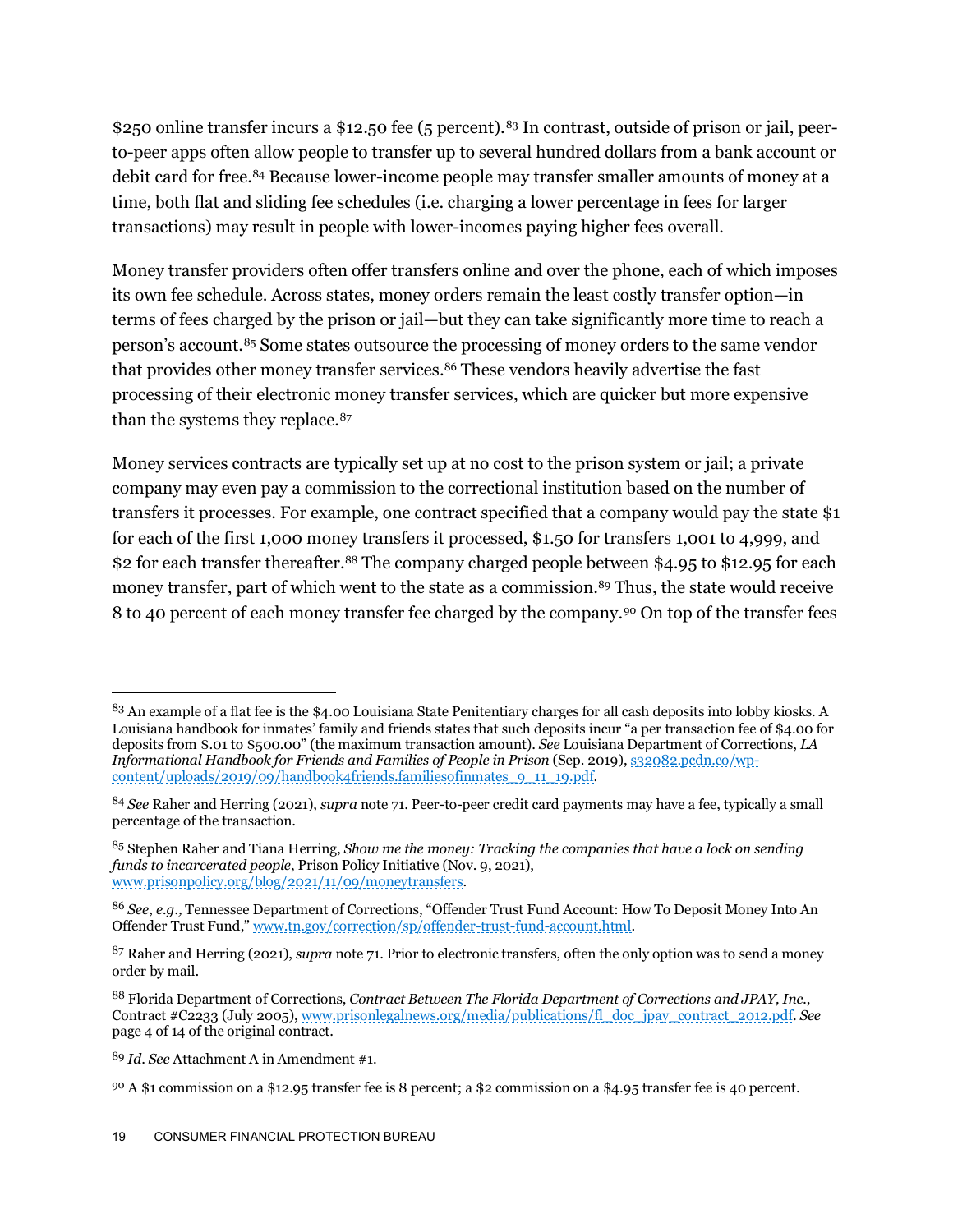charged by private companies, some prison systems and jails charge people directly to deposit money into their commissary accounts.[91](#page-20-0)

#### 3.1.2 Garnishment

Funds may be garnished from an inmate's trust account. For example, in California, the Department of Corrections and Rehabilitation will garnish half of any money deposited into an account and apply those funds to restitution obligations[.92](#page-20-1) In Oregon, a 2017 law directs the Department of Corrections to deduct 15 percent of all incoming funds to pay any outstanding criminal justice debt.[93](#page-20-2) These mandatory deductions increase the need for external money transfers and increase the cost of transferring money for people in prison to have the same buying power.[94](#page-20-3) Increased or more frequent deposits via money transfer would also carry higher fees, further burdening the friends and family on whom incarcerated individuals rely.

Garnishment of inmate trust accounts reduced access to Economic Impact Payments (EIPs) intended to mitigate the harm from the COVID-19 pandemic. After the IRS resumed processing incarcerated individuals' requests for EIPs in October 2020, [95](#page-20-4) some correction systems allocated the funds towards criminal justice debt prior to making deposits into commissary accounts.[96](#page-20-5) While several states enacted emergency orders to prevent private debt collectors

<span id="page-20-0"></span><sup>91</sup> For example, the Florida Department of Corrections charges its own fee of \$0.50 cents to deposit money into a person's account. *See* Florida Department of Corrections, *Frequently Asked Questions Regarding Inmate Funds*, [www.dc.state.fl.us/ci/funds.html](http://www.dc.state.fl.us/ci/funds.html) (last accessed Oct. 8, 2021).

<span id="page-20-1"></span><sup>92</sup> California Department of Corrections and Rehabilitation, *How does a victim collect on the restitution order from an inmate or a parolee?*[, www.cdcr.ca.gov/victim-services/restitution-collections](http://www.cdcr.ca.gov/victim-services/restitution-collections) (last accessed Oct. 5, 2021).

<span id="page-20-2"></span><sup>93</sup> Or. Rev. Stat. § 423.105.

<span id="page-20-3"></span><sup>94</sup> Stephen Raher, *The Company Store and the Literally Captive Market: Consumer Law in Prisons and Jail,*  Hastings Race and Poverty Law Journal, at 81 (2020), [repository.uchastings.edu/hastings\\_race\\_poverty\\_law\\_journal/vol17/iss1/3.](https://repository.uchastings.edu/hastings_race_poverty_law_journal/vol17/iss1/3/)

<span id="page-20-4"></span><sup>95</sup> Congressional Research Service, *Scholl v. Mnuchin and Economic Impact Payments* (Mar. 26, 2021), [crsreports.congress.gov/product/pdf/LSB/LSB10586.](https://crsreports.congress.gov/product/pdf/LSB/LSB10586)

<span id="page-20-5"></span><sup>96</sup> Asher Stockler and Daniel Moritz-Rabson, *Prisons are skimming big chunks of CARES Act stimulus checks*, The Intercept (Feb. 17, 2021), [theintercept.com/2021/02/17/stimulus-checks-cares-prisons-skimming-irs.](https://theintercept.com/2021/02/17/stimulus-checks-cares-prisons-skimming-irs/)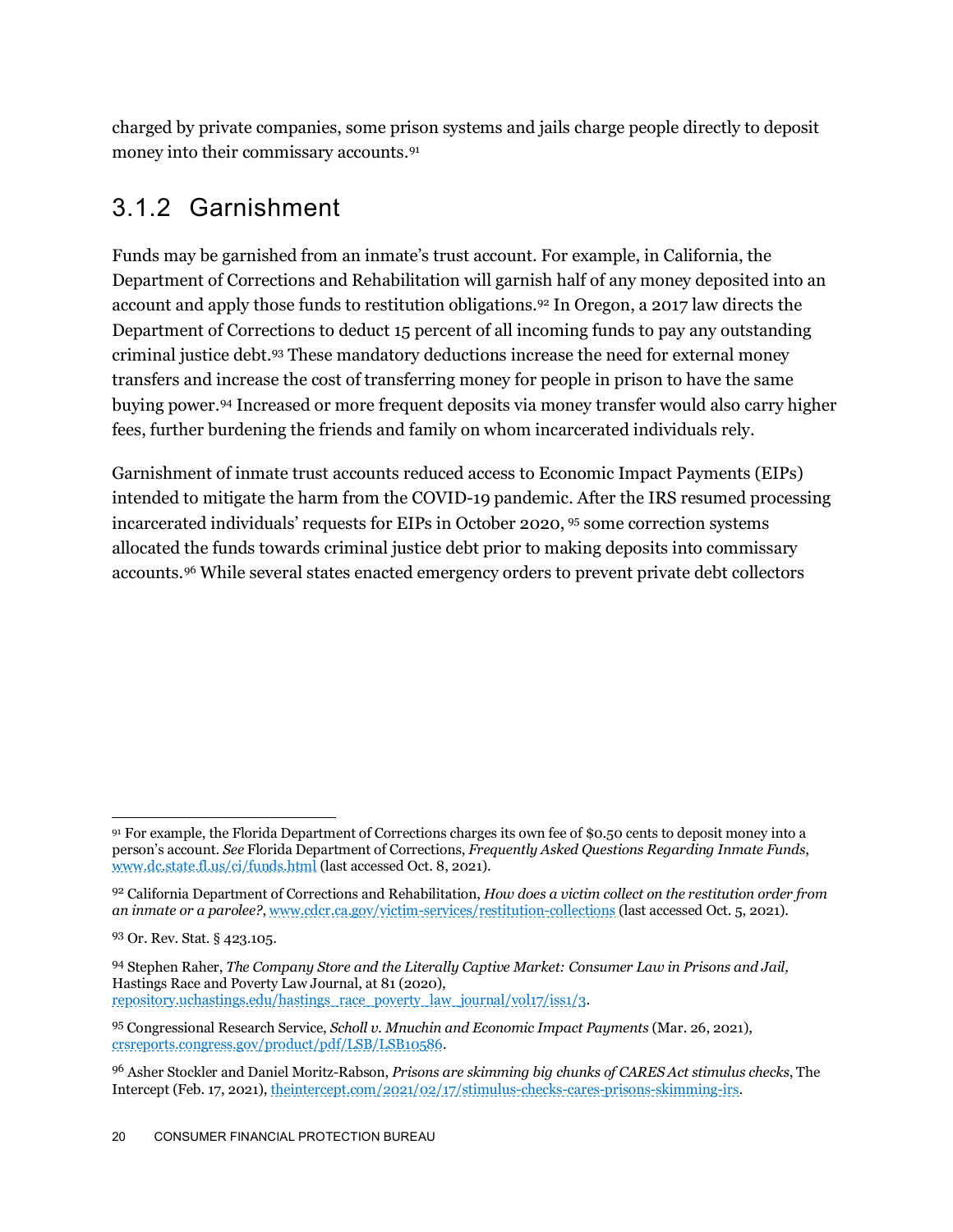from garnishing payments, there were reports in Colorado, [97](#page-21-1) Oregon, [98](#page-21-2) Alabama, 99 and Ohio<sup>[100](#page-21-4)</sup> of states using EIPs to pay outstanding fines and fees.[101](#page-21-5) Generally, federal benefits are exempt from garnishment, but there are exceptions for court-ordered victim restitution or child support that can affect incarcerated individuals.[102](#page-21-6) People often do not have access to government benefits while incarcerated, but they often face deductions from federal benefits upon release.[103](#page-21-7)

### <span id="page-21-0"></span>3.2 Managing debt and accessing credit

People who incur debt prior to conviction face distinct issues managing those debts once incarcerated. There is little national data on the debt burden of incarcerated individuals, but one study found 32 percent of those convicted in a sample of records from Texas had a credit card account, 25 percent had auto loans, and 13 percent had a mortgage. [104](#page-21-8) A separate survey of individuals in Arkansas prisons found slightly less than half of incarcerated people had a credit

<span id="page-21-4"></span><sup>100</sup> Jeremy Pelzer, "Lawsuit: Ohio prison officials wrongly diverted inmates' COVID-19 stimulus payments to pay fees, fines," *Cleveland.com* (Apr. 13, 2021)[, www.cleveland.com/open/2021/04/lawsuit-ohio-prison-officials-wrongly](https://www.cleveland.com/open/2021/04/lawsuit-ohio-prison-officials-wrongly-diverted-inmates-covid-19-stimulus-payments-to-pay-fees-fines.html)[diverted-inmates-covid-19-stimulus-payments-to-pay-fees-fines.html.](https://www.cleveland.com/open/2021/04/lawsuit-ohio-prison-officials-wrongly-diverted-inmates-covid-19-stimulus-payments-to-pay-fees-fines.html)

<span id="page-21-5"></span><sup>101</sup> *See* Section 5.2 for further discussion of criminal justice debt collection.

<span id="page-21-6"></span><sup>102</sup> Consumer Financial Protection Bureau, *Can a debt collector garnish my federal benefits?* (Oct. 24, 2017), [www.consumerfinance.gov/ask-cfpb/can-a-debt-collector-garnish-my-federal-benefits-en-1441/;](https://www.consumerfinance.gov/ask-cfpb/can-a-debt-collector-garnish-my-federal-benefits-en-1441/) 18 United States Code (USC) Section 3613 , 18 USC 3663 , 18USC3663A, 15 USC 1673.

<span id="page-21-1"></span><sup>97</sup> Andy Koen, "Stimulus payments subject to debt collections," *KOAA* (Mar 19, 2021)[, www.koaa.com/news/covering](http://www.koaa.com/news/covering-colorado/stimulus-payments-subject-to-debt-collections)[colorado/stimulus-payments-subject-to-debt-collections.](http://www.koaa.com/news/covering-colorado/stimulus-payments-subject-to-debt-collections)

<span id="page-21-2"></span><sup>98</sup> Tom Banse, *Prisoners eligible for stimulus checks, but getting payout behind bars is complicated*, OPB (Mar. 3, 2021)[, www.opb.org/article/2021/03/03/prison-stimulus-checks-inmate-relief-money-oregon.](https://www.opb.org/article/2021/03/03/prison-stimulus-checks-inmate-relief-money-oregon/) 

<span id="page-21-3"></span><sup>99</sup> Connor Sheets*,* "'I need that money': Alabama siphoning inmates' stimulus funds to pay fines, fees, restitution," *Al.com* (June 5, 2021), [www.al.com/news/2021/06/i-need-that-money-alabama-siphoning-inmate-stimulus-funds](https://www.al.com/news/2021/06/i-need-that-money-alabama-siphoning-inmate-stimulus-funds-to-pay-fines-fees-restitution.html)[to-pay-fines-fees-restitution.html.](https://www.al.com/news/2021/06/i-need-that-money-alabama-siphoning-inmate-stimulus-funds-to-pay-fines-fees-restitution.html)

<span id="page-21-7"></span><sup>103</sup> People who receive Social Security benefits will have their benefits suspended if they are convicted of a criminal offense and sentenced to jail or prison for more than a month. People who receive Supplemental Security Income (SSI) payments will not receive payments while in prison. *See* Social Security Administration, *What Prisoners Need To Know* (June 2021)[, www.ssa.gov/pubs/EN-05-10133.pdf.](https://www.ssa.gov/pubs/EN-05-10133.pdf) The VA will pay certain benefits to incarcerated veterans, but the amount may vary. *See also* Veterans Benefits Administration, *Incarcerated Veterans*, U.S. Department of Veterans Affairs[, benefits.va.gov/PERSONA/veteran-incarcerated.asp](https://benefits.va.gov/PERSONA/veteran-incarcerated.asp) (last accessed Nov. 17, 2021).

<span id="page-21-8"></span><sup>104</sup> Abhay Aneja and Carlos Avenancio-Leon*, No Credit for Time Served? Incarceration and Credit-Driven Crime Cycle*s, at 13 (Working Paper, July 2020),

[static1.squarespace.com/static/59dc0ec564b05fea9d3dfee3/t/5f11d977797b7f4875d36537/1595005305683/Incarcer](http://static1.squarespace.com/static/59dc0ec564b05fea9d3dfee3/t/5f11d977797b7f4875d36537/1595005305683/IncarcerationAccessToCredit_v07102020.pdf) [ationAccessToCredit\\_v07102020.pdf.](http://static1.squarespace.com/static/59dc0ec564b05fea9d3dfee3/t/5f11d977797b7f4875d36537/1595005305683/IncarcerationAccessToCredit_v07102020.pdf)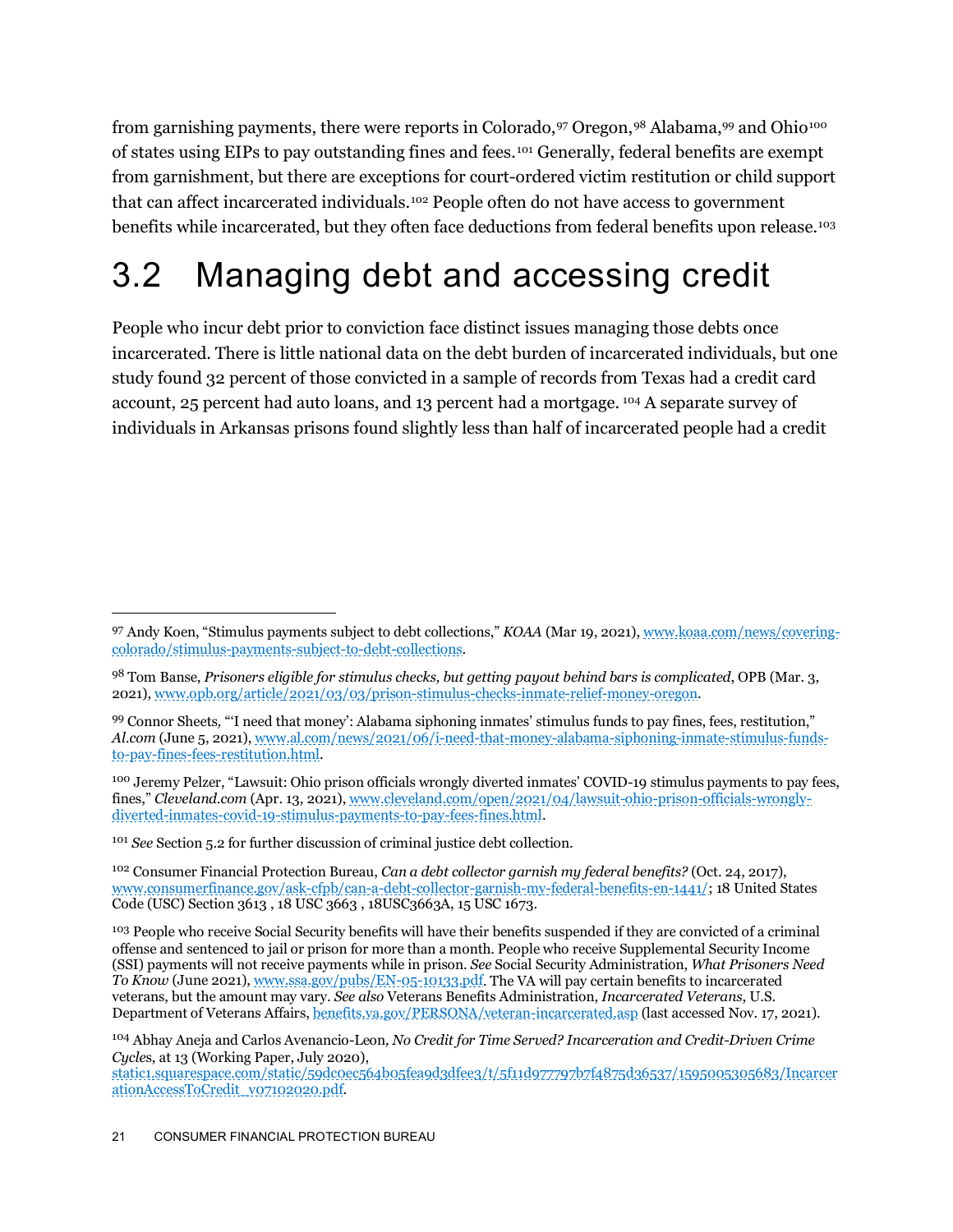card, two-fifths had a car loan, and one-fifth had a mortgage.[105](#page-22-0) Additionally, child support orders can pose a major financial obligation for incarcerated individuals.[106](#page-22-1)

#### 3.2.1 Managing debt

Lack of funds while incarcerated and limited or expensive access to internet, phone, or mail services pose challenges for incarcerated people in managing, servicing, or paying existing consumer debt.[107](#page-22-2) These responsibilities then often fall on spouses and relatives, frequently the wives, sisters, and mothers of incarcerated individuals, who may be given power of attorney or access to a joint bank account. If debts incurred prior to conviction go unpaid, they often continue to grow during incarceration due to interest and added fees and may become delinquent. Facing these barriers and for those without a support system, a person could exit prison and find their house foreclosed upon, car repossessed, or credit card debt in collections. These impacts greatly compound the difficulty of successfully reentering society upon release from prison.

Incarcerated individuals who are unable to make payments on their loans may be eligible for programs that defer loans incurred prior to incarceration. For example, student loans not in default are often eligible for income-driven repayment (IDR) plans, which could offer monthly payments as low as \$0.[108](#page-22-3) Upon request, some creditors may offer deferrals or programs for consumer debt available to the general public[.109](#page-22-4) However, it is unclear whether loan servicers effectively communicate these options to borrowers, or how many people who are incarcerated are aware of and able to enroll successfully in these plans. There is limited data on the uptake of these plans and policies by those in prison.

One person submitted a complaint to the CFPB about the difficulties of accessing student loan deferment while incarcerated:

<span id="page-22-0"></span><sup>105</sup> Timothy Brown and Marc D. Glidden, *Gender and Financial Capability from Behind Bars*, FINRA (July 2020), [www.usfinancialcapability.org/downloads/Gender-and-Financial-Capability-from-Behind-Bars.pdf.](https://www.usfinancialcapability.org/downloads/Gender-and-Financial-Capability-from-Behind-Bars.pdf) 

<span id="page-22-1"></span><sup>106</sup> NCLC, *Child Support and Incarceration* (Mar. 4, 2019)[, www.ncsl.org/research/human-services/child-support](https://www.ncsl.org/research/human-services/child-support-and-incarceration.aspx)[and-incarceration.aspx.](https://www.ncsl.org/research/human-services/child-support-and-incarceration.aspx)

<span id="page-22-2"></span><sup>107</sup> Joe Garcia, *Why prisoners like me need internet access*, MIT Technology Review (June 30, 2021), [www.technologyreview.com/2021/06/30/1026334/why-prisoners-need-internet-access.](http://www.technologyreview.com/2021/06/30/1026334/why-prisoners-need-internet-access)

<span id="page-22-3"></span><sup>108</sup> Federal Interagency Reentry Council, *Reentry Myth Buster! On Repaying Federal Student Loans While Incarcerated* (Nov. 2016), [www.hud.gov/sites/documents/REENTRY\\_MYTHBUSTERS.PDF.](http://www.hud.gov/sites/documents/REENTRY_MYTHBUSTERS.PDF)

<span id="page-22-4"></span><sup>109</sup> *See, e.g.,* Nhu-Han Duong and Damion English, *Worried about making your auto loan payments? Your lender may have options that can help*, Consumer Financial Protection Bureau (Feb. 12, 2020), [www.consumerfinance.gov/about-us/blog/worried-about-making-your-auto-loan-payments-your-lender-may-have](http://www.consumerfinance.gov/about-us/blog/worried-about-making-your-auto-loan-payments-your-lender-may-have-options-to-help)[options-to-help.](http://www.consumerfinance.gov/about-us/blog/worried-about-making-your-auto-loan-payments-your-lender-may-have-options-to-help)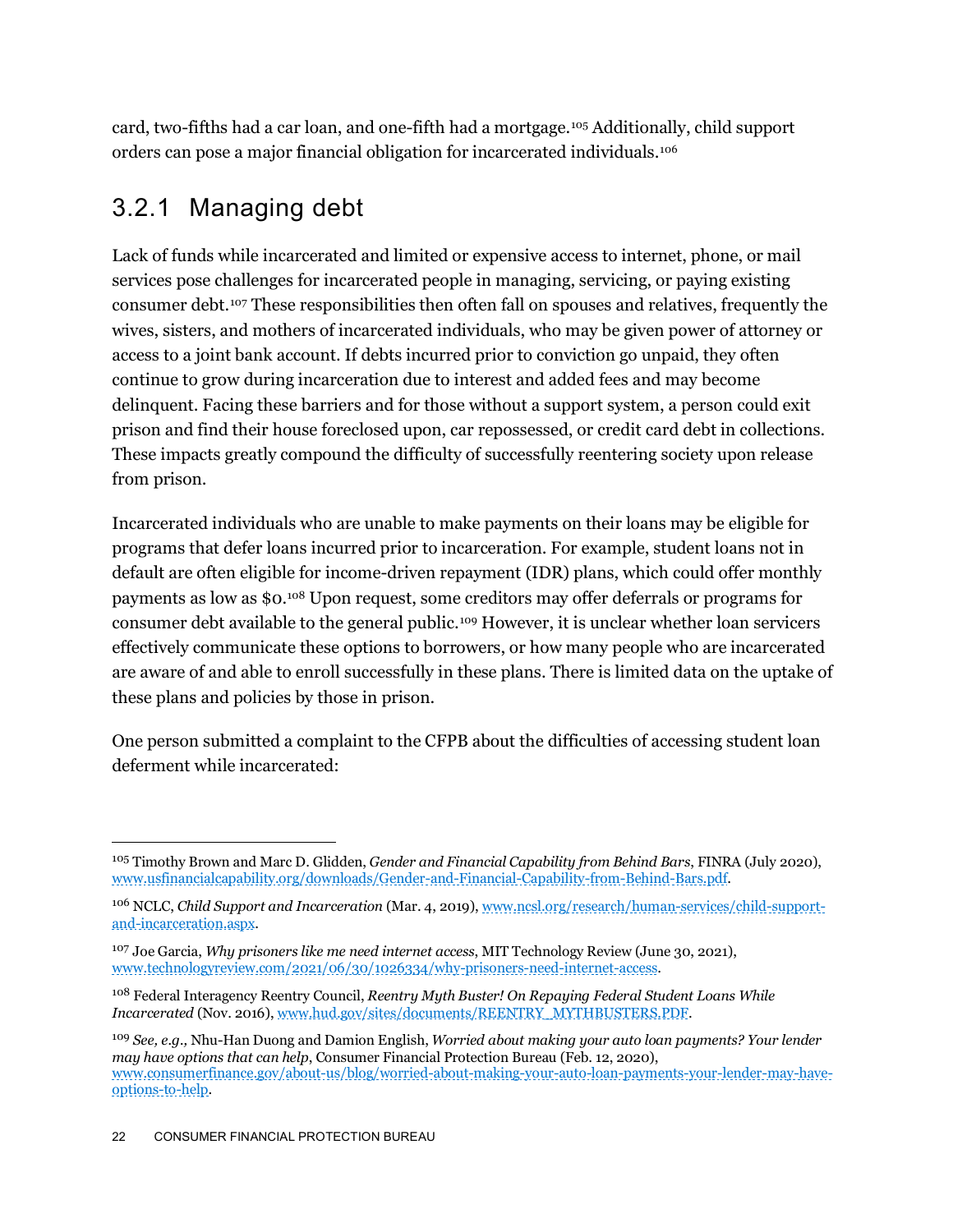"I was sent to a halfway-house 5 hours away from home. I was only allowed to use the internet once a week at the start of my stay. My first time checking my personal email showed an email from [the student loan servicer] saying I was in danger of default."

Despite repeated attempts to resolve the problem, the student loan servicer put the loan in default. As the borrower stated,

"The fees keep racking up and I get no answers and no help for going on 4 years now. … Please help."

Child support debt imposes significant costs upon people reentering communities from prison, averaging \$20,000 to \$36,000, depending on the state and the data used.[110](#page-23-0) This is two to three times more than the average support debt of other parents with low incomes and three to four times the average criminal-justice debt of other reentering people.[111](#page-23-1) Debt for an incarcerated parent with a child support order has the potential to double while incarcerated.[112](#page-23-2) Most incarcerated parents are eligible for modification of their child support order, which would allow them to avoid accruing new child support debt while imprisoned.<sup>[113](#page-23-3)</sup> Some states have begun to experiment with programs to assist parents in navigating complex child support obligations upon reentry. One study found that state-coordinated support programs increased participating parents' employment rates and wages, the amount and frequency of child support payments, and parental involvement with children.<sup>[114](#page-23-4)</sup>

For loans in default, collections policies may depend on the length of a borrower's incarceration. Collection efforts for defaulted loans may pause during incarceration and discharge could be

<span id="page-23-0"></span><sup>110</sup> Jennifer Scherer, Ph.D., *Child Support and Reentry*, Dept. of Justice, Office of Justice Prog. National Institute of Justice, at 2 (2021)[, www.ojp.gov/pdffiles1/nij/300780.pdf.](https://www.ojp.gov/pdffiles1/nij/300780.pdf) 

<span id="page-23-1"></span><sup>111</sup> *Id.* Many organizations include child support debt as a part of criminal justice debt because it often accrues while individuals are incarcerated and unable to pay.

<span id="page-23-2"></span><sup>112</sup> *See* Duong and English (2020), *supra* note 109.

<span id="page-23-3"></span><sup>113</sup> *Id*.

<span id="page-23-4"></span><sup>114</sup> *See* Scherer (2021), *supra* note 110 at 33.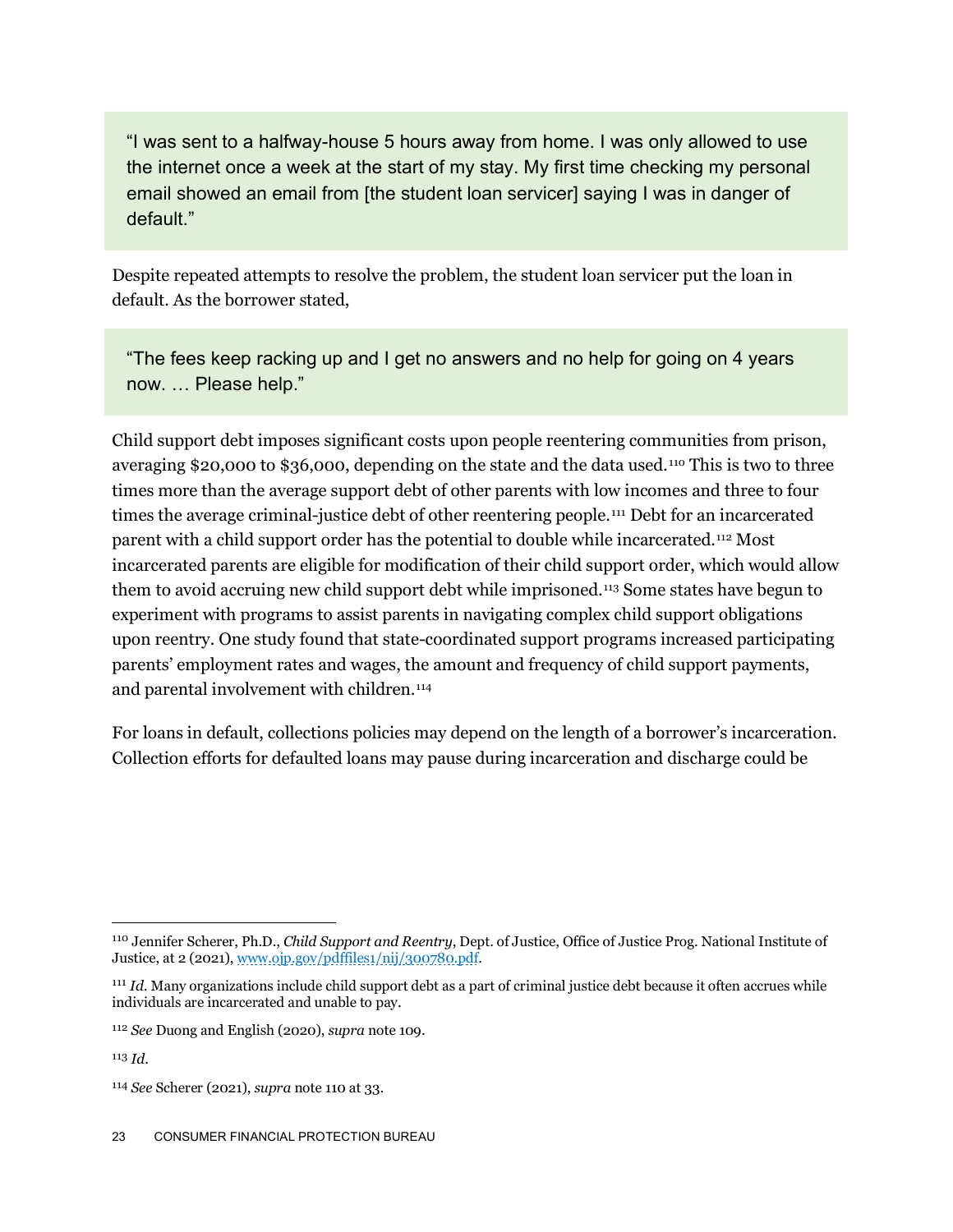available.[115](#page-24-0) However, private debt collectors are often unaware that an individual is in jail or prison because they generally do not maintain systems for identifying this information.

#### 3.2.2 Accessing student loans

Although individuals are usually ineligible to obtain new consumer credit while incarcerated, there have been recent discussions on increasing access to student loans and financial aid for this population.[116](#page-24-1) Studies have shown that correctional education improves the chances of not returning to prison and obtaining employment after release for incarcerated people. One estimate found that correctional education programs led to a reduction in the risk of recidivating by 13 percentage points[.117](#page-24-2) The vast majority of people in prison report that they would like to enroll in an academic class or program of study, and of those, 82 percent are interested in some type of postsecondary education.<sup>[118](#page-24-3)</sup>

Yet, while in prison, individuals with a desire to enroll in post-secondary education face barriers to accessing funding. Students are not eligible for federal student loans while incarcerated in an adult correctional or juvenile justice facility. [119](#page-24-4) Additionally, more than half of all states have some statutory or policy barrier that prevents incarcerated students from accessing at least one public aid program.[120](#page-24-5) Even in states where there is no explicit barrier to financial aid, incarcerated students may face difficulty meeting residency requirements, completing applications such as the Free Application for Federal Student Aid (FAFSA), and communicating with colleges. These limits on access to federal student aid contribute to additional exposure for incarcerated individuals to the risks associated with private student loans and proprietary loans

<span id="page-24-0"></span><sup>115</sup> National Consumer Law Center, *Incarceration*, Student Loan Borrower Assistance,

[www.studentloanborrowerassistance.org/loan-cancellation/federal-cancellation/incarceration/](https://www.studentloanborrowerassistance.org/loan-cancellation/federal-cancellation/incarceration/) (last accessed Oct. 5, 2021).

<span id="page-24-1"></span><sup>116</sup> *See*, *e.g.*, Kathleen Hobson, "Higher education is proven to help people in prison. New Pell grants aim to boost enrollment." *PBS* (Aug. 25, 2021)[, www.pbs.org/newshour/nation/higher-education-is-proven-to-help-people-in](http://www.pbs.org/newshour/nation/higher-education-is-proven-to-help-people-in-prison-new-pell-grants-aim-to-boost-enrollment)[prison-new-pell-grants-aim-to-boost-enrollment.](http://www.pbs.org/newshour/nation/higher-education-is-proven-to-help-people-in-prison-new-pell-grants-aim-to-boost-enrollment)

<span id="page-24-2"></span><sup>117</sup> Lois Davis, et al., Evaluating the Effectiveness of Correctional Education: A Meta-Analysis of Programs That Provide Education to Incarcerated Adults, RAND Corporation (2013), [www.rand.org/pubs/research\\_reports/RR266.html.](https://www.rand.org/pubs/research_reports/RR266.html)

<span id="page-24-3"></span><sup>118</sup> U.S. Department of Education, *Highlights from the U.S. PIAAC Survey of Incarcerated Adults: Their Skills, Work Experience, Education, and Training* (Nov. 2016), [nces.ed.gov/pubs2016/2016040.pdf.](https://nces.ed.gov/pubs2016/2016040.pdf)

<span id="page-24-4"></span><sup>119</sup> Kelsey Ramirez, "Biden administration announces student loan forgiveness program overhaul, will impact over 500K borrowers," *Fox Business* (Oct. 6, 2021)[, www.foxbusiness.com/personal-finance/biden-administration](https://www.foxbusiness.com/personal-finance/biden-administration-overhaul-student-loan-forgiveness-program)[overhaul-student-loan-forgiveness-program.](https://www.foxbusiness.com/personal-finance/biden-administration-overhaul-student-loan-forgiveness-program) *See generally,* Federal Student Aid, *Federal Student Aid for Students in Adult Correctional and Juvenile Justice Facilities* (Aug. 2021), [studentaid.gov/sites/default/files/aid-info-for](https://studentaid.gov/sites/default/files/aid-info-for-incarcerated-individuals.pdf)[incarcerated-individuals.pdf.](https://studentaid.gov/sites/default/files/aid-info-for-incarcerated-individuals.pdf)

<span id="page-24-5"></span><sup>120</sup> Lauren Hobby, Brian Walsh, and Ruth Delaney, *A Piece of the Puzzle: State Financial Aid for Incarcerated Students*, Vera Institute of Justice (July 2019)[, www.vera.org/downloads/publications/a-piece-of-the-puzzle.pdf.](https://www.vera.org/downloads/publications/a-piece-of-the-puzzle.pdf)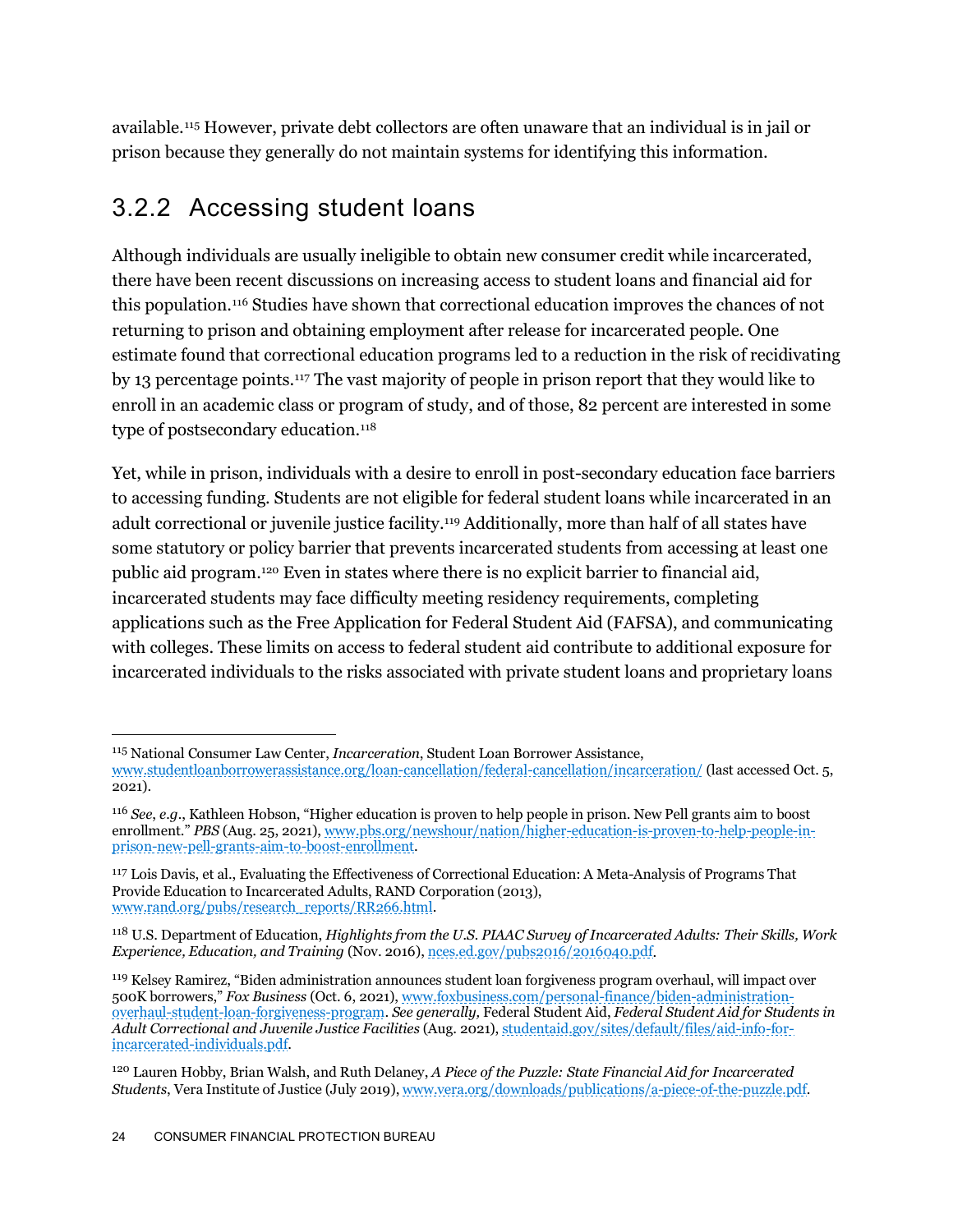operated by for-profit colleges, which pursue targeted recruitment of justice-involved individuals.<sup>[121](#page-25-1)</sup>

### <span id="page-25-0"></span>3.3 Consumer reporting

Struggles managing debt, lack of credit histories, and difficulties monitoring credit reports while in jail or prison can all hurt a justice-involved individual's credit scores. A lower credit score or insufficient credit reports after prolonged imprisonment can make it challenging—or even impossible—for people to reenter the financial mainstream upon release. One study found the average credit score of formerly imprisoned people is 50 points lower than that of nonincarcerated individuals. [122](#page-25-2) The negative effects of incarceration on a person's credit record can reduce one's ability to secure housing, find employment, or generally rebuild a life upon reentering society.

People may be unable to pay consumer debt incurred prior to incarceration while in prison that debt is then likely to be in default upon their release. Most negative information can stay on a consumer report for seven years, and some types of information remain on longer.<sup>[123](#page-25-3)</sup>

People incarcerated for many years may leave prison unscorable or credit invisible. People with long sentences could find that their credit reports become "stale" while imprisoned or contain insufficient credit histories in order for the three nationwide credit reporting companies to generate a score.[124](#page-25-4) Over a third of people who are incarcerated are 35 or younger, and may exit prison as "credit invisible" if they had not established a credit record prior to incarceration.[125](#page-25-5) As of 2010, 11 percent of the adult population was credit invisible and 8.3 percent unscored. The share of credit invisible justice-involved individuals is unknown.[126](#page-25-6)

<span id="page-25-1"></span><sup>121</sup> Jeffrey Ian Ross, Richard Tewksbury, and Miguel Zaldivar, *Analyzing For-Profit Colleges and Universities that Offer Bachelors, Masters, and Doctorates to Inmates Incarcerated in American Correctional Facilities* (Oct. 2015), [dx.doi.org/10.1080/10509674.2015.1087442.](http://dx.doi.org/10.1080/10509674.2015.1087442/)

<span id="page-25-2"></span> $122$  The same study estimated that each year in carceral confinement led to a 32 point credit score drop, after an immediate drop of 6.5 points; *see* Aneja and Avenancio-Leon (2020), *supra* note 104, at 12.

<span id="page-25-3"></span><sup>123</sup> Consumer Financial Protection Bureau, *Is it possible to remove accurate, negative information from my credit report?* (Apr. 6, 2016)[, www.consumerfinance.gov/ask-cfpb/is-it-possible-to-remove-accurate-negative-information](http://www.consumerfinance.gov/ask-cfpb/is-it-possible-to-remove-accurate-negative-information-from-my-credit-report-en-1249)[from-my-credit-report-en-1249.](http://www.consumerfinance.gov/ask-cfpb/is-it-possible-to-remove-accurate-negative-information-from-my-credit-report-en-1249)

<span id="page-25-4"></span><sup>124</sup> Kenneth Brevoort, Philipp Grimm, and Michelle Kambara, *Data Point: Credit Invisibles*, Consumer Financial Protection Bureau (Mar. 2015)[, files.consumerfinance.gov/f/201505\\_cfpb\\_data-point-credit-invisibles.pdf.](https://files.consumerfinance.gov/f/201505_cfpb_data-point-credit-invisibles.pdf)

<span id="page-25-6"></span><span id="page-25-5"></span><sup>125</sup> Federal Bureau of Prisons, *Inmate Age*, [www.bop.gov/about/statistics/statistics\\_inmate\\_age.jsp](https://www.bop.gov/about/statistics/statistics_inmate_age.jsp) (last accessed Oct. 4, 2021).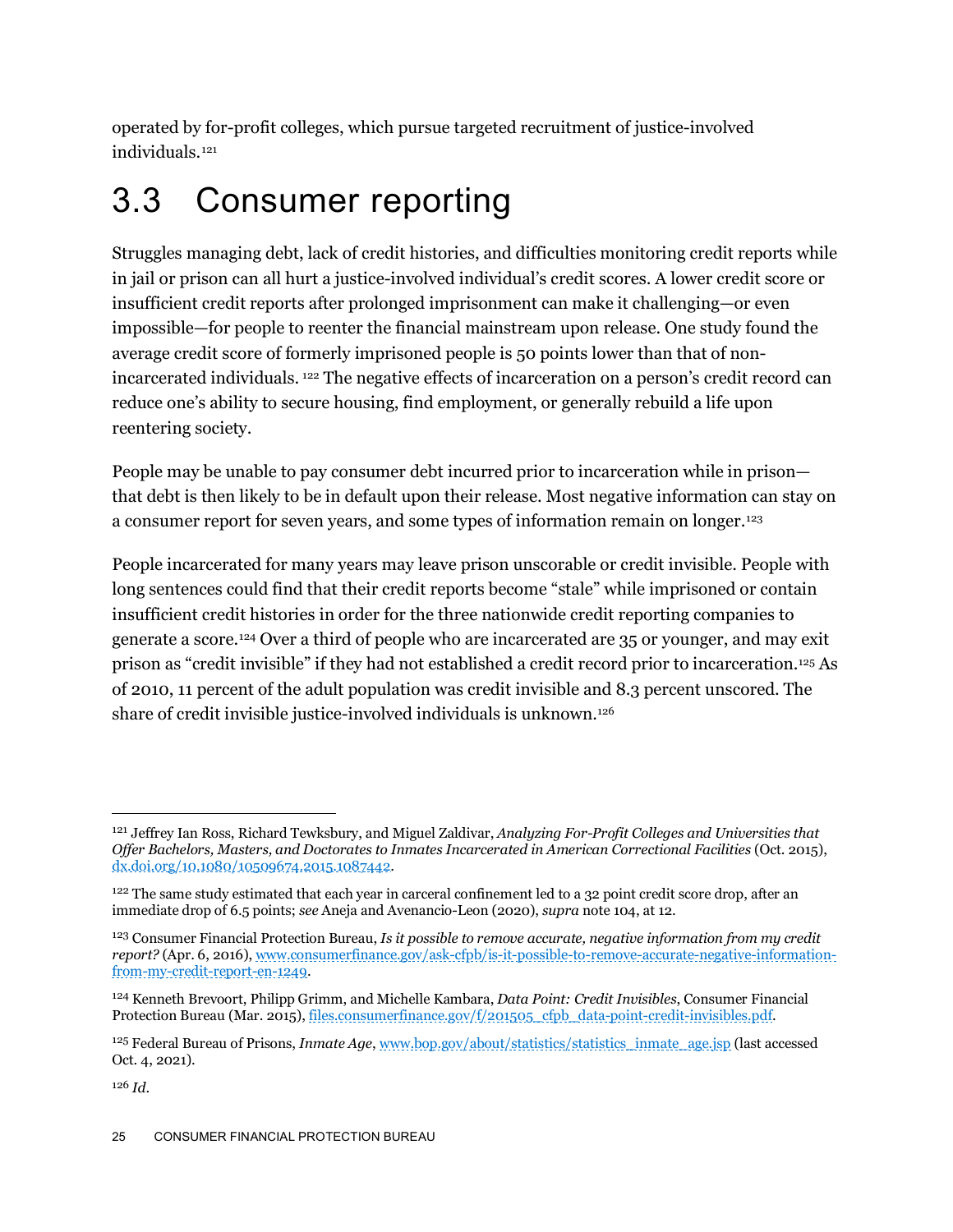People may have challenges monitoring their credit reports for errors while incarcerated. <sup>[127](#page-26-0)</sup> Inability to meet authentication requirements or other communication restrictions, such as the lack of access to a computer, may make it difficult to obtain a credit report, as well as hard to review and dispute incorrect items on the report. People could request a security freeze of their credit files before entering or while in prison to help limit the risk of identity theft; however, a consumer must submit a request to each of the three major nationwide credit reporting companies separately.[128](#page-26-1)

One person submitted a complaint of identity theft, which was discovered after over a decade of imprisonment:

"I had a friend help me with my credit profile so I can begin to build my credit so I can obtain housing after being locked up for so long. She went to pull my credit reports and noticed there was a collections account … due to nonpayment. According to my credit profile, the card was opened in [date] and placed in collections in [two years later]. I was arrested [eight years before the date the card was opened] and was not released until [seven years after the card was opened] so there is no way I was able to open a credit card in my name especially because in prison we did not have access to the internet."

Consumer education to reach incarcerated people at scale and help them to understand the importance of taking steps to monitor a credit report can be challenging. To that end, the CFPB's "Your Money Your Goals" toolkit includes materials designed for incarcerated individuals and has been used extensively by reentry organizations across the country, including the Maryland, New York, and Pennsylvania state departments of corrections, to assist organizations, their staff, and volunteers working with justice-involved individuals[.129](#page-26-2)

<span id="page-26-0"></span><sup>127</sup> Mary Griffin, *Protecting one's credit while in the criminal justice system*, Consumer Financial Protection Bureau (Apr. 28, 2016)[, www.consumerfinance.gov/about-us/blog/protecting-ones-credit-while-criminal-justice-system.](https://www.consumerfinance.gov/about-us/blog/protecting-ones-credit-while-criminal-justice-system/)

<span id="page-26-1"></span><sup>128</sup> Consumer Financial Protection Bureau, "How to handle identity theft," *Focus on Reentry: Criminal Justice* (July 2021)[, files.consumerfinance.gov/f/documents/cfpb\\_how-to-handle-identity-theft\\_handout\\_2021-08.pdf.](https://files.consumerfinance.gov/f/documents/cfpb_how-to-handle-identity-theft_handout_2021-08.pdf)

<span id="page-26-2"></span><sup>129</sup> Consumer Financial Protection Bureau, *Focus on Reentry: Criminal Justice*, Your Money, Your Goals (July 2021), [files.consumerfinance.gov/f/documents/cfpb\\_ymyg\\_reentry\\_supplement.pdf.](https://files.consumerfinance.gov/f/documents/cfpb_ymyg_reentry_supplement.pdf)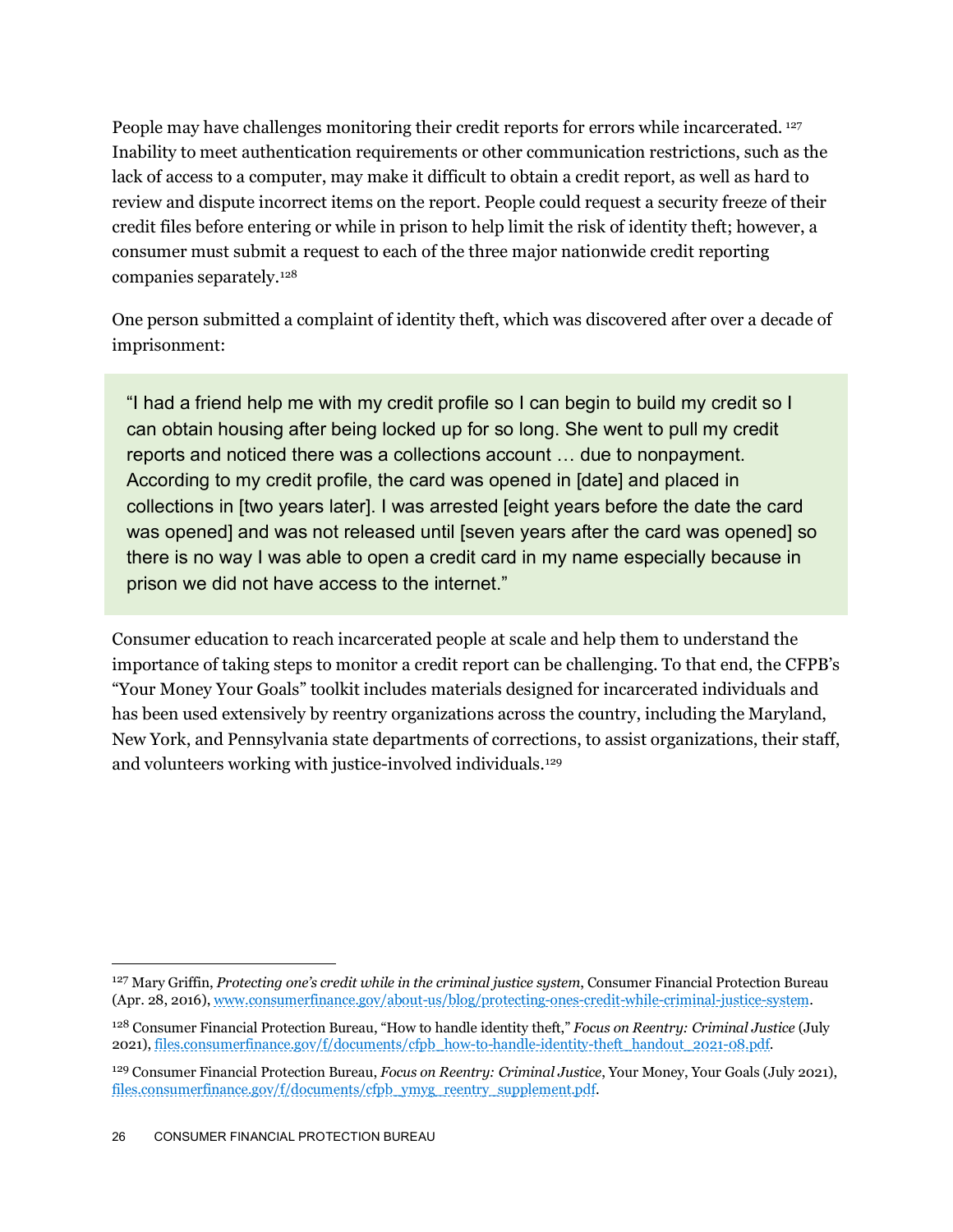## <span id="page-27-0"></span>4. Reentry

This section highlights a sample of key potential consumer challenges and consequences for people reentering society as well as the lasting financial impacts of a criminal record.

- Prepaid debit cards that people receive upon release often impose fees for both use and inactivity. Often, correctional institutions do not provide other, less costly options to disburse the balance of prison trust accounts and government benefits.
- People have limited ability to access affordable banking products upon reentry due to the requirements of opening accounts—such as providing photo identification and proof of address and satisfying any credit or background checks completed by the bank.
- People face difficulties resolving errors on criminal background checks and struggle to secure stable housing and employment upon release.
- Restrictions around criminal records limit access to small business loans and business capital through government programs and from private lenders.
- People with criminal records may face reduced access to and higher costs for consumer credit if lenders consider income stability when evaluating ability-to-repay.

## <span id="page-27-1"></span>4.1 Release cards

When released, people exiting jail receive the money they had when arrested, and prisons disburse the balance of a person's commissary account, including wages from prison jobs, public benefits, and money sent by friends and family.[130](#page-27-2) Fee-bearing, prepaid debit cards, often referred to as prison or jail release cards, have increasingly replaced cash or checks as the method to return these funds to people reentering society—in fact, they are frequently the only option offered by correctional facilities.[131](#page-27-3)

While release cards come with a cardholder agreement defining terms between the issuer and the consumer, the cards are provided pursuant to a contract between the card provider and a

<span id="page-27-2"></span><sup>130</sup> Herb Weisbaum, "Inmates Charged Fee After Leaving Jail*,*" *NBC News* (Mar. 24, 2015), [www.nbcnews.com/business/consumer/inmates-charged-fee-after-leaving-jail-n329151.](https://www.nbcnews.com/business/consumer/inmates-charged-fee-after-leaving-jail-n329151)

<span id="page-27-3"></span><sup>131</sup> *See*, *e.g.,* Consent Order at 10-12, *In the Matter of: JPay, LLC, 2021-CFPB-0006* (Oct 19, 2021), [files.consumerfinance.gov/f/documents/cfpb\\_jpay-llc\\_consent-order\\_2021-10.pdf](https://files.consumerfinance.gov/f/documents/cfpb_jpay-llc_consent-order_2021-10.pdf) ["Between May 2011 and June 2017 alone, over 500,000 consumers were forced to receive the funds owed to them at the time of their release on a fee-bearing Debit Release Card."]; *see also* Arun Gupta, "The Financial Firm That Cornered the Market on Jails," *The Nation* (Aug. 1, 2016), [www.thenation.com/article/archive/the-financial-firm-that-cornered-the-market-on-jails.](http://www.thenation.com/article/archive/the-financial-firm-that-cornered-the-market-on-jails/)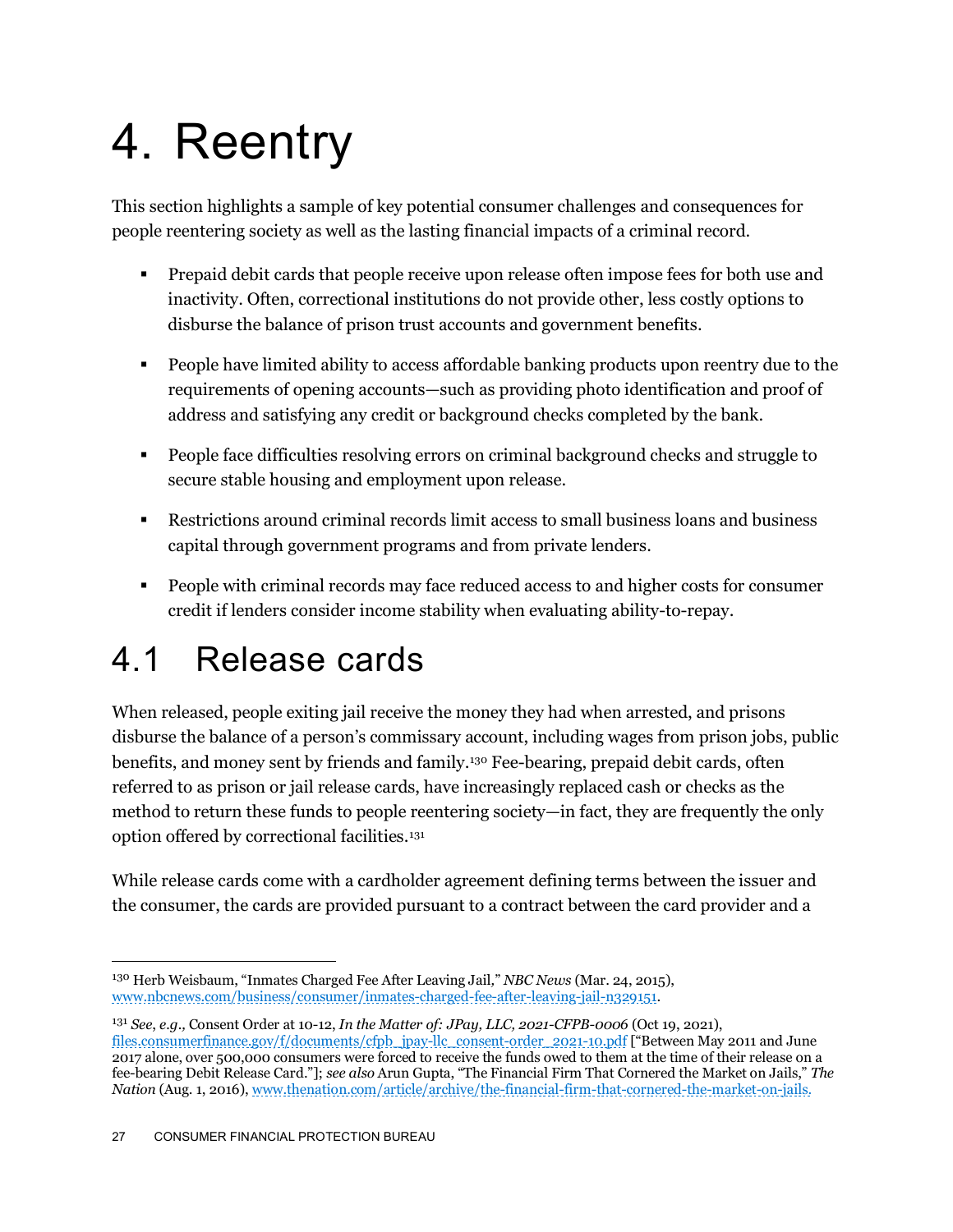state agency.[132](#page-28-0) The CFPB found that a major release card company believed that entering into contracts with prisons for release cards would help it compete for other contracts for additional services; contract take-up was not driven by consumer demand.[133](#page-28-1) There is a lack of up-to-date data on the overall adoption of release cards by correctional institutions, but, in 2014, the Federal Bureau of Prisons and at least 17 state prisons systems reported issuing release cards.[134](#page-28-2) Between 2011 and 2021, one major release card issuer provided approximately 1.2 million release cards to people exiting prison. [135](#page-28-3)

People exiting jail or prison face frequent fees for the prepaid cards they often have no choice but to receive.[136](#page-28-4) The fees on these cards can be higher than fees assessed on those offered to the general market.[137](#page-28-5) Furthermore, even market-rate fees on a prepaid product would burden this vulnerable class of people relative to receiving cash or checks.[138](#page-28-6) Disclosures for various release cards list various types of fees, including for activation, weekly account maintenance, monthly account maintenance, transactions, ATM withdrawals, ATM declines, cash reloads, transfers, balance inquiries, customer service, replacement cards, foreign transactions, inactivity, and/or

<span id="page-28-2"></span><sup>134</sup> At the time of this report writing, there are not more recent data on the prevalence of prepaid card use by states—a major data limitation for this market. ASCA Survey, *Detailed Response Analysis,* [www.webcitation.org/6WSoQ5hDf.](http://www.webcitation.org/6WSoQ5hDf) Stephen Raher, *Re: Proposed Amendments to Regulation E: Curb exploitation of people released from custody* (Mar. 18, 2015)[, static.prisonpolicy.org/releasecards/CFPB-comment.pdf,](https://static.prisonpolicy.org/releasecards/CFPB-comment.pdf) citing responses to the (the "Detailed Response Analysis").

<span id="page-28-3"></span><sup>135</sup> *See* Consent order at 8, para. 9, *supra* note 131.

<span id="page-28-4"></span><sup>136</sup> *See* Gupta (2016), *supra* note 131. For examples of fee schedules, *see* Consumer Financial Protection Bureau, *Prepaid product agreements database*[, www.consumerfinance.gov/data-research/prepaid-accounts/search](https://www.consumerfinance.gov/data-research/prepaid-accounts/search-agreements/)[agreements](https://www.consumerfinance.gov/data-research/prepaid-accounts/search-agreements/) (last accessed Oct. 8, 2021).

<span id="page-28-0"></span><sup>132</sup> *Id.* at 10-11.

<span id="page-28-1"></span><sup>133</sup> *Id.* at 10-11, para. 20 ["Respondent believed that entering into contracts with DOCs for the Debit Release Card could help it compete for additional DOC contracts pertaining to additional services, including money transfers to commissary or trust accounts. Respondent's ability to gain additional DOC contracts was not derived from consumers' demand for the Debit Release Card product."].

<span id="page-28-6"></span><span id="page-28-5"></span><sup>&</sup>lt;sup>137</sup> Consumers who are not incarcerated can compare terms for prepaid debit cards and other products and pick an option that may carry lower or no fees; *see, e.g.* Comerica ValuePay Card, *Long Form Disclosure* (Apr. 1, 2019), [www.consumerfinance.gov/data-research/prepaid-accounts/search-agreements/detail/47439;](http://www.consumerfinance.gov/data-research/prepaid-accounts/search-agreements/detail/47439) *see also* JPay New Jersey, *Long Form Disclosure* (Feb. 24, 2021)[, www.consumerfinance.gov/data-research/prepaid-accounts/search](http://www.consumerfinance.gov/data-research/prepaid-accounts/search-agreements/detail/46835/)[agreements/detail/46835.](http://www.consumerfinance.gov/data-research/prepaid-accounts/search-agreements/detail/46835/) *See generally* CFPB, *Choose the right card for your situation,*  [www.consumerfinance.gov/consumer-tools/prepaid-cards/choose-the-right-card](http://www.consumerfinance.gov/consumer-tools/prepaid-cards/choose-the-right-card/) (last accessed Dec. 9, 2021).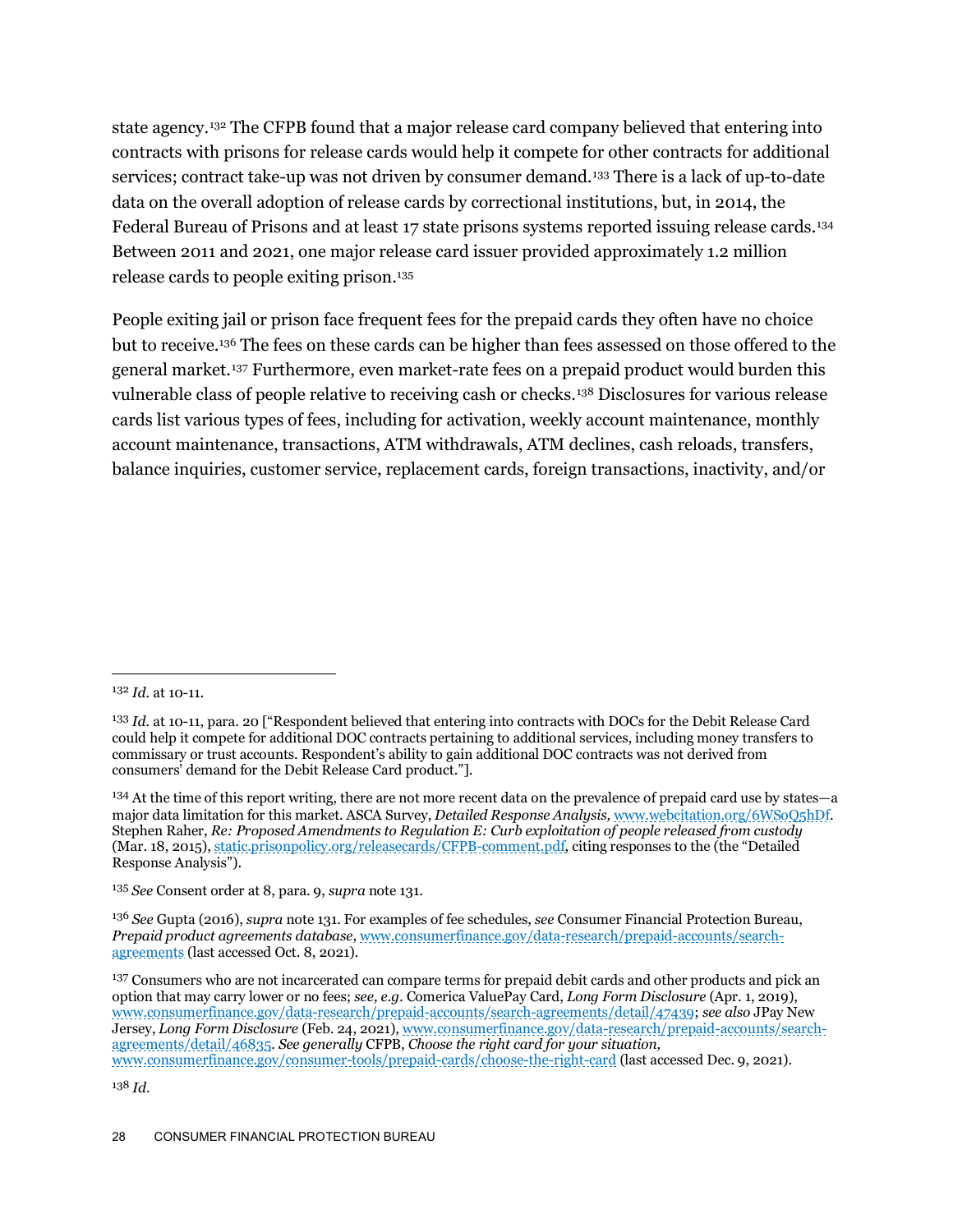cancellations.[139](#page-29-1) The unavoidable cost of these cards after issuance, whether due to use or inactivity, can present a substantial financial burden for people reentering society.<sup>140</sup>

### <span id="page-29-0"></span>4.2 Access to banking

Requirements to open checking and savings accounts may pose challenges for people upon release from prison. As many reentering society have had their driver's licenses suspended because of criminal justice debt, some previously-incarcerated individuals may be unable to provide picture identification when applying for a bank account.[141](#page-29-3) In addition, proof of address is typically required to both renew a license and open a bank account, and people exiting prison may face difficulty providing this before establishing a permanent residence.

Banks may also conduct credit checks on potential customers and may in some instances deny individuals based on the results.[142](#page-29-4) For example, banks offering accounts typically request reports from companies such as Early Warning Systems (EWS) and ChexSystems that contain information on, among other things, accounts closed by banks due to unpaid fees or suspected fraud for up to seven years for most negative information.[143](#page-29-5) These issues may be common for people exiting prison after months or years of incarceration. Lastly, some accounts require opening deposits, minimum balances, or monthly fees to maintain an account—conditions that may be difficult for newly reentering individuals to meet. However, more banks are offering free "second chance" checking accounts that provide people an alternative path and can ultimately result in access to bank accounts with fewer restrictions. [144](#page-29-6) These accounts are intended to help

<span id="page-29-1"></span><sup>139</sup> *See* Prepaid Database for samples of agreements, *supra* note 136.

<span id="page-29-2"></span><sup>140</sup> *See* Gupta (2014), *supra* note 131. *See also* Consent Order, *supra* note 131 at 12 [Between May 2011 and June 2017 alone, over 500,000 consumers were forced to receive the funds owed to them at the time of their release on a feebearing Debit Release Card. Those cardholders incurred over \$3 million in fees during that period. After June 2017, additional consumers were forced to receive the funds owed to them at the time of their release on a feebearing Debit Release Card.].

<span id="page-29-3"></span><sup>141</sup> *See* Section 5.2 for more discussion of the fines and fees for justice-involved individuals and the consequences of this debt. *See also* David Benoit, *Ex-Inmates Struggle in a Banking System Not Made for Them,* The Wall Street Journal (Oct. 31, 2020)[, www.wsj.com/articles/ex-inmates-struggle-in-a-banking-system-not-made-for-them-](https://www.wsj.com/articles/ex-inmates-struggle-in-a-banking-system-not-made-for-them-11604149200)[11604149200.](https://www.wsj.com/articles/ex-inmates-struggle-in-a-banking-system-not-made-for-them-11604149200)

<span id="page-29-4"></span><sup>142</sup> Consumer Fin. Prot. Bureau, *Helping consumers who have been denied checking accounts* (Feb. 2016), [files.consumerfinance.gov/f/201602\\_cfpb\\_helping-consumers-who-have-been-denied-checking-accounts.pdf.](https://files.consumerfinance.gov/f/201602_cfpb_helping-consumers-who-have-been-denied-checking-accounts.pdf) *See also* Margarette Burnette, "What to do if a bank rejects you for a checking account," *Bankrate* (Dec. 25, 2017), [www.bankrate.com/banking/checking/bank-denied-you-for-a-checking-account.](https://www.bankrate.com/banking/checking/bank-denied-you-for-a-checking-account/)

<span id="page-29-5"></span><sup>143</sup> Consumer Financial Protection Bureau, *Helping consumers who have been denied checking accounts* (Feb. 2016), [files.consumerfinance.gov/f/201602\\_cfpb\\_helping-consumers-who-have-been-denied-checking-accounts.pdf.](https://files.consumerfinance.gov/f/201602_cfpb_helping-consumers-who-have-been-denied-checking-accounts.pdf) Some checking account reporting companies disregard information once it's five years old.

<span id="page-29-6"></span><sup>144</sup> Spencer Tierney and Chanelle Bessette, "Second Chance Checking Accounts Across the U.S.," *NerdWallet* (Aug. 13, 2020), [www.nerdwallet.com/article/banking/second-chance-checking.](http://www.nerdwallet.com/article/banking/second-chance-checking)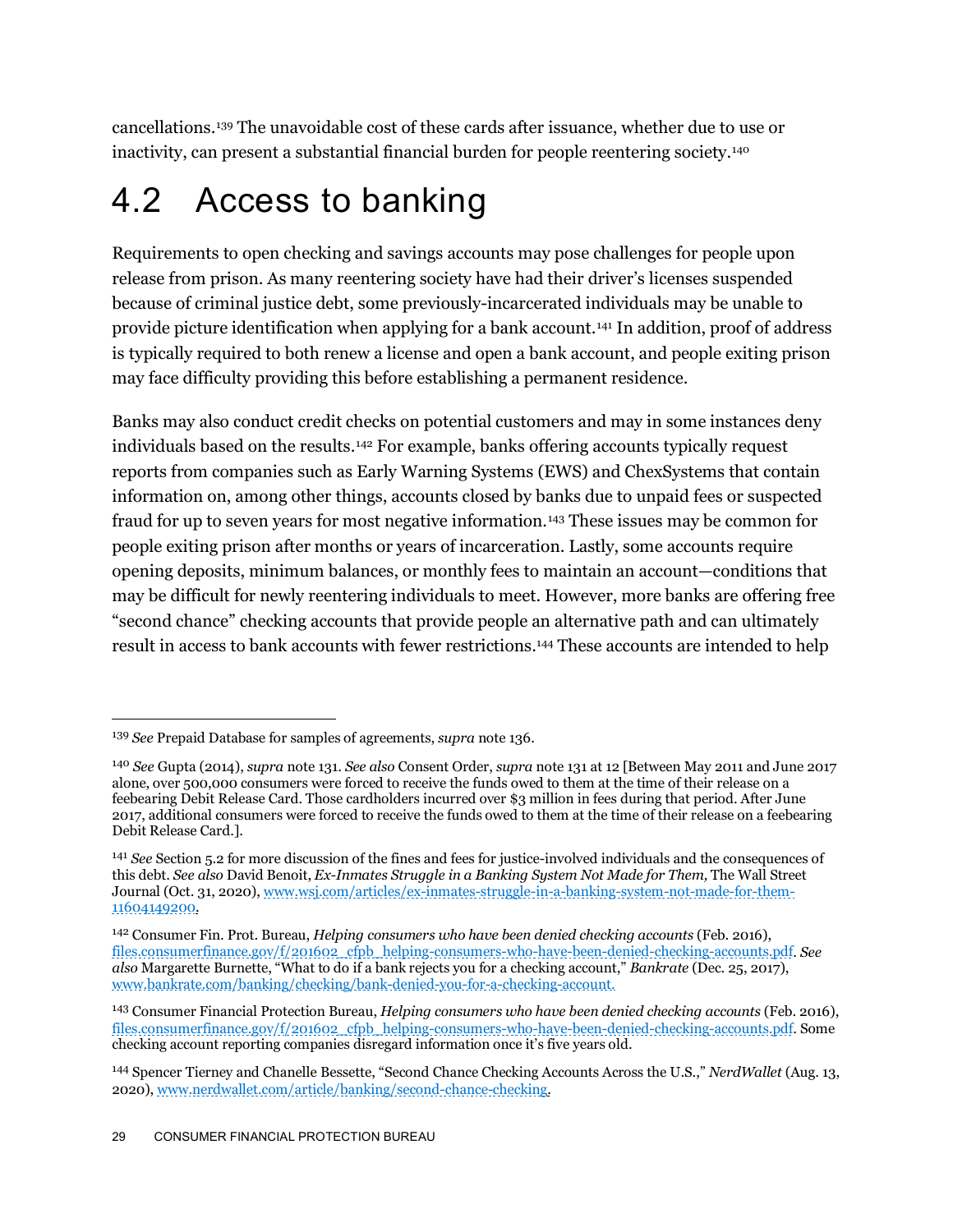people rebuild their banking histories but may come with more fees and requirements than standard checking accounts.[145](#page-30-1)

### <span id="page-30-0"></span>4.3 Background screening

Background screening reports include many types of information, such as credit, employment, and eviction history, and public record information on arrests and convictions.[146](#page-30-2) Survey data find that the majority of employers conduct background screenings,[147](#page-30-3) most landlords use background checks on prospective tenants,<sup>[148](#page-30-4)</sup> and two-thirds of renters pay an application fee for background and credit checks.[149](#page-30-5) Meanwhile, private equity investment in real estate technology, including tenant screening which can include background reports, appears to have increased in recent years.[150](#page-30-6)

Errors in criminal records information in background reports include incomplete records, outof-date information, duplicative reporting, or inaccurately matched information.[151](#page-30-7) Inconsistent

<span id="page-30-3"></span><sup>147</sup> For example, a 2021 survey sponsored by the Professional Background Screening Association (PBSA) and HR.com found that background screening is nearly universal among organizations with at least one location in the US at 95 percent. PBSA and HR.com, *Background Screening: Trends in the U.S. and Abroad* (Aug. 2021), [pubs.thepbsa.org/pub.cfm?id=FB36B937-C9D5-A941-7720-4047386F38B0.](https://pubs.thepbsa.org/pub.cfm?id=FB36B937-C9D5-A941-7720-4047386F38B0) Recently, some large employers have made the choice to skip background screening due to a shortage of workers. Lauren Weber and Chip Cutter, "Help Really Wanted: No Degree, Work Experience or Background Checks," *The Wall Street Journal* (Nov. 6, 2021), [www.wsj.com/articles/help-really-wanted-no-degree-work-experience-or-background-checks-11636196307.](http://www.wsj.com/articles/help-really-wanted-no-degree-work-experience-or-background-checks-11636196307)

<span id="page-30-4"></span><sup>148</sup> For example, *see* Transunion SmartMove, *TransUnion Independent Landlord Survey Insights* (Aug. 2017), [www.mysmartmove.com/SmartMove/blog/landlord-rental-market-survey-insights-infographic.page;](http://www.mysmartmove.com/SmartMove/blog/landlord-rental-market-survey-insights-infographic.page) *see also* Phil Hall, *Zillow Survey Details Disparities in Renters' Application Fees*, National Mortgage Professional (Feb. 4, 2020), [nationalmortgageprofessional.com/news/73712/zillow-survey-details-disparities-renters-application-fees.](https://nationalmortgageprofessional.com/news/73712/zillow-survey-details-disparities-renters-application-fees)

<span id="page-30-5"></span><sup>149</sup> While some public housing authorities (PHAs) have transitioned to individual reviews for applicants with criminal records, background checks conducted by tenant screening companies remain prevalent. Richard Webster, *HANO approves new criminal background check policy*, NOLA.com (Mar. 30, 2016), [www.nola.com/news/politics/article\\_eb9dc4f4-9e6c-54d2-97c9-f70df68cda14.html.](https://www.nola.com/news/politics/article_eb9dc4f4-9e6c-54d2-97c9-f70df68cda14.html)

<span id="page-30-6"></span><sup>150</sup> Cyrus Farivar, "Tenant screening software faces national reckoning," *NBC News* (Mar. 14, 2021), [www.nbcnews.com/tech/tech-news/tenant-screening-software-faces-national-reckoning-n1260975.](https://www.nbcnews.com/tech/tech-news/tenant-screening-software-faces-national-reckoning-n1260975)

<span id="page-30-1"></span><sup>145</sup> *Id*.

<span id="page-30-2"></span><sup>146</sup> The Federal Trade Commission (FTC) and the CFPB both enforce the Fair Credit Reporting Act (FCRA), which includes provisions related to the limitations on inclusion and use of criminal record information. The CFPB also has supervisory and rulemaking authority under the FCRA. *See* 15 U.S.C. § 1681s(e).

<span id="page-30-7"></span><sup>151</sup> Under the FCRA, an arrest is generally not allowed to be reported when it is older than seven years, or outside the governing statute of limitations, whichever is the longer period. *See Consumer Financial Protection Bureau v. Sterling Infosystems, Inc*. 1:19-cv-10824 at para. 18-20[, files.consumerfinance.gov/f/documents/cfpb\\_sterling](https://files.consumerfinance.gov/f/documents/cfpb_sterling-infosystems-inc_complaint_2019-11.pdf)[infosystems-inc\\_complaint\\_2019-11.pdf.](https://files.consumerfinance.gov/f/documents/cfpb_sterling-infosystems-inc_complaint_2019-11.pdf) (the Bureau found that Sterling produced consumer reports containing records of arrest antedating the reports by more than seven years). *Cf..,* Consumer Financial Protection Bureau, *In the Matter of General Information Services, Inc. and e-Backgroundchecks.com, Inc. Consent Order 2015-CFPB-0028 Document 1* Filed 10/29/2015, at 8[, www.consumerfinance.gov/about-us/newsroom/cfpb-takes-action-against-two-](http://www.consumerfinance.gov/about-us/newsroom/cfpb-takes-action-against-two-of-the-largest-employment-background-screening-report-providers-for-serious-inaccuracies)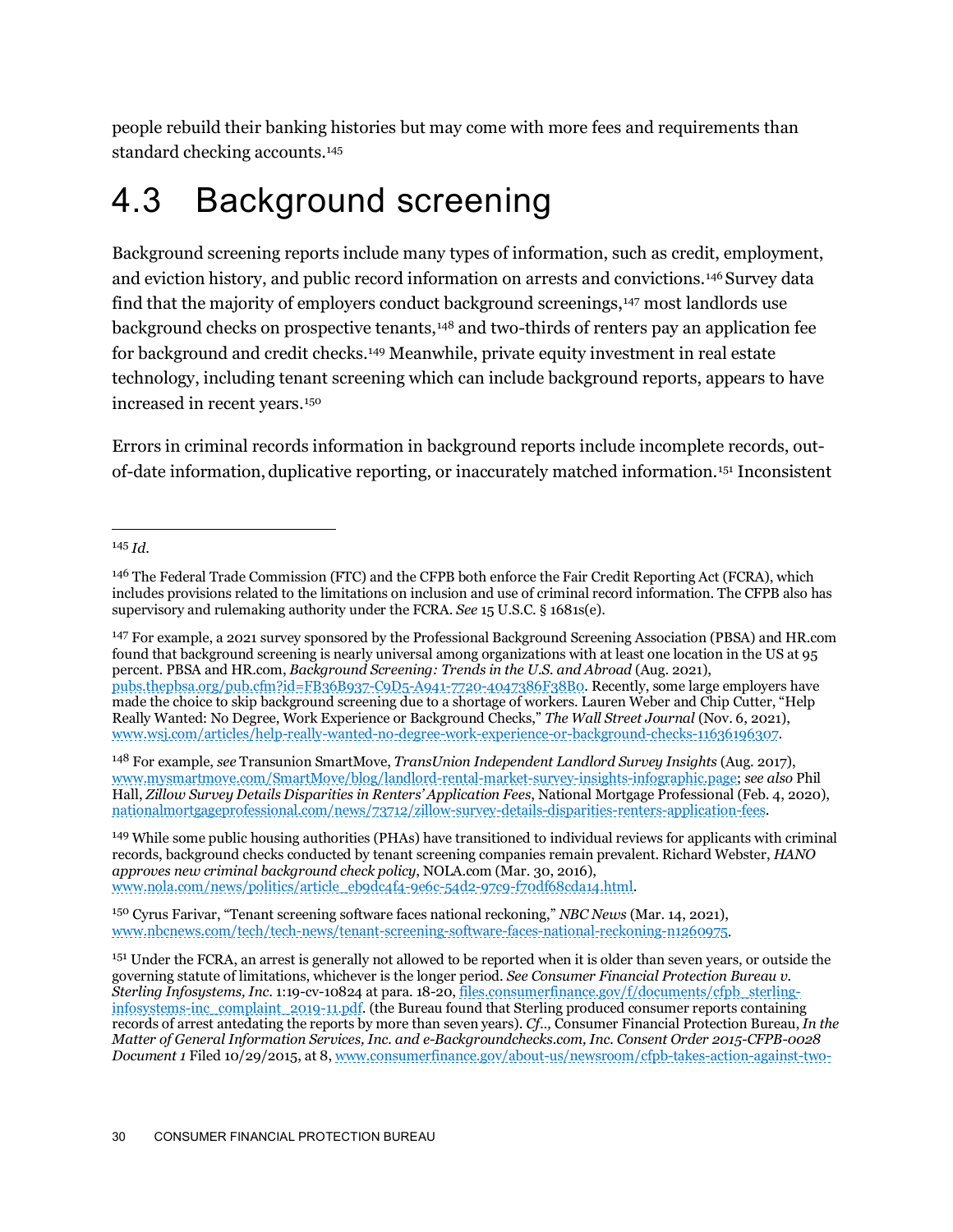systems across jurisdictions make it more time-consuming for screening companies to interpret and report complete and accurate records.[152](#page-31-0) Though an increasing share of courts now have digitized systems, they vary in their policies and practices regarding data access, records updates, and terminology. [153](#page-31-1) Background screeners collecting records in different formats sometimes fail to report correctly matched accurate, complete information on people's employment background and tenant screening reports.[154](#page-31-2) Additionally, despite the fact that courts do not provide certain types of personally identifiable information from records,[155](#page-31-3) some background screening companies still attempt to match information to consumers, resulting in an increase in the number of individuals mistakenly identified as a match[.156](#page-31-4)The risk of mismatching may disproportionately impact Hispanic, Black, and Asian people as these groups have a higher incidence of surname clustering.<sup>[157](#page-31-5)</sup> The CFPB recently published an advisory opinion reinforcing that it is not a reasonable procedure for a consumer reporting agency to simply include in a consumer's report information from sources containing insufficient

[of-the-largest-employment-background-screening-report-providers-for-serious-inaccuracies](http://www.consumerfinance.gov/about-us/newsroom/cfpb-takes-action-against-two-of-the-largest-employment-background-screening-report-providers-for-serious-inaccuracies) (the Bureau found that GIS and BGC reported mismatched criminal record information and failed to take measures to prevent nonreportable civil suit and civil judgment information older than seven years from being illegally included in its reports).

<span id="page-31-0"></span><sup>152</sup> Consumer Financial Protection Bureau, *Market Snapshot: Background Screening Reports*, at 9 to 14 (Oct. 2019), [files.consumerfinance.gov/f/documents/201909\\_cfpb\\_market-snapshot-background-screening\\_report.pdf.](https://files.consumerfinance.gov/f/documents/201909_cfpb_market-snapshot-background-screening_report.pdf)

<span id="page-31-1"></span><sup>153</sup> Three main challenges faced by criminal justice agencies in ensuring the completeness of criminal history records include prosecutors not reporting final decisions in a case, a lack of official arrest records, and case numbers not transferring accurately among local agencies. *See* Government Accountability Office, *Criminal History Records,* at 18-30 (Mar. 16, 2015)[, www.gao.gov/products/gao-15-162.](http://www.gao.gov/products/gao-15-162)

<span id="page-31-2"></span><sup>154</sup> National Center for State Courts, *Court Records and Background Checks*, [www.ncsc.org/Topics/Technology/Records-Document-Management/Background-Checks.aspx](http://www.ncsc.org/Topics/Technology/Records-Document-Management/Background-Checks.aspx) (last accessed Oct. 14, 2021).

<span id="page-31-3"></span><sup>155</sup> *See, e.g.,* 204 PA. CODE §§ 213.71 - 213.7[9 www.pacode.com/secure/data/204/chapter213/subchapCtoc.html;](https://www.pacode.com/secure/data/204/chapter213/subchapCtoc.html) Some court systems, including Idaho, limit information that is often otherwise used to identify the subject of a search, *e.g*., street addresses, telephone numbers or personal identification number, such as driver's license numbers, *see, e.g.,* iCourt, *Public Records Search FAQs*[, icourt.idaho.gov/public](https://icourt.idaho.gov/public) (last accessed Oct. 14, 2021); for federal court records, the Public Access to Court Electronic Records (PACER), [www.pacer.gov,](http://www.pacer.gov/) is an electronic public access service that allows users to obtain case and docket information online from federal courts. An industry trade group, the National Association of Background Screening Professionals (NAPBS), stated that PACER presents challenges because it does not provide for searches by date of birth. *Letter to The Honorable Wm. Terrell Hodges, Chair, Judicial Conference Committee on Court Administration and Case Management* (Mar. 6, 2018), [pubs.napbs.com/pub.cfm?id=0ECDA301-BBDD-B24A-B419-3B8F43A71B90.](https://pubs.napbs.com/pub.cfm?id=0ECDA301-BBDD-B24A-B419-3B8F43A71B90)

<span id="page-31-4"></span><sup>156</sup> *See generally Fair Credit Reporting; Name-Only Matching Procedures*, 86 FR 62468 (Nov. 10, 2021) (highlighting that a consumer reporting agency that uses inadequate matching procedures to match information to consumers, including name-only matching, in preparing consumer reports is not using reasonable procedures to assure maximum possible accuracy under 15 U.S.C. 1681e(b)); *see also* 2 Complaint at 9-17, *U.S. v.InfoTrack Info. Servs., Inc*., No. 1:14-cv-02054 (N.D. Ill. Mar. 24, 2014)[, www.ftc.gov/enforcement/cases-proceedings/122-](http://www.ftc.gov/enforcement/cases-proceedings/122-3092/infotrack-information-services-inc-et-al) [3092/infotrack-information-services-inc-et-al](http://www.ftc.gov/enforcement/cases-proceedings/122-3092/infotrack-information-services-inc-et-al)*;* Complaint at 5-11, *Bureau of Consumer Fin. Prot. v. Sterling Infosys., Inc.,* No. 1:19-cv-10824 (S.D.N.Y. Nov. 22, 2019*),* [www.consumerfinance.gov/enforcement/actions/sterling](https://www.consumerfinance.gov/enforcement/actions/sterling-infosystems-inc/)[infosystems-inc;](https://www.consumerfinance.gov/enforcement/actions/sterling-infosystems-inc/) *See* also GAO (2015), *supra* note 153 at 38.

<span id="page-31-5"></span><sup>157</sup> Joshua Comenetz, *Hispanic Surnames Rise in Popularity,* U.S. Census Bureau (Aug. 9, 2017), [www.census.gov/library/stories/2017/08/what-is-in-a-name.html](http://www.census.gov/library/stories/2017/08/what-is-in-a-name.html) ("Twenty-six surnames cover a quarter of the Hispanic population and 16 percent of Hispanic people reported one of the top 10 Hispanic names. The pattern is similar for Asians and blacks.").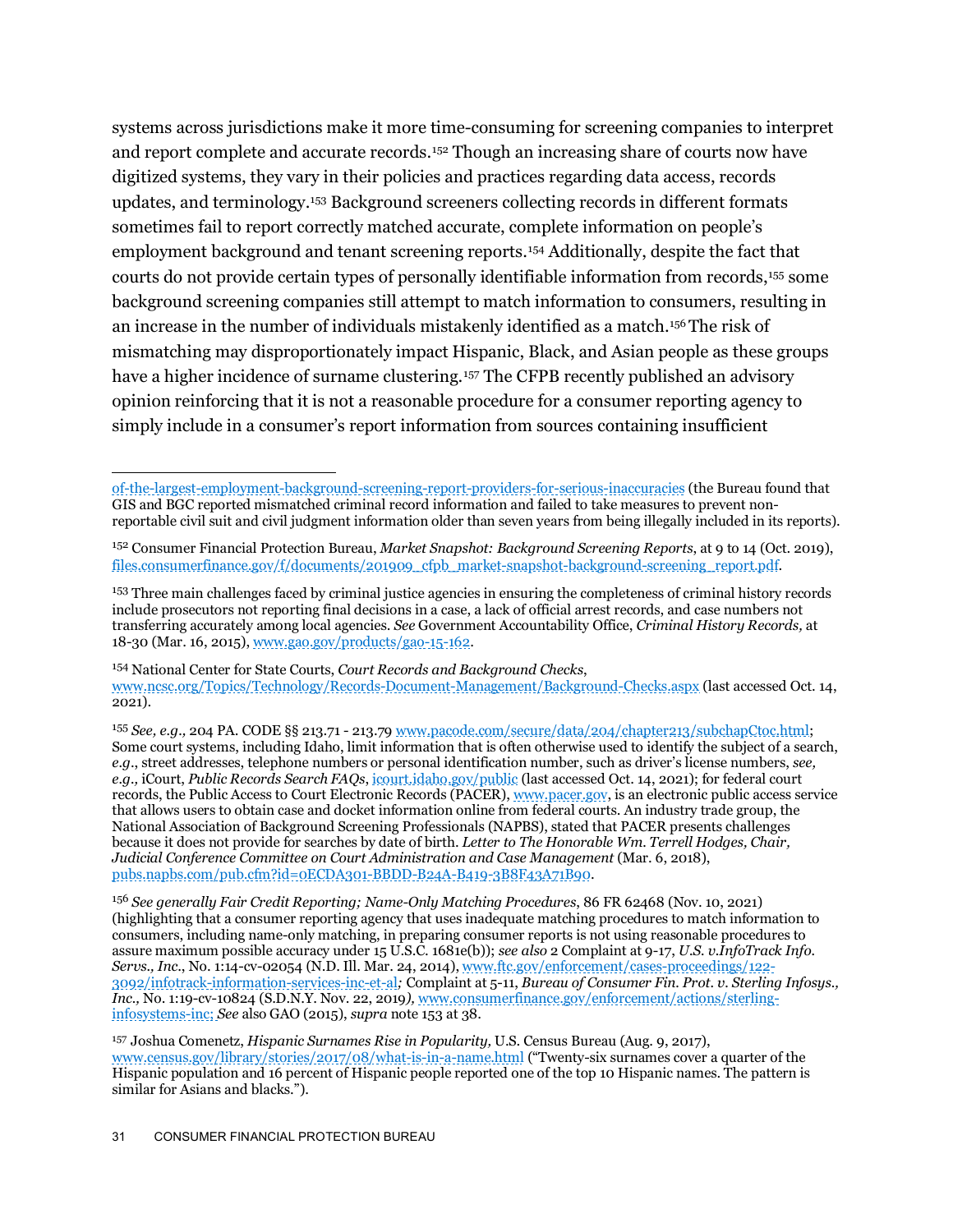identifiers without taking additional steps to match the information to the consumer who is the subject of the report, such as consulting other databases or sources of information that contain additional identifying information[.158](#page-32-0)

Complaints to the CFPB show that people face difficulties in disputing and obtaining correction of inaccurate employment background and tenant screening reports.[159](#page-32-1) People with a criminal record may have derogatory data with more potential for errors than people without criminal records. A report may incorrectly list the same charge multiple times, providing the impression of repeat offenses, or contain information that was later expunged, suppressed, or otherwise removed from public records.

One industry analysis estimated that there were 2,375 background screening companies in 2020, and each may have a different policy for resolving disputes.[160](#page-32-2) While employers are required to provide the report and a description of consumer rights before taking any adverse action,<sup>161</sup> it may be difficult for an individual to remedy the erroneous information before an employer takes such an action, such as a decision not to hire.For tenant screening, a landlord needs to inform the prospective tenant that there was an adverse action, advise them of their dispute rights, and share the name and contact information of the consumer reporting company used so that the prospective tenant can request a report from that company; the landlord need not provide a copy of the report itself.[162](#page-32-4) Additionally, people must often resolve errors with each company individually which can pose a substantial burden.

Two priorities for reentering individuals are finding housing and employment—errors on employment background and tenant screening can negatively impact both. As of 2018, people who were previously incarcerated faced a 27 percent unemployment rate, much higher than that of the public at large.[163](#page-32-5) And research suggests that the use of arrest as proof of criminal activity, long lookback periods for conviction records, and broad categories of criminal activity

<span id="page-32-0"></span><sup>158</sup> *See* Advisory Opinion at 14, *Fair Credit Reporting; Name-Only Matching Procedures*, 12 CFR Part 1022, CFPB, files.consumerfinance.gov/f/documents/cfpb\_name-only-matching\_advisory-opinion\_2021-11.pdf.

<span id="page-32-1"></span><sup>159</sup> *See*, *e.g.*, CFPB., *Complaint Bulletin: COVID-19 issues described in consumer complaints* (July 2021), files.consumerfinance.gov/f/documents/cfpb\_covid-19-issues-described-consumer-complaints\_complaintbulletin\_2021-07.pdf (CFPB Complaint Bulletin, noting that, in their complaints to the Bureau, some consumers have reported being denied applications for housing because information in their tenant screening reports was inaccurate).

<span id="page-32-2"></span><sup>160</sup> Jacqueline Hiner, *Background Check Services*, IBISWorld US Specialized Industry Report OD6058 (Nov. 2020).

<span id="page-32-3"></span> $161$  15 U.S.C. §1681b(b)(3)(A).

<span id="page-32-4"></span><sup>162</sup> Federal Trade Commission, *Using Consumer Reports: What Landlords Need to Know*, (Oct. 2016), [www.ftc.gov/tips-advice/business-center/guidance/using-consumer-reports-what-landlords-need-know.](http://www.ftc.gov/tips-advice/business-center/guidance/using-consumer-reports-what-landlords-need-know) 

<span id="page-32-5"></span><sup>163</sup> Lucius Couloute and Daniel Kopf, "Prison Policy Initiative, Out of Prison & Out of Work: Unemployment among formerly incarcerated people" (Jul. 2018)[, www.prisonpolicy.org/reports/outofwork.html.](www.prisonpolicy.org/reports/outofwork.html)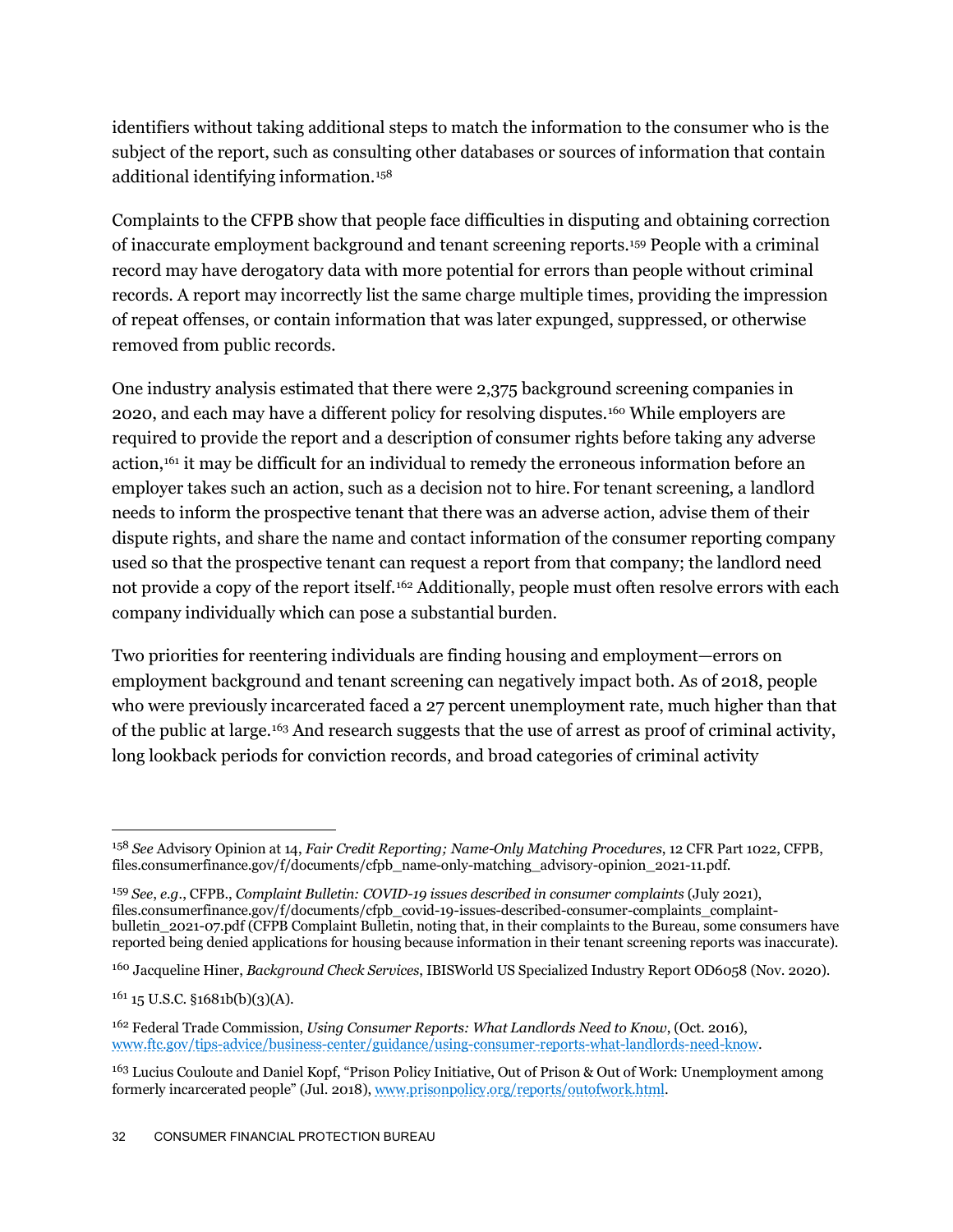contribute to the denial of justice-involved individuals and their families from housing opportunities.[164](#page-33-1)

### <span id="page-33-0"></span>4.4 Access to business capital

Due to the challenges of finding employment, many returning individuals instead turn to entrepreneurship. Over 1.1 million small business owners have a criminal history, representing 3.8 percent of businesses with less than 500 employees.[165](#page-33-2) Research suggests returning individuals are 50 percent more likely to become entrepreneurs than those who have never been incarcerated.[166](#page-33-3)

The rollout and implementation of the Paycheck Protection Program (PPP) by the Small Business Administration (SBA)–established through the CARES Act–posed a recent challenge for business owners with criminal records. In the initial rollout of the PPP, the SBA denied individuals with certain criminal histories from applying.[167](#page-33-4) The COVID-19 Economic Injury Disaster Loan program also restricted access for justice-involved individuals.[168](#page-33-5) When President Biden eliminated several of these restrictions, 201,174 more businesses were likely eligible for vital PPP funding.[169](#page-33-6)

<span id="page-33-1"></span><sup>164</sup> Tex Pasley et al., *Screened Out: How Tenant Screening Reports Deprive Tenants of Equal Access to Housing*, Shriver Center on Poverty Law (Jan. 2020)[, www.povertylaw.org/wp-content/uploads/2021/01/tenant-screening](www.povertylaw.org/wp-content/uploads/2021/01/tenant-screening-final-report.pdf)[final-report.pdf.](www.povertylaw.org/wp-content/uploads/2021/01/tenant-screening-final-report.pdf)

<span id="page-33-2"></span><sup>165</sup> Shawn Bushway, et al., *The prevalence of criminal records among small business owners*, RAND Corporation (June 30, 2021)[, www.rand.org/pubs/research\\_briefs/RBA1295-1.html.](http://www.rand.org/pubs/research_briefs/RBA1295-1.html)

<span id="page-33-3"></span><sup>166</sup>Jiwon Hwang and Damon Phillips, *Entrepreneurship as a Response to Labor Market Discrimination for Formerly Incarcerated People*, Academy of Management (July 29, 2020), [journals.aom.org/doi/abs/10.5465/AMBPP.2020.205.](https://journals.aom.org/doi/abs/10.5465/AMBPP.2020.205)

<span id="page-33-4"></span><sup>167</sup> ACLU, *Court Rules SBA PPP Loan Application Barring Eligibility From Business Owners With Criminal Records is Unlawful* (June 30, 2020), [www.aclu.org/press-releases/court-rules-sba-ppp-loan-application-barring-eligibility](http://www.aclu.org/press-releases/court-rules-sba-ppp-loan-application-barring-eligibility-business-owners-criminal)[business-owners-criminal;](http://www.aclu.org/press-releases/court-rules-sba-ppp-loan-application-barring-eligibility-business-owners-criminal) Small Business Administration, *Paycheck Protection Program Loans: Frequently Asked Questions (FAQs)* (June 25, 2020)[, www.sba.gov/sites/default/files/2020-06/Paycheck-Protection-Program-](http://www.sba.gov/sites/default/files/2020-06/Paycheck-Protection-Program-Frequently-Asked-Questions%20062520-508.pdf)[Frequently-Asked-Questions%20062520-508.pdf.](http://www.sba.gov/sites/default/files/2020-06/Paycheck-Protection-Program-Frequently-Asked-Questions%20062520-508.pdf)

<span id="page-33-5"></span><sup>168</sup> David Schlussel, *Applying for SBA COVID-19 Relief with a Criminal Record in 2021*, Collateral Consequences Resource Center (Sept. 9, 2021)[, ccresourcecenter.org/2021/03/08/applying-for-an-sba-loan-with-a-criminal](https://ccresourcecenter.org/2021/03/08/applying-for-an-sba-loan-with-a-criminal-record-2/)[record-2.](https://ccresourcecenter.org/2021/03/08/applying-for-an-sba-loan-with-a-criminal-record-2/)

<span id="page-33-6"></span><sup>169</sup> Shawn Bushway, et al., *Small Businesses, Criminal Histories, and the Paycheck Protection Program*, RAND Corporation (June 21, 2021)[, www.rand.org/pubs/research\\_reports/RRA1295-1.html;](https://www.rand.org/pubs/research_reports/RRA1295-1.html) Business Loan Program Temporary Changes; Paycheck Protection Program – Revisions to Loan Amount Calculation and Eligibility, 86 Fed. Reg. 13,149, 13,154–55 (Mar. 8, 2021) (to be codified at 13 C.F.R. pt. 120).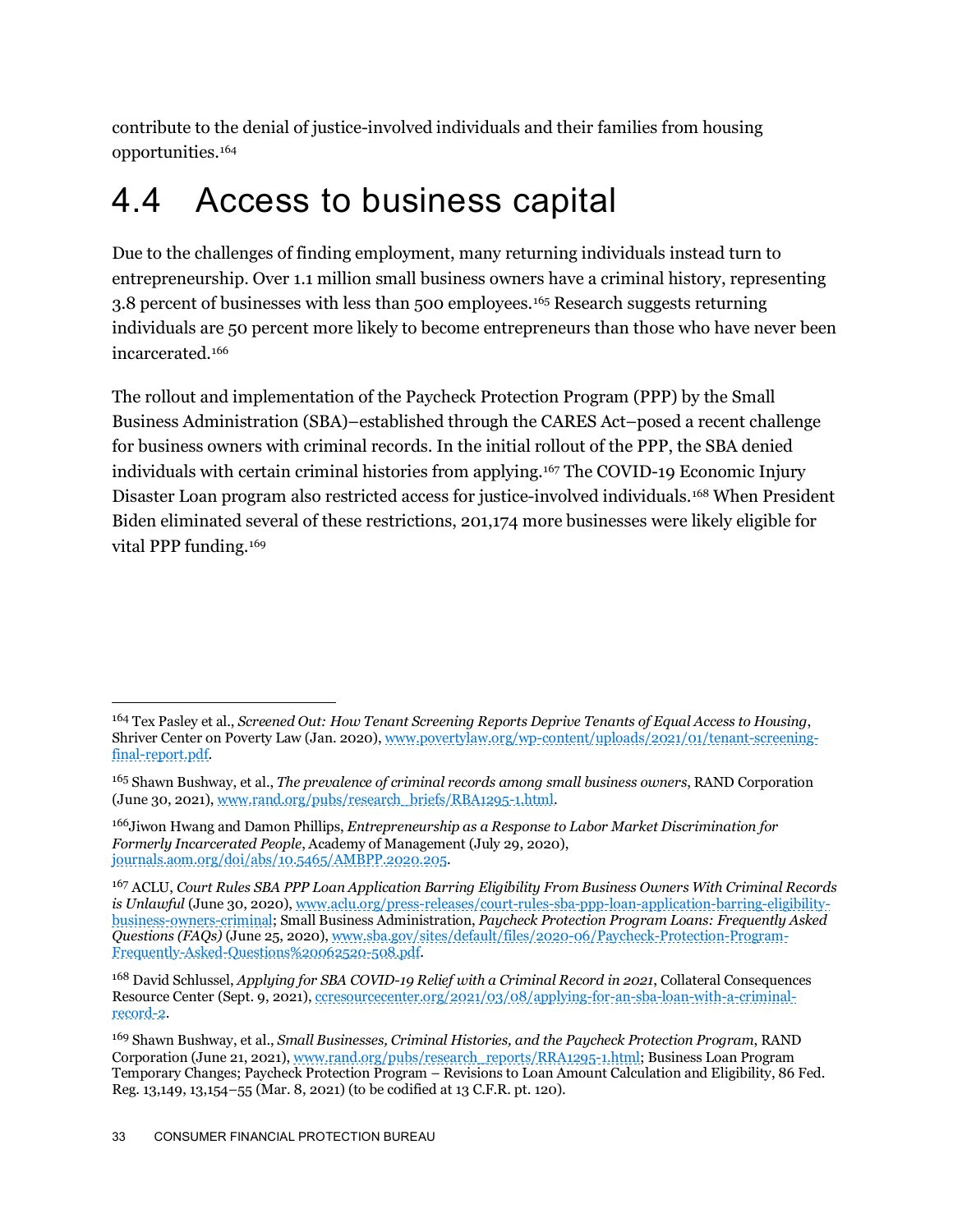More generally, justice-involved people face challenges accessing business capital and are more likely to be denied loans.<sup>[170](#page-34-1)</sup> Among government programs providing small business loans, there is wide variety in criminal history-related restrictions—some appear to be linked to criminal history on its own rather than as an indicator of creditworthiness. There is limited evidence to suggest that criminal history decreases creditworthiness.[171](#page-34-2) SBA programs also have various restrictions that can bar applicants who are incarcerated, indicted, or on probation for felonies and other certain misdemeanors.[172](#page-34-3) U.S. Department of Agriculture (USDA) programs, in contrast, more narrowly demarcate criminal history-related restrictions, focusing on USDArelated fraud or agriculture-related crimes.[173](#page-34-4)

The approach largely adopted by government programs contrasts with that of private lenders. Outside of government programs, financial institutions generally do not screen small business credit applicants on the basis of criminal history, basing their underwriting decisions on creditworthiness, as determined by credit history and ability to repay. However, as covered in the sections above, a history of incarceration can negatively impact both an individual's credit scores and lifetime earnings—two major inputs into any underwriting decision.

### <span id="page-34-0"></span>4.5 Access to consumer credit

Incarceration can affect people's ability to access credit independent of any effects on their credit scores. After controlling for credit score, one study estimated that incarceration leads to a substantial decline in the likelihood of having a mortgage or auto loan.<sup>[174](#page-34-5)</sup> Compared to their non-justice-involved counterparts, justice-involved individuals are more likely to use financial products that carry higher fees and interest such as payday loans, check-cashing services, pawn shops, money order services, and title loans.[175](#page-34-6)

<span id="page-34-1"></span><sup>170</sup> Kira Lerner, *Banks Won't Even Talk to Us: Business Owners with a Criminal Record Face an Abundance of Collateral Consequences,* Arnold Ventures (Jul. 2021)[, www.arnoldventures.org/stories/banks-wont-even-talk-to-us](http://www.arnoldventures.org/stories/banks-wont-even-talk-to-us-business-owners-with-a-criminal-record-face-an-abundance-of-collateral-consequences)[business-owners-with-a-criminal-record-face-an-abundance-of-collateral-consequences.](http://www.arnoldventures.org/stories/banks-wont-even-talk-to-us-business-owners-with-a-criminal-record-face-an-abundance-of-collateral-consequences)

<span id="page-34-2"></span><sup>171</sup> *See* Aneja and Avenancio-Leon (2020), *supra* note 104; Taja-Nia Y. Henderson, Note, *New Frontiers in Fair Lending: Discrimination Against Ex-Offenders*, 80 N.Y.U. L. Rev. 1237, 1243, 1260 (2005).

<span id="page-34-3"></span><sup>172</sup> David Schulssel and Margaret Love, *Federal policies block loans to small business owners with a record*, Collateral Consequences Resource Center (Aug. 2, 2021), [ccresourcecenter.org/2021/08/02/federal-policies-block](https://ccresourcecenter.org/2021/08/02/federal-policies-block-support-for-small-business-owners-with-a-record/#_ednref1)[support-for-small-business-owners-with-a-record.](https://ccresourcecenter.org/2021/08/02/federal-policies-block-support-for-small-business-owners-with-a-record/#_ednref1)

<span id="page-34-5"></span><span id="page-34-4"></span><sup>174</sup> Aneja and Avenancio-Leon (2020), *supra* note 104, at 12.

<span id="page-34-6"></span><sup>175</sup> Spencer Watson, *Economic Wellbeing of U.S. Adults with Experiences with Incarceration & Unpaid Legal Costs*, First Step Alliance[, www.firststepalliance.org/post/first-step-alliance-report-economic-health-of-justice-involved](https://www.firststepalliance.org/post/first-step-alliance-report-economic-health-of-justice-involved-individuals)[individuals](https://www.firststepalliance.org/post/first-step-alliance-report-economic-health-of-justice-involved-individuals) (last accessed Oct. 5, 2021).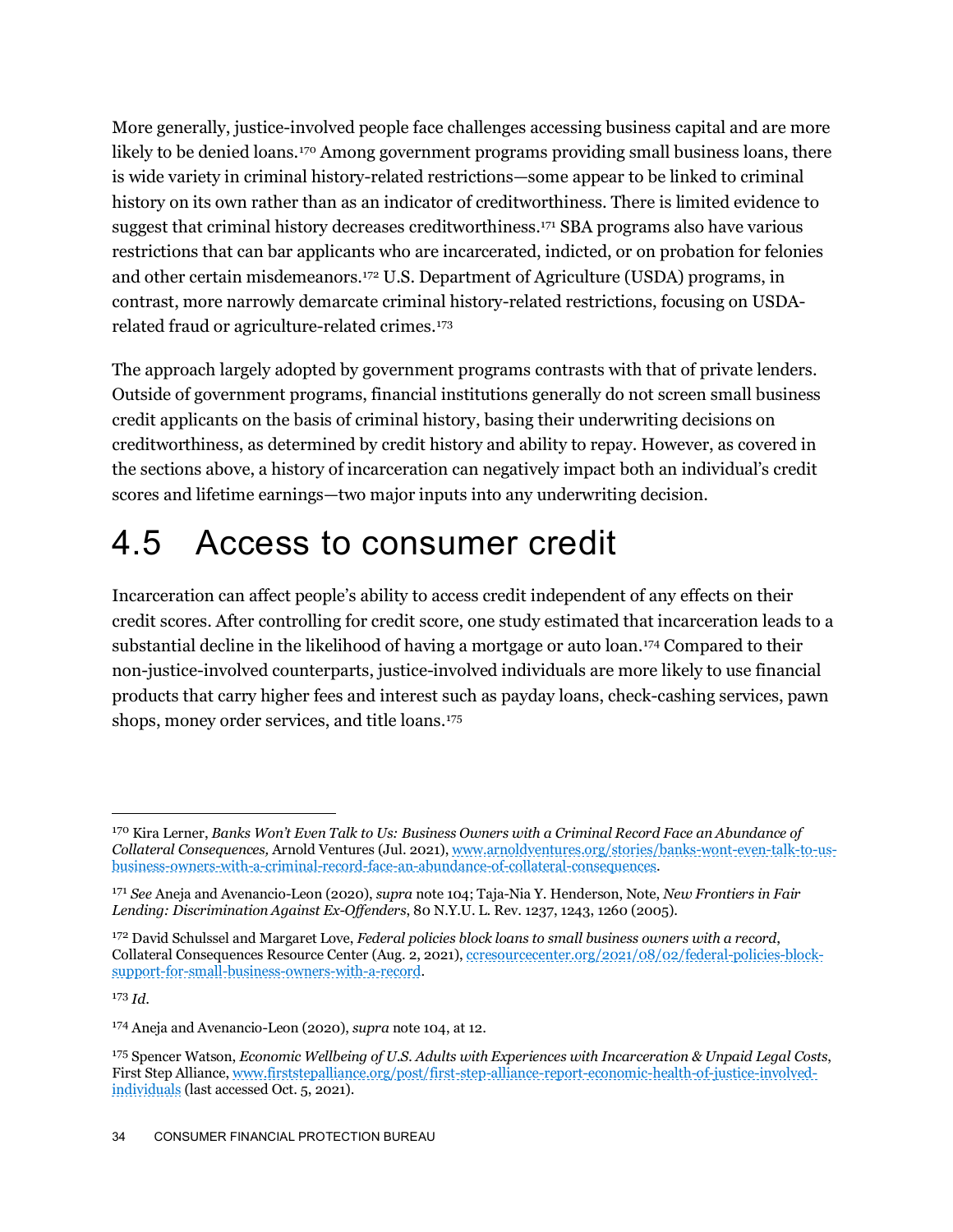A number of factors could contribute to these declines in credit access. Imprisonment leads to a gap in a prospective borrower's employment history and income that could pose problems when a lender examines an application's creditworthiness and ability to repay the loan. Further research is needed into the practices and standards banks and credit unions employ when evaluating the applications of people with criminal convictions, especially whether they use criminal records data to assess and manage credit risk, and if so, how[.176](#page-35-0)

Some information suggests that some lenders might conduct criminal background checks when processing an application, and that they might decrease the availability or increase the cost of consumer credit for previously arrested or convicted people.[177](#page-35-1) After an issuer closed a formerly incarcerated person's credit card upon learning of their criminal history, the person submitted a complaint to the CFPB stating,

"Can they even tell me how my background supposedly makes me less credit worthy? Since I've been released from prison, my credit score has only risen."

In addition, given the stark racial disparities in arrests and convictions, such practices may raise serious fair lending concerns.

Lack of access to affordable credit directly impacts the lives of previously incarcerated people, their families, and the broader community. Research suggests that reductions in credit availability following incarceration increase recidivism.[178](#page-35-2) Difficulty obtaining credit to purchase or lease a vehicle adversely affects access to transportation—often a critical need to meet release requirements—as public transportation is often limited or inconsistent. [179](#page-35-3) Owning a home is the largest generator of wealth for families, and challenges in obtaining financing for a home purchase after incarceration can have ripple effects for decades[.180](#page-35-4) Additionally, both formerly incarcerated individuals and their families may struggle to finance higher education.<sup>[181](#page-35-5)</sup> These

<span id="page-35-0"></span><sup>176</sup> Taja-Nia Henderson, *New Frontiers in Fair Lending: Confronting Discrimination Against Ex-Offenders, New York University Law Review* (Oct. 2005)[, www.nyulawreview.org/issues/volume-80-number-4/new-frontiers-in](https://www.nyulawreview.org/issues/volume-80-number-4/new-frontiers-in-fair-lending-confronting-discrimination-against-ex-offenders/)[fair-lending-confronting-discrimination-against-ex-offenders.](https://www.nyulawreview.org/issues/volume-80-number-4/new-frontiers-in-fair-lending-confronting-discrimination-against-ex-offenders/)

<span id="page-35-1"></span><sup>177</sup> *See*, *e.g.*, Marianne Hayes, *Do Mortgage Companies Run Background Checks?,* Experian (June 23, 2021), [www.experian.com/blogs/ask-experian/do-mortgage-companies-run-background-checks.](https://www.experian.com/blogs/ask-experian/do-mortgage-companies-run-background-checks/)

<span id="page-35-2"></span><sup>178</sup> Aneja and Avenancio-Leon (2020), *supra* note 104, at 12.

<span id="page-35-3"></span><sup>179</sup> Nancy La Vigne, *et. al.*, *Release Planning for Successful Reentry*, Urban Institute, at 9 (Sep. 2008), [www.urban.org/sites/default/files/publication/32056/411767-Release-Planning-for-Successful-Reentry.PDF.](www.urban.org/sites/default/files/publication/32056/411767-Release-Planning-for-Successful-Reentry.PDF)

<span id="page-35-4"></span><sup>&</sup>lt;sup>180</sup> U.S. Department of Housing and Urban Development, "Promoting Homeownership as a Strategy for Housing Affordability" (Sep. 21, 2021), [www.huduser.gov/portal/pdredge/pdr-edge-featd-article-092121.html.](www.huduser.gov/portal/pdredge/pdr-edge-featd-article-092121.html)

<span id="page-35-5"></span><sup>181</sup> *See supra* Section 3.2.2.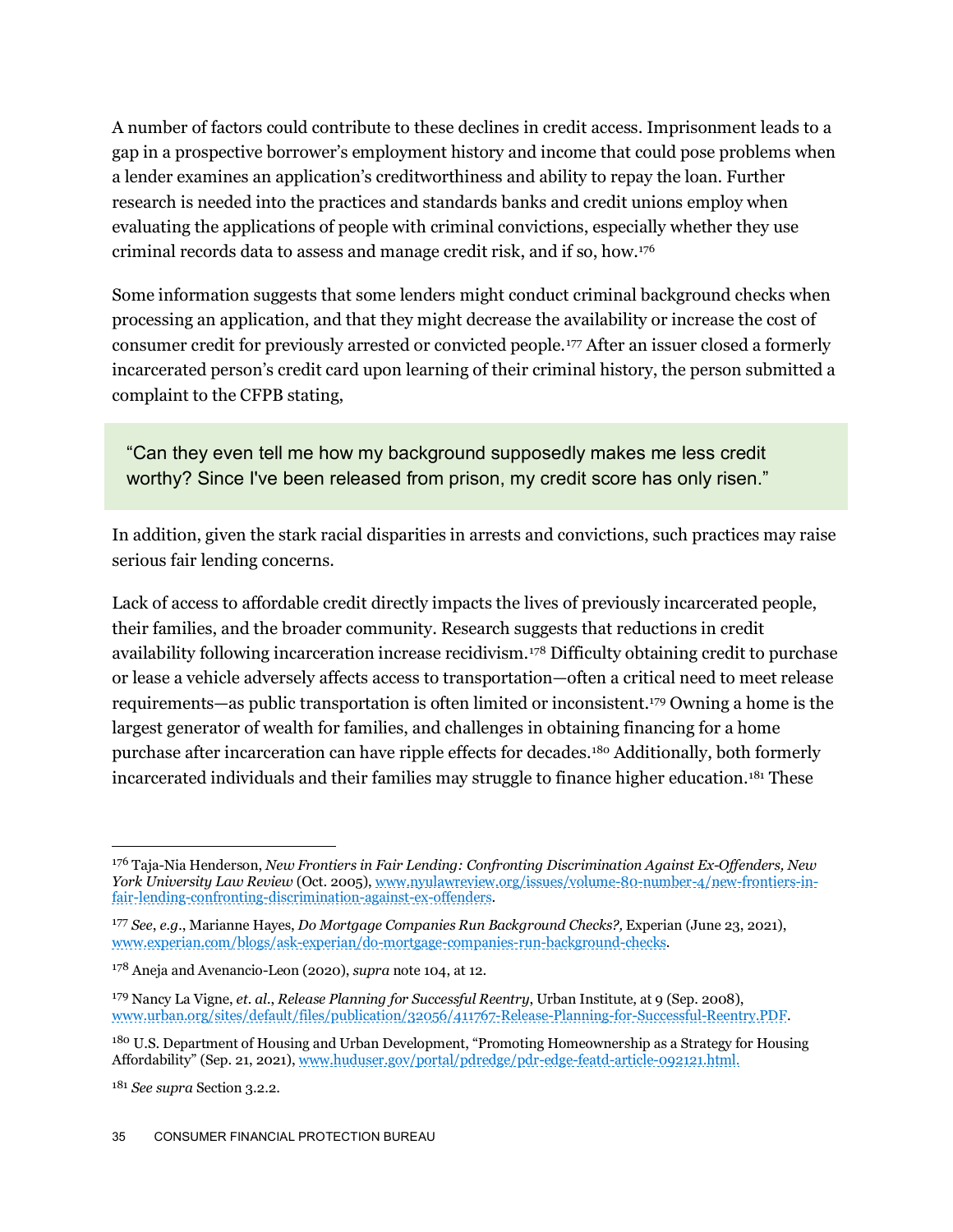impediments at reentry, alongside difficulties securing employment or housing, can perpetuate justice involvement and negatively impact people's ability to fully participate in the consumer financial marketplace.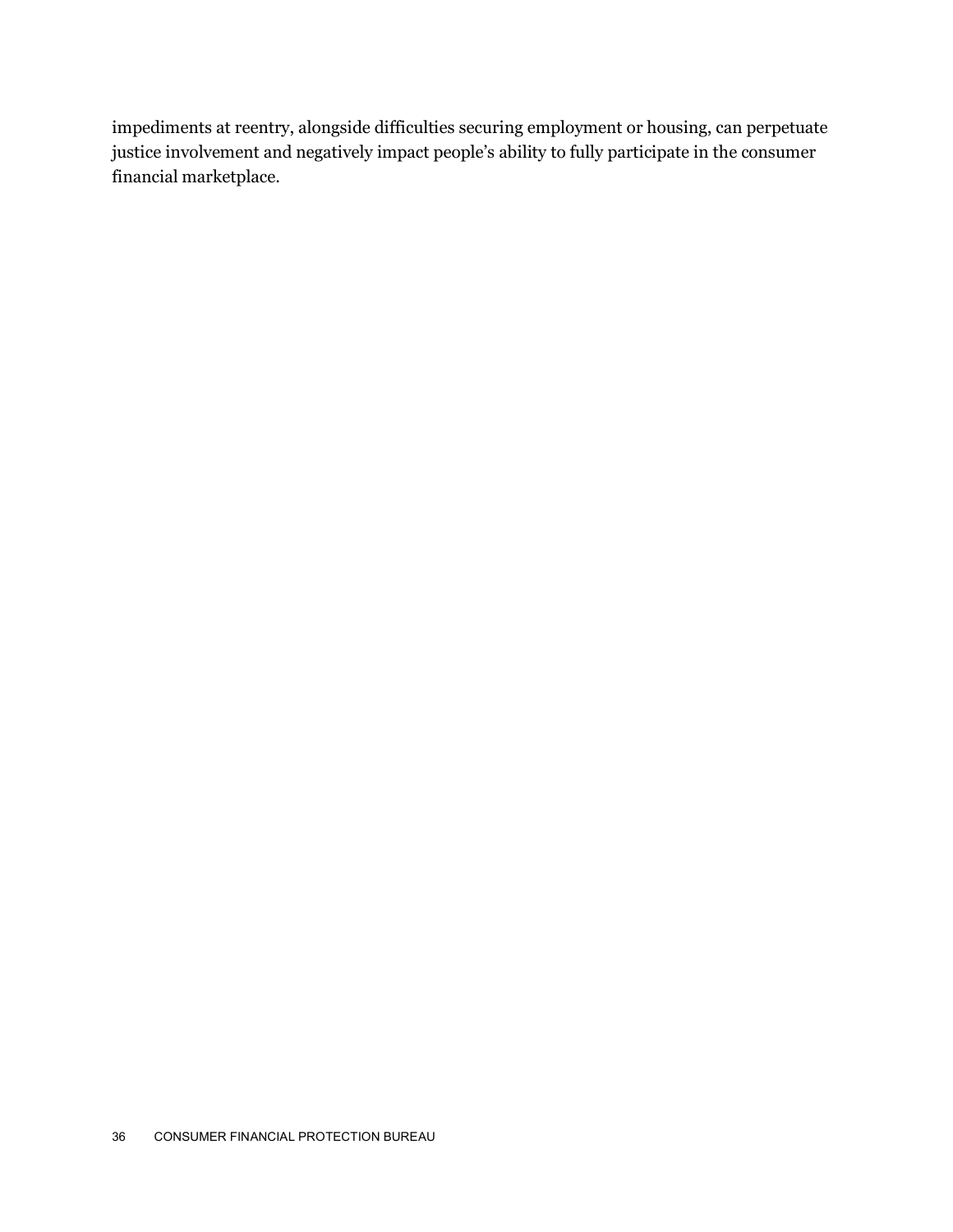## <span id="page-37-0"></span>5. Criminal justice debt

This section highlights a sample of key potential consumer consequences of criminal justice debt for people, their families, and communities.

- The consequences of failing to pay criminal justice debt are more severe than for other forms of debt. Failure to pay criminal justice debt may not only result in additional fees and interest, but also rearrest or incarceration, driver's license suspension, and the denial of the right to vote.
- States increasingly involve private parties such as third-party debt collectors in the collection of criminal justice debt, and those private parties may tack on additional fees in the collection process.
- Due to the immense scope and unique consequences of criminal justice debt, including reincarceration for failure to pay, fines and fees can perpetuate the cycle of incarceration.

## <span id="page-37-1"></span>5.1 Assessment of fines and fees

Today, most justice-involved individuals accrue new debt as they move through the criminal justice system in the form of monetary punishment (i.e. fines or restitution) or administrative "user" fees (i.e. fees).[182](#page-37-2) Over the past several decades, as the number of people incarcerated in federal, state, and local correctional facilities grew, policymakers sought ways to pay for these systems, often imposing fees on the individual charged with a crime.<sup>183</sup> In doing so, the criminal justice system began to function less like a tax-supported government service and more like a municipal revenue generator.<sup>[184](#page-37-4)</sup> Today, the legal system assesses a wide variety of fines and fees, such as charges related to court operations, a court-appointed public defender, drug testing, prison library use, jail or prison room and board, and probation supervision. At the same time, enforcement of civil violations can lead to quasi-criminal consequences in many jurisdictions, such as being jailed for failing to pay traffic tickets.<sup>[185](#page-37-5)</sup>

<span id="page-37-2"></span><sup>&</sup>lt;sup>182</sup> Restitution, fines, and fees are often referred to in the literature as "legal financial obligations" or "LFOs." Here we refer to these as "fines and fees" or "criminal justice debt."

<span id="page-37-3"></span><sup>183</sup> Office of Justice Programs Diagnostic Center, *Resource Guide: Reforming the Assessment and Enforcement of Fines and Fees*, at 2 (Mar. 2016), [www.ojp.gov/sites/g/files/xyckuh241/files/media/document/finesfeesresguide.pdf.](https://www.ojp.gov/sites/g/files/xyckuh241/files/media/document/finesfeesresguide.pdf)

<span id="page-37-4"></span><sup>184</sup> *See* Conference of State Court Administrators, 2011-2012 Policy Paper*, Courts Are Not Revenue Centers* (2012), [cosca.ncsc.org/\\_\\_data/assets/pdf\\_file/0019/23446/courtsarenotrevenuecenters-final.pdf.](https://cosca.ncsc.org/__data/assets/pdf_file/0019/23446/courtsarenotrevenuecenters-final.pdf)

<span id="page-37-5"></span><sup>185</sup> *See, e.g.,* Ted Alcorn, "Handcuffed and Arrested for Not Paying a Traffic Ticket," New York Times (May 8, 2019), [www.nytimes.com/2019/05/08/nyregion/suspending-licenses-minor-offense-money.html.](http://www.nytimes.com/2019/05/08/nyregion/suspending-licenses-minor-offense-money.html)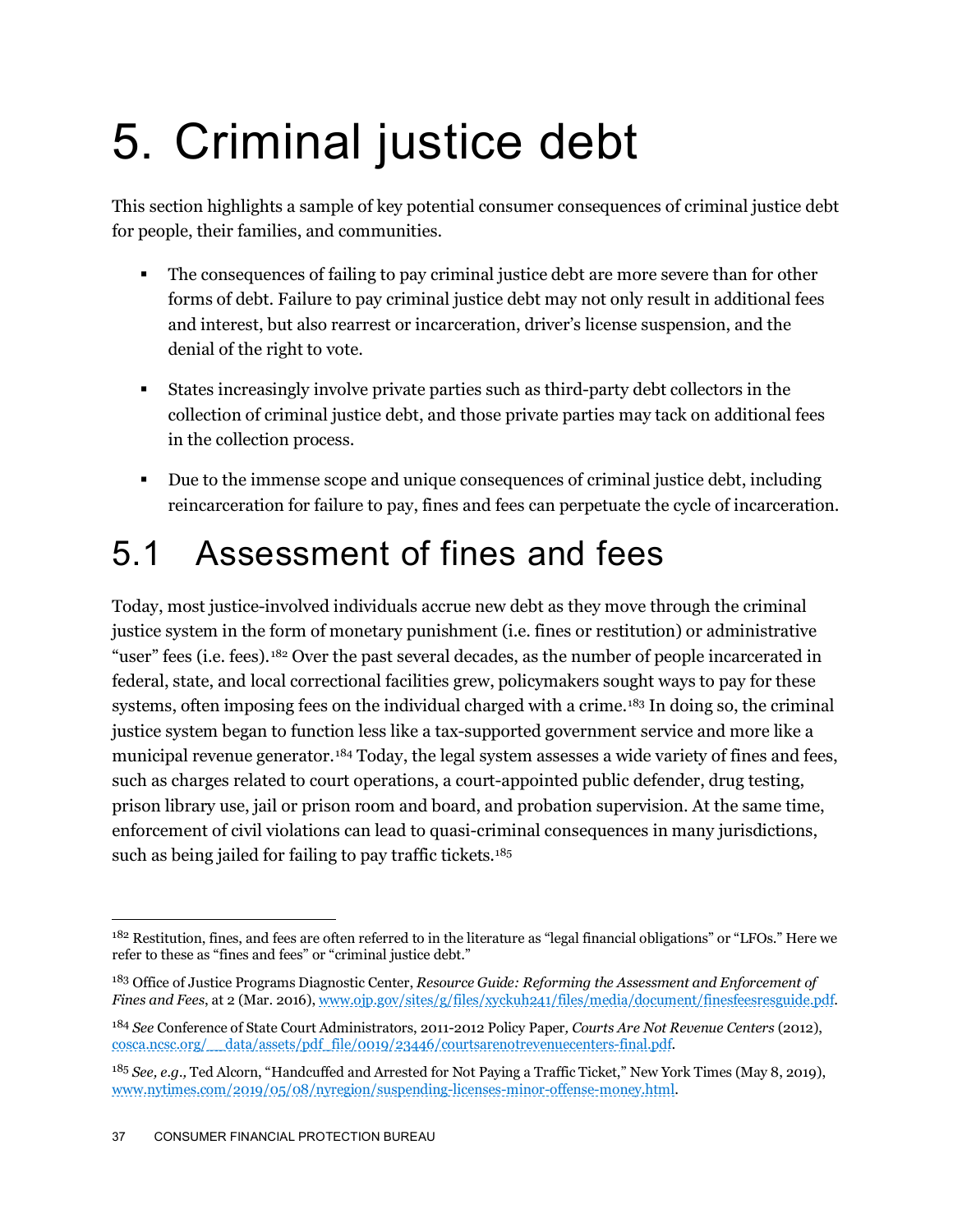Many courts fail to consider an individual's ability to pay when assigning fines, fees, or other justice-related charges.[186](#page-38-0) Sometimes fines or fees are required by statute. In other circumstances, a judge has discretion to impose a fine or fee as part of the person's criminal sentence.

Criminal justice debt can have significant financial impacts on a justice-involved individual and their household. Estimates of the size of the fine and fee-debt owed by this population range, but up to 10 million people owe a collective \$50 billion in court debt.[187](#page-38-1) In one survey of justiceinvolved individuals, 78 percent of respondents reported owing court debt. [188](#page-38-2) The amount a person ends up owing depends on the jurisdiction and circumstances of the person's criminal charges, but the same survey found that approximately 31 percent of individuals owed less than \$1,000, 29 percent owed between \$1,000 and \$5,000, and another 15 percent owed more than \$5,000.[189](#page-38-3)

Collection of fines and fees from justice-involved individuals is a widespread practice in cities and states across the country. One nationwide study found that 86 percent of over 9,000 cities collected at least some revenue from fines.[190](#page-38-4) For more than 730 municipalities, fines and fees account for at least 10 percent of revenue.<sup>[191](#page-38-5)</sup> Research suggests this reliance on fines and fees could incentivize certain policing behaviors; for example, one analysis of North Carolina court

<span id="page-38-0"></span><sup>186</sup> Dick Carpenter, Richard Pochkhanawala and Mindy Menjou, *Municipal Fines and Fees: A 50-State Survey of State Laws*, Institute of Justice, **ij.org/report/fines-and-fees-home#findings.** 

<span id="page-38-1"></span><sup>187</sup> Arjun Kaushal, Tanya Ladha, and David Silberman, *Financial Health and Criminal Justice: The Impacts of Involvement*, Financial Health Network and Financial Solutions Lab, at 19 (May 2021), [s3.amazonaws.com/cfsi](https://s3.amazonaws.com/cfsi-innovation-files-2018/wp-content/uploads/2021/05/26150028/FSL_CriminalJustice_Quant_Report_2021.pdf)[innovation-files-2018/wp-content/uploads/2021/05/26150028/FSL\\_CriminalJustice\\_Quant\\_Report\\_2021.pdf.](https://s3.amazonaws.com/cfsi-innovation-files-2018/wp-content/uploads/2021/05/26150028/FSL_CriminalJustice_Quant_Report_2021.pdf) To put this in perspective, the payday loan market was approximately \$32 billion in 2020. *See* Allied Market Research, "Payday Loans Market Outlook," [www.alliedmarketresearch.com/payday-loans-market-A10012.](https://www.alliedmarketresearch.com/payday-loans-market-A10012)

<span id="page-38-2"></span><sup>&</sup>lt;sup>188</sup> The survey data used in the report was collected from a subset of participants of the University of Southern California's "Understanding America Study" (UAS), a nationally representative internet-based panel. Responses were collected from members of the UAS panel who had reported in a prior survey that they or a family member had been involved with the criminal justice system. Roughly one in 10 respondents in the UAS panel indicated that they or a household member spent time in jail or prison. Overall, in the sample, 62 percent of respondents answered with respect to their own experience in jail or prison and 38 percent of respondents answered about the experience of a household member.

<span id="page-38-3"></span><sup>&</sup>lt;sup>189</sup> Numbers to not add to 100 percent as 25 percent of those surveyed were unsure of how much they owed in court debt. *See Financial Health and Criminal Justice: The Impacts of Involvement* (2021), *supra* note 187 at 20. Another 25 percent of those surveyed were "not sure" how much was owed in fines and fees.

<span id="page-38-4"></span><sup>190</sup> Michael Sances and Hye Young You*, Cities with more African Americans rely more on fines for revenue*, London School of Economics USAPP (May 2, 2018), [blogs.lse.ac.uk/usappblog/2018/05/02/cities-with-more-african](https://blogs.lse.ac.uk/usappblog/2018/05/02/cities-with-more-african-americans-rely-more-on-fines-for-revenue/)[americans-rely-more-on-fines-for-revenue.](https://blogs.lse.ac.uk/usappblog/2018/05/02/cities-with-more-african-americans-rely-more-on-fines-for-revenue/)

<span id="page-38-5"></span><sup>191</sup> Mike McIntire and Michael Keller, "The Demand for Money Behind Many Police Traffic Stops," *The New York Times* (Oct. 31, 2021)[, www.nytimes.com/2021/10/31/us/police-ticket-quotas-money-funding.html.](https://www.nytimes.com/2021/10/31/us/police-ticket-quotas-money-funding.html/)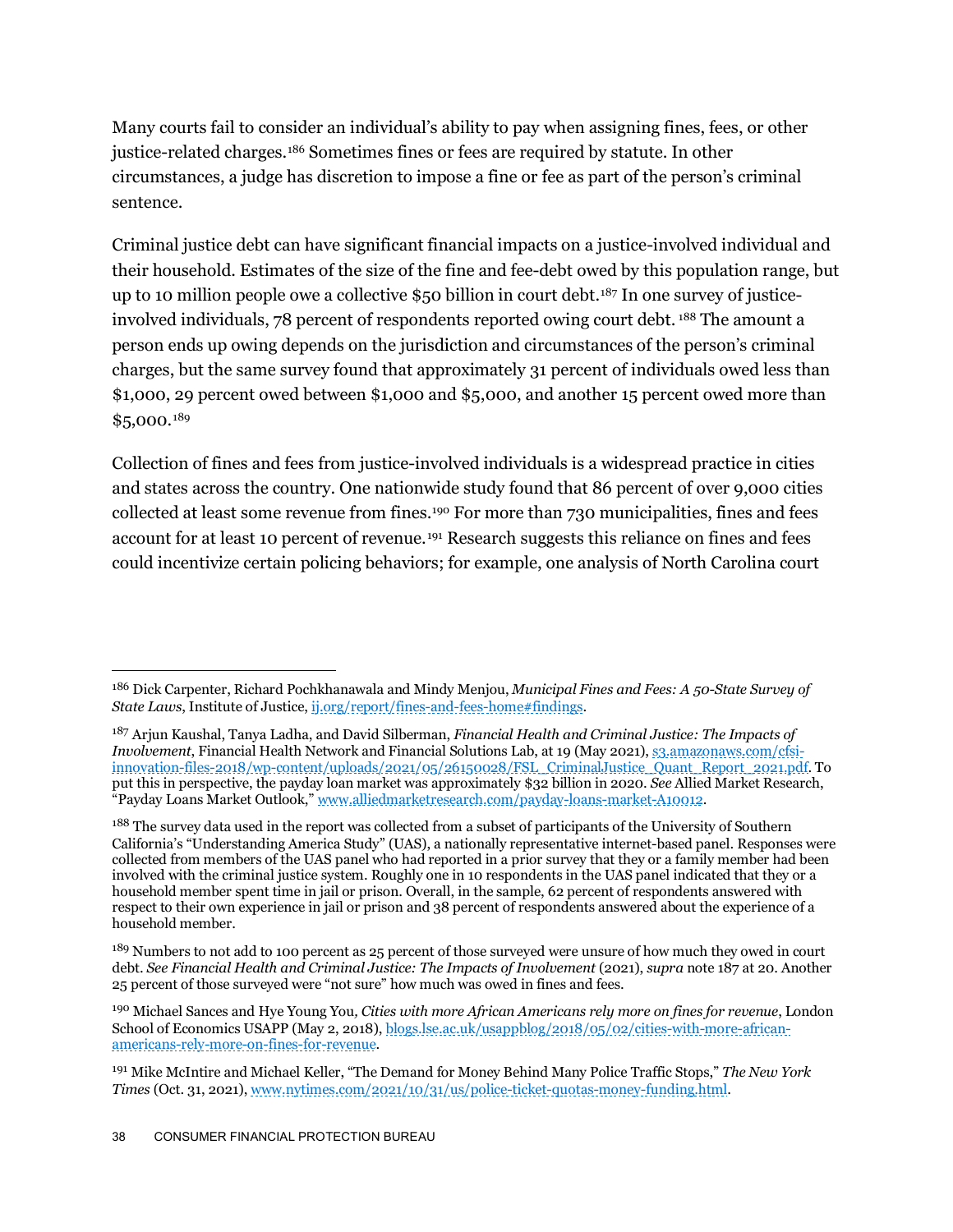data found the issuance of traffic tickets increased when localities faced revenue declines[.192](#page-39-1) An investigation by the U.S. Department of Justice in Ferguson, Mo., following the social unrest there in 2015 found that the financial relationship between Ferguson's municipal courts and its police department resulted in the disproportionate ticketing and jailing of its African American residents.[193](#page-39-2) In general, research has found a positive correlation between the share of African American residents in a city and its per capita revenue from fines and fees.<sup>[194](#page-39-3)</sup>

## <span id="page-39-0"></span>5.2 Debt collection

Many justice-involved individuals and their family members are low-income and struggle to pay criminal justice debt. Additionally, criminal justice debts often are not dischargeable in bankruptcy proceedings, and many people with criminal justice debt report that they expect to make payments for the rest of their lives[.195](#page-39-4)

Consequences for failing to pay court-ordered debt can be severe. Courts often require justiceinvolved individuals to complete payment of these fines and fees as a condition of their criminal sentence. Failing to pay fines and fees may result in rearrest or incarceration, driver's license suspension, denial of the right to vote, and additional fees or interest. While judges at times have no discretion in imposing fines and fees, in some cases they are supposed to assess a person's ability to pay them when collecting the debts. In reality, however, this rarely occurs[.196](#page-39-5)

Although the imprisoning of individuals for the inability to pay a debt—historically referred to as "debtors' prison"—has long been illegal, criminal justice debt can nevertheless be a gateway back into the criminal justice system.[197](#page-39-6) Indeed, despite the constitutional prohibition on jailing

<span id="page-39-1"></span><sup>192</sup> Thomas Garrett and Gary Wagner, *Red Ink in the Rearview Mirror: Local Fiscal Conditions and the Issuance of Traffic Tickets*, Federal Reserve Bank of St. Louis (July 2007), [research.stlouisfed.org/wp/more/2006-048.](https://research.stlouisfed.org/wp/more/2006-048)

<span id="page-39-2"></span><sup>193</sup> *See* U.S. Dept. of Justice, Civil Rights Div., Investigation of the Ferguson Police Department, 6 (2015), [www.justice.gov/sites/default/files/opa/press-](http://www.justice.gov/sites/default/files/opa/press-releases/attachments/2015/03/04/ferguson_police_department_report.pdf)

[releases/attachments/2015/03/04/ferguson\\_police\\_department\\_report.pdf;](http://www.justice.gov/sites/default/files/opa/press-releases/attachments/2015/03/04/ferguson_police_department_report.pdf) *see also*, U.S. Commission on Civil Rights, Briefing Report: Targeted Fines and Fees Against Low-Income Communities of Color: Civil Rights and Constitutional Implications (2017), 1[, www.usccr.gov/files/pubs/2017/Statutory\\_Enforcement\\_Report2017.pdf.](https://www.usccr.gov/files/pubs/2017/Statutory_Enforcement_Report2017.pdf)

<span id="page-39-3"></span><sup>194</sup> Akheil Singla, Charlotte Kirschner, Samuel B. Stone, *Race, Representation, and Revenue: Reliance on Fines and Forfeitures in City Governments*, (Mar. 27, 2019)[, doi.org/10.1177/1078087419834632.](https://doi.org/10.1177/1078087419834632)

<span id="page-39-4"></span><sup>195</sup> *See, e.g.,* Jesse Wegman, "When It Costs \$53,000 to Vote," New York Times (Oct. 7, 2021), [www.nytimes.com/2021/10/07/opinion/election-voting-fine-felony-florida.html.](http://www.nytimes.com/2021/10/07/opinion/election-voting-fine-felony-florida.html)

<span id="page-39-5"></span><sup>196</sup> Matthew Menendez, et al., *The Steep Cost of Criminal Justice Fees and Fines*, Brennan Center for Justice (Nov. 21, 2019)[, www.brennancenter.org/our-work/research-reports/steep-costs-criminal-justice-fees-and-fines.](https://www.brennancenter.org/our-work/research-reports/steep-costs-criminal-justice-fees-and-fines) 

<span id="page-39-6"></span><sup>197</sup> The United States eliminated the imprisonment of debtors under federal law in 1833. *See* Charles Jordan Tabb, The History of the Bankruptcy Laws in the United States, 3 Am. Bankr. Inst. L. Rev. 5, 16 (1995). In the 1983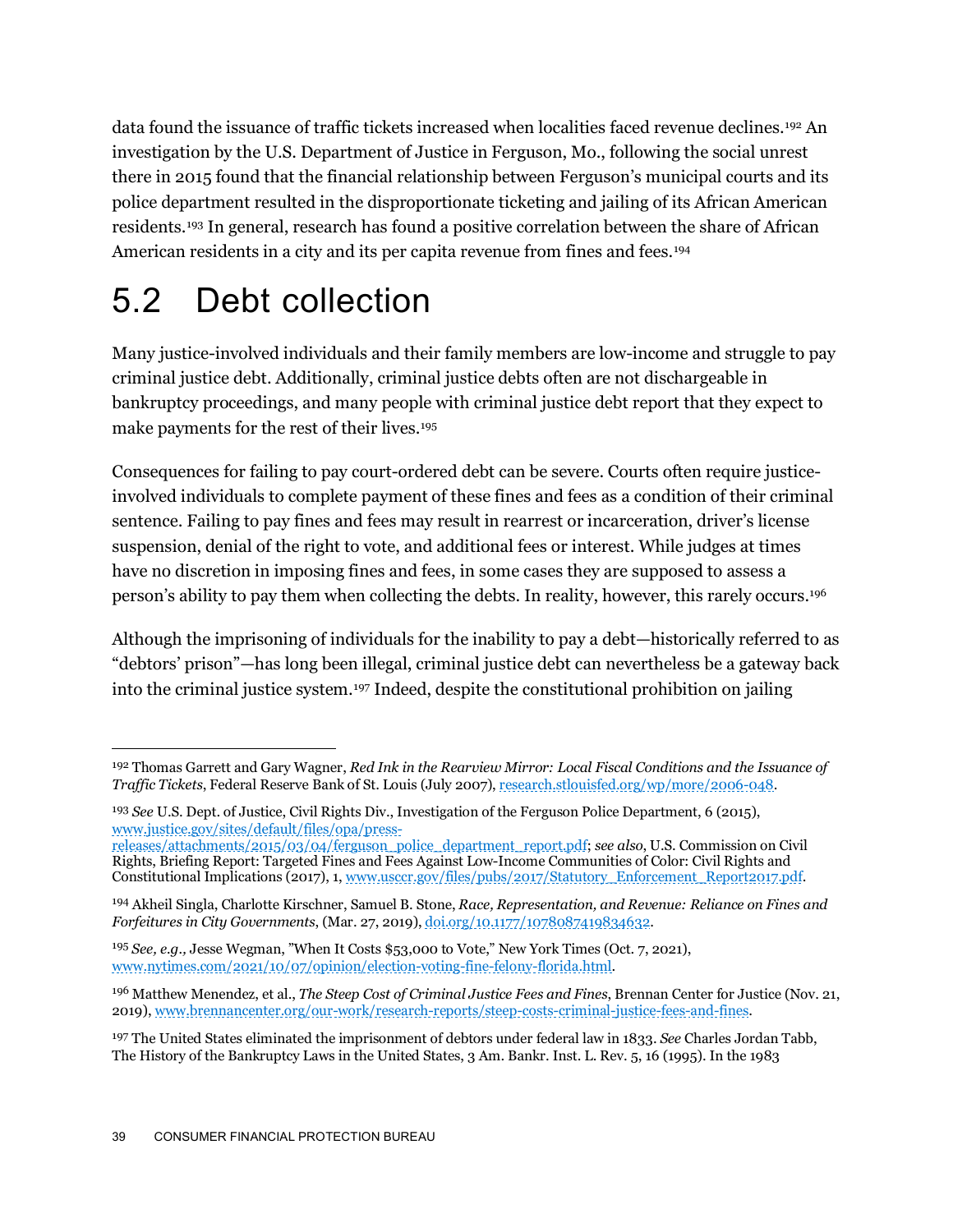individuals for the inability to pay a debt, the practice of jailing individuals for failing to pay continues in many places.[198](#page-40-0) Failure to pay fines and fees can result in an extension of a person's sentence or term of probation. Many states explicitly allow incarceration as a tool for enforcing payment of justice-related debt, even as a consequence of not paying civil infractions like parking tickets. Although it is intended to be reserved for people willfully refusing to pay courtordered debt, the failure of courts and municipal employees to evaluate ability to pay frequently results in people being imprisoned simply for the inability to pay[.199](#page-40-1) Additionally, in certain states, individuals can elect to serve a jail sentence instead of paying criminal justice debt.<sup>[200](#page-40-2)</sup>

Additionally, failure to pay non-criminal debt can also lead to incarceration. Non-custodial parents who fail to pay court-ordered child support can be incarcerated in local jails for civil contempt of court.[201](#page-40-3) Under the Internal Revenue Code, individuals can be incarcerated for willful failure to pay federal taxes owed.<sup>[202](#page-40-4)</sup>

Beyond reincarceration, other consequences, such as driver's license suspension, can impede a person's employment opportunities and thereby reduce their ability to pay debt. Despite significant reforms on the state level in the last several years, 23 states continue to use driver's

<span id="page-40-4"></span><sup>202</sup> 26 U.S.C. Sec. 7202.

landmark decision *Bearden v. Georgia*, the Supreme Court confirmed the long-standing principle that "debtors' prisons" are unconstitutional, holding that an individual cannot be jailed absent evidence that they are somehow responsible for failure to pay or that alternative forms of punishment were inadequate to meet the State's interest in punishment and deterrence. 461 U.S. 660 (1983).

<span id="page-40-0"></span><sup>198</sup> *See, e.g., Cain et. al. v. White et. al.*, 937 F.3d 446 (5th Cir. 2019) (parish judges' practice of arresting and incarcerating criminal defendants for nonpayment of court-imposed fines and fees without determination of ability to pay violated Due Process Clause, where fines and fees revenue went into judicial expense fund over which judges exercised total control, and fund supported salaries of each judge's staff); *Carter v. City of Montgomery*, 2020 WL 3799690 (M.D.Ala. 2020) (finding that the Municipal Court in Montgomery, Alabama engaged in a systemic practice of jailing traffic offenders for failing to pay fines without inquiring into their ability to pay); *Foster et. al. v. City of Alexander City et. al.,* Complaint, Case No. 3:15-cv-647 (M.D.Ala. 2015) (settled prior to court decision); *Hill et. al. v. City of Valley Brook et. al.*, Complaint Case No. CJ-2021-67 (Dist. Ct. Oklahoma County) (filed Jan. 7, 2021); *Dade et. al. v. City of Sherwood et. al*., First Amended Complaint, Dkt. 13, Case No. 4:16-cv-602 (E.D.Ark. 2016) (case settled prior to trial).

<span id="page-40-1"></span><sup>199</sup> *See, e.g.,* ACLU of Washington and Columbia Legal Services, Modern-Day Debtors' Prisons, 2014, 9 ("If an individual fails to make the monthly payments, the clerk then negotiates 'pay or stay' agreements, where individuals agree to pay a particular amount or serve jail time. Again, these agreements are 'agreed' to without the assistance of counsel and are sometimes entered into without court inquiry into an individual's financial circumstances. They also unfairly contain findings that non-payment is willful. An individual who cannot pay the ordered amount is almost invariably incarcerated.")*; see also* Brennan Center for Justice*, The Steep Costs of Criminal Justice Fees and Fines*, at 9 (2019)[, www.brennancenter.org/our-work/research-reports/steep-costs-criminal-justice-fees-and-fines](http://www.brennancenter.org/our-work/research-reports/steep-costs-criminal-justice-fees-and-fines) [noting that "judges rarely hold ability-to-pay hearings"].

<span id="page-40-2"></span><sup>200</sup> Alicia Bannon, Mitali Nagrecha, and Rebekah Diller, *Criminal Justice Debt: A Barrier to Reentry*, Brennan Center for Justice, at 23 (Aug. 2019)[, www.brennancenter.org/sites/default/files/2019-08/Report\\_Criminal-Justice-](https://www.brennancenter.org/sites/default/files/2019-08/Report_Criminal-Justice-Debt-%20A-Barrier-Reentry.pdf)[Debt-%20A-Barrier-Reentry.pdf.](https://www.brennancenter.org/sites/default/files/2019-08/Report_Criminal-Justice-Debt-%20A-Barrier-Reentry.pdf)

<span id="page-40-3"></span><sup>201</sup> National Conference of State Legislatures, *Child Support and Incarceration* (Mar. 4, 2019), [www.ncsl.org/research/human-services/child-support-and](https://www.ncsl.org/research/human-services/child-support-and-incarceration.aspx#Incarcerated%20with%20Child%20Support%20Order)[incarceration.aspx#Incarcerated%20with%20Child%20Support%20Order.](https://www.ncsl.org/research/human-services/child-support-and-incarceration.aspx#Incarcerated%20with%20Child%20Support%20Order)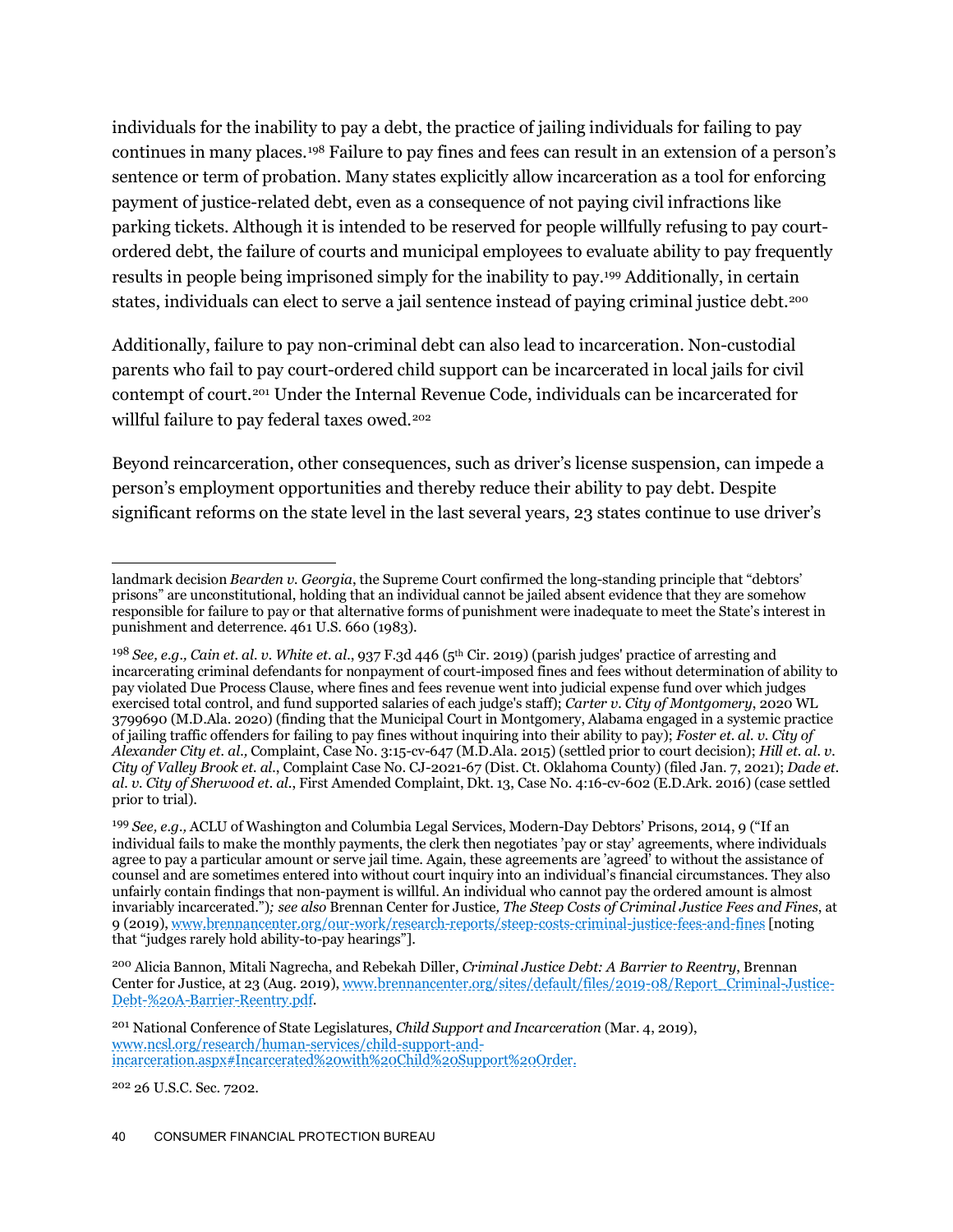license suspensions as a consequence for failing to pay criminal justice debt.<sup>[203](#page-41-0)</sup> In 2015, more than 900,000 people in the state of Virginia–or one in six drivers licensed in the state–had their license suspended for non-payment of court costs[.204](#page-41-1)

Because of the severe consequences that can result from nonpayment of criminal justice debt, many people may forego life necessities or take on new debt to make payments. For example, a survey of individuals in Alabama with court debt found that 83 percent gave up necessities like rent, food, medical bills, car payments and child support in order to pay their court debt.<sup>[205](#page-41-2)</sup> Half of those surveyed had been jailed due to failure to pay their debt and 44 percent had used payday loans to cover court debt payments. The direct and opportunity costs of criminal justice debt are borne not only by those carrying the debt but by their families and communities as well. The same survey of individuals paying court debt in Alabama found that those surveyed paying court debts for other people (usually family members) were more likely to be middle-aged Black women than belong to any other demographic group. The report noted, "[w]hile others their age were saving money for retirement, helping their children with college or other expenses, paying down mortgages, or taking vacations, these African American women were disproportionately burdened with paying court debt for their families."[206](#page-41-3)

As many courts do not allow individuals to negotiate settlements or payment plans, people may rapidly find themselves in default on the debt. Once a debt is in default, it is often placed into collection, which results in contact and collection attempts. Government officials may attempt to collect debts themselves, but private parties are increasingly involved in the collection of criminal justice debt. Some states permit debt collectors to add extra fees and surcharges to the outstanding debt owed to the government.[207](#page-41-4) For example, Florida permits debt collectors to

<span id="page-41-0"></span><sup>203</sup> Mario Salas and Angela Ciolfi, *Driven by Dollars: A State-by-State Analysis of Driver's License Suspension Laws for Failure to Pay Court Debt*, Legal Aid Justice Center, at 1 (Sep. 2017), [www.justice4all.org/wp](https://www.justice4all.org/wp-content/uploads/2017/09/Driven-by-Dollars.pdf)[content/uploads/2017/09/Driven-by-Dollars.pdf;](https://www.justice4all.org/wp-content/uploads/2017/09/Driven-by-Dollars.pdf) Free to Drive, *Existing Laws for Failure to Pay,*  [www.freetodrive.org/maps](http://www.freetodrive.org/maps) (last accessed Nov. 29, 2021).

<span id="page-41-1"></span><sup>204</sup> Legal Aid Justice Center, *Driven Deeper Into Debt: Unrealistic Repayment Options Hurt Low-Income Court Debtors*, at 2 (May 2016)[, www.justice4all.org/wp-content/uploads/2016/05/Driven-Deeper-Into-Debt-Payment-](https://www.justice4all.org/wp-content/uploads/2016/05/Driven-Deeper-Into-Debt-Payment-Plan-Analysis-Final.pdf)[Plan-Analysis-Final.pdf.](https://www.justice4all.org/wp-content/uploads/2016/05/Driven-Deeper-Into-Debt-Payment-Plan-Analysis-Final.pdf)

<span id="page-41-2"></span><sup>205</sup> Alabama Appleseed, *Under Pressure: How fines and fees hurt people, undermine public safety, and drive Alabama's racial wealth divide*, at 4 (2018)[, www.alabamaappleseed.org/wp-content/uploads/2018/10/AA1240-](http://www.alabamaappleseed.org/wp-content/uploads/2018/10/AA1240-FinesandFees-10-10-FINAL.pdf) [FinesandFees-10-10-FINAL.pdf.](http://www.alabamaappleseed.org/wp-content/uploads/2018/10/AA1240-FinesandFees-10-10-FINAL.pdf) 

<span id="page-41-3"></span><sup>206</sup> *Id* at 23*.* This study analyzed 980 surveys. Participants included 879 justice-involved individuals and 101 nonjustice-involved individuals who were helping others pay their debt.

<span id="page-41-4"></span><sup>207</sup> Alicia Bannon, Mitali Nagrecha, and Rebekah Diller, *Criminal Justice Debt: A Barrier to Reentry*, Brennan Center for Justice, at 1 (Aug. 2019), [www.brennancenter.org/sites/default/files/2019-08/Report\\_Criminal-Justice-](https://www.brennancenter.org/sites/default/files/2019-08/Report_Criminal-Justice-Debt-%20A-Barrier-Reentry.pdf)[Debt-%20A-Barrier-Reentry.pdf.](https://www.brennancenter.org/sites/default/files/2019-08/Report_Criminal-Justice-Debt-%20A-Barrier-Reentry.pdf)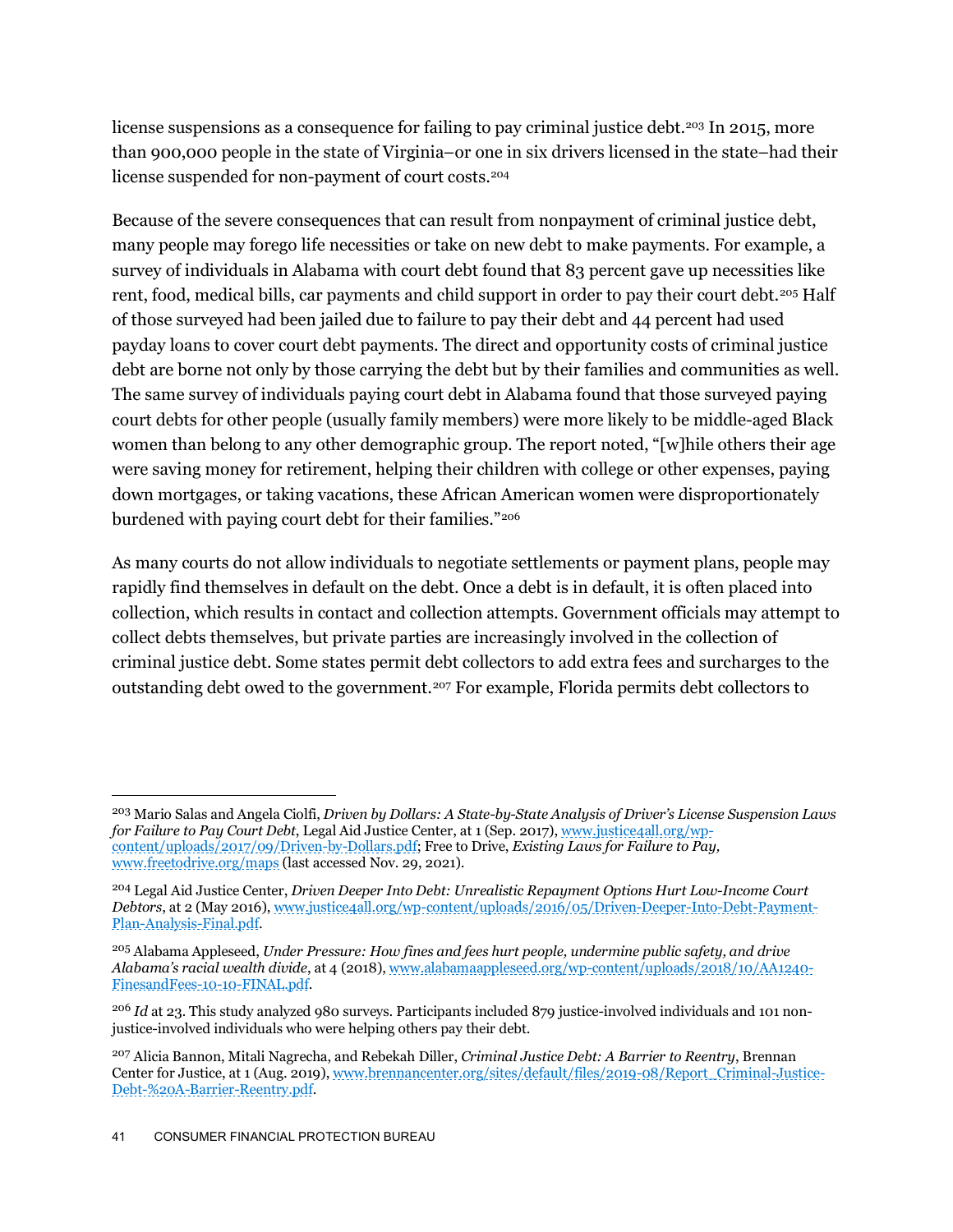add a 40-percent surcharge to underlying debt.<sup>[208](#page-42-0)</sup> Yet evidence from Florida suggests that private agencies often collect only a fraction of outstanding criminal justice debt.[209](#page-42-1) Other states delegate decision-making powers with regard to the debt, including whether to settle or steps taken to collect the debt, to debt collectors with little government oversight. For example, debt collectors in Iowa may be the final arbiter of default on criminal justice debt.<sup>[210](#page-42-2)</sup> When debt collectors collect government debt, tying the company's revenue to the amount collected may incentivize harmful collection practices.

The consequences for failing to pay justice-related debt may be more severe than the consequences for failing to pay consumer debts, in part because the Fair Debt Collection Practices Act (FDCPA) often does not apply to the collection of justice-related debt. The FDCPA prohibits covered entities from unfair, deceptive, and abusive practices related to the collection of consumer debts. For example, absent a court order, civil debt collectors have no authority to arrest and imprison individuals for failing to pay a debt; false threats of this type would constitute a false or misleading representation under the FDCPA. [211](#page-42-3) However, the FDCPA's definition of "debt collector" does not include "any officer or employee of the United States or any State to the extent that collecting or attempting to collect any debt is in the performance of his official duties."<sup>[212](#page-42-4)</sup> Moreover, the statute's definition of "debt" may limit FDCPA coverage of certain types of justice-related debt.[213](#page-42-5) However, court decisions have, in certain factual situations, found the FDCPA to apply to fees assessed in other circumstances, such as parking tickets and unpaid traffic tolls, when the fee arises out of a transaction that is primarily for personal, family, or household purposes.[214](#page-42-6)

<span id="page-42-4"></span> $212$  15 U.S.C. 1692a(6)(C).

<span id="page-42-0"></span><sup>208</sup> Jesse Wegman, "When It Costs \$53,000 to Vote," *New York Times* (Oct. 7, 2021), available [www.nytimes.com/2021/10/07/opinion/election-voting-fine-felony-florida.html.](https://www.nytimes.com/2021/10/07/opinion/election-voting-fine-felony-florida.html)

<span id="page-42-1"></span><sup>&</sup>lt;sup>209</sup> Even after being sent to collections, private agencies collected the equivalent of only 10 percent of outstanding criminal debt and 31 percent of civil traffic debt. *See* Florida Clerks of Court Operations Corporation*, PIE Committee Meeting,* at 38 (Feb. 5, 2020)[, perma.cc/JX9X-ETTQ.](https://perma.cc/JX9X-ETTQ)

<span id="page-42-2"></span><sup>210</sup> Iowa Code §§ 321.40(9), 321.210B (empowering private debt collection designees to enter and create installment payment agreements with debtors in default and ordering that holds on licensing and vehicle registration be lifted if private designee notifies the county treasurer that a satisfactory agreement has been made).

<span id="page-42-3"></span><sup>211</sup> 15 U.S.C. 1692e(4). *See also* Consumer Financial Protection Bureau, Bulletin (Prohibition of Unfair, Deceptive, or Abusive Acts or Practices in the Collection of Consumer Debts), at 5 (July 10, 2013), [files.consumerfinance.gov/f/201307\\_cfpb\\_bulletin\\_unfair-deceptive-abusive-practices.pdf](https://files.consumerfinance.gov/f/201307_cfpb_bulletin_unfair-deceptive-abusive-practices.pdf) (applicable to those who are covered persons or service providers collecting consumer debt under the Dodd-Frank Act).

<span id="page-42-5"></span><sup>213</sup> *See, e.g., Pierre v. Retrieval-Masters Creditors Bureau*, 898 F.3d 351 (3rd Cir. 2018)(discussing case law regarding FDCPA coverage of certain types of government-related debts).

<span id="page-42-6"></span><sup>214</sup> *See, e.g., Franklin v. Parking Revenue Recovery Servs., Inc*., 832 F.3d 741 (7th Cir. 2016); *Brown v. Transurban USA, Inc.*, 144 F. Supp. 3d 809, 842 (E.D. Va. 2015).